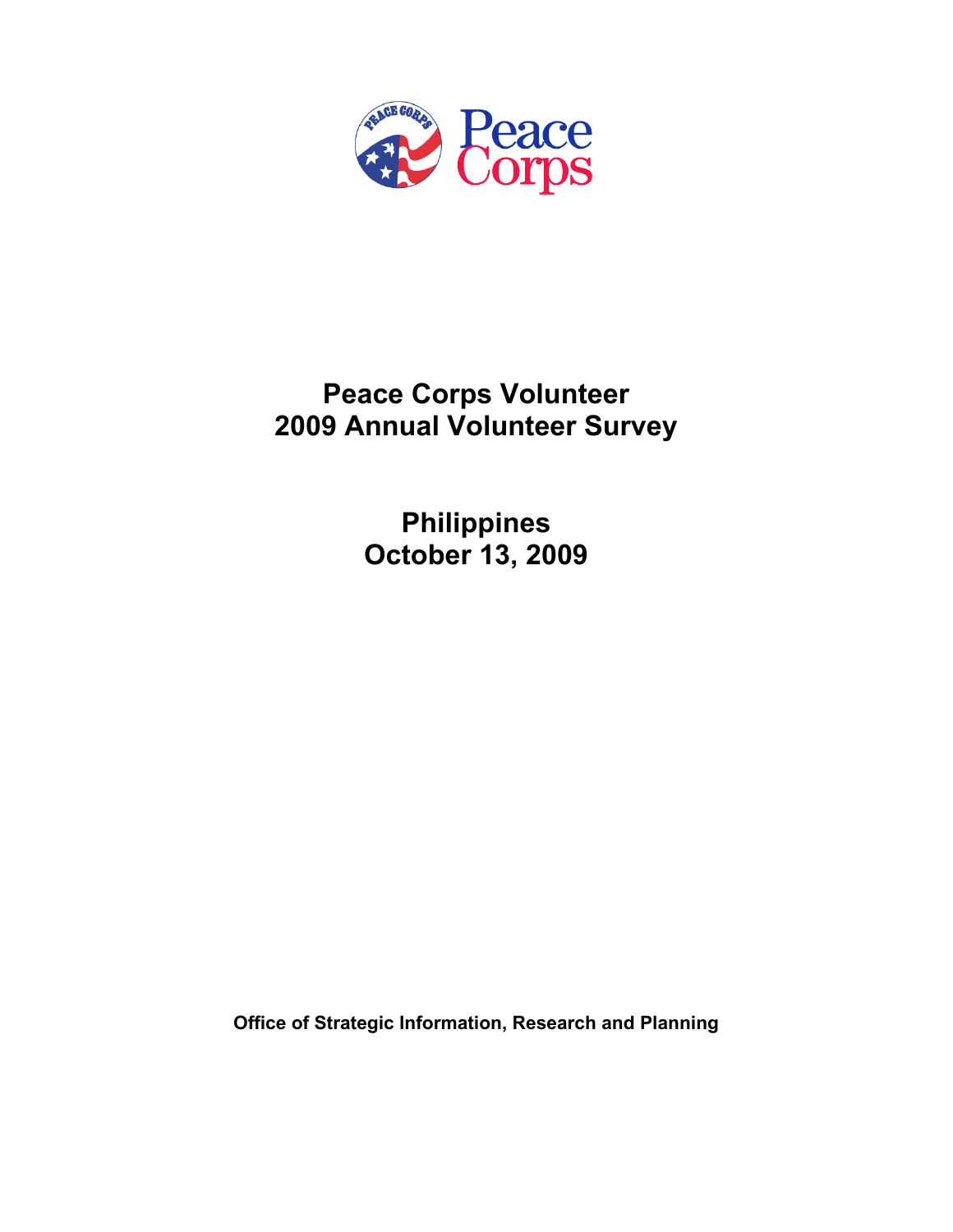# **Table of Contents**

| Introduction to the 2009 Annual Volunteer Survey Report 3 |     |
|-----------------------------------------------------------|-----|
| Overview of the Post's 2009 Volunteer Survey Respondents4 |     |
|                                                           |     |
|                                                           |     |
|                                                           |     |
|                                                           |     |
|                                                           |     |
|                                                           | .28 |
|                                                           |     |
|                                                           |     |
|                                                           |     |
| J. Overall Assessment of Peace Corps Service49            |     |
|                                                           |     |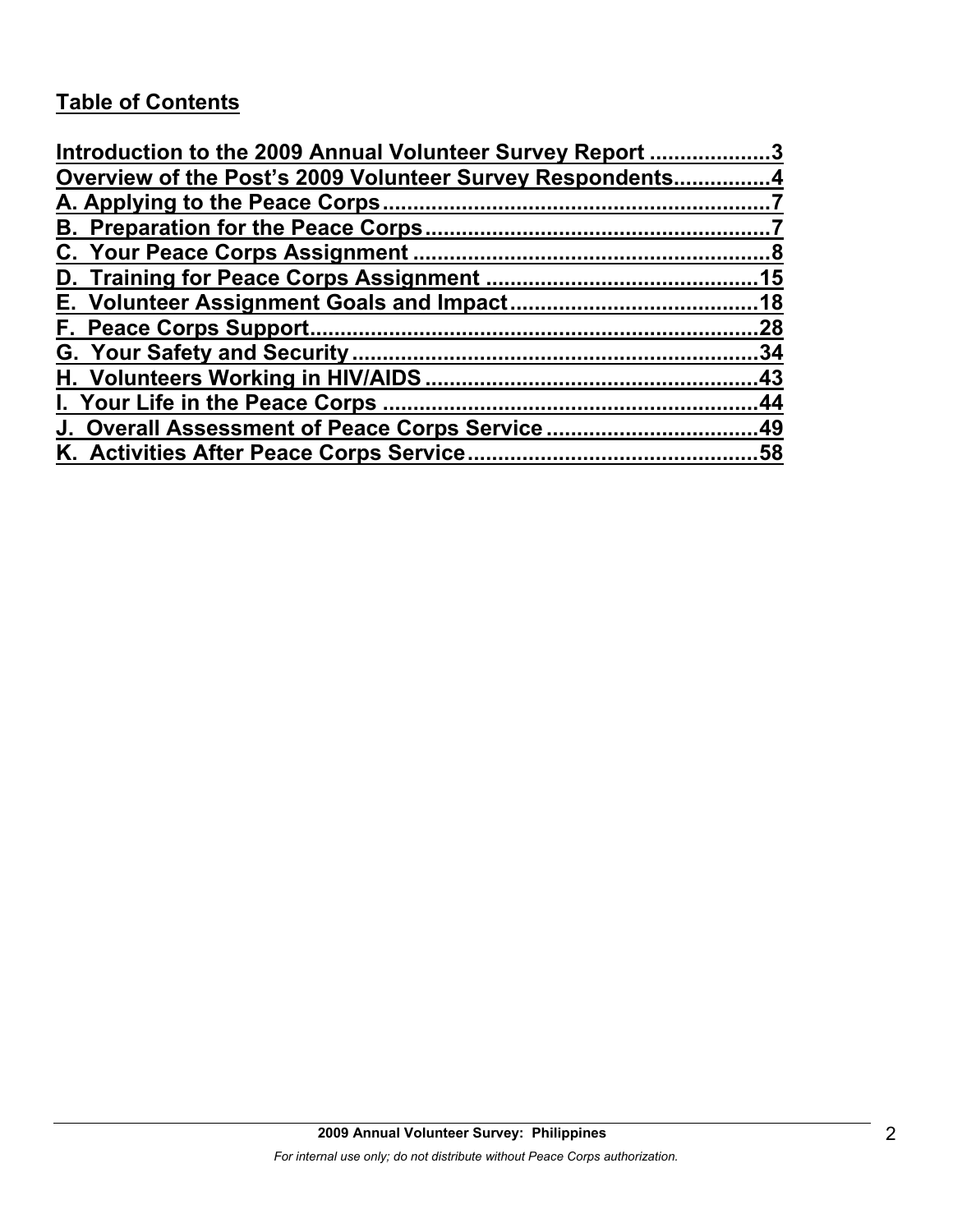## **Introduction to the 2009 Annual Volunteer Survey Report**

This country report contains the tables and charts from the Volunteers in your country who completed the 2009 Annual Volunteer Survey (AVS). The results provide a picture of the activities, experiences and views of Peace Corps Volunteers in 2009. The results show areas where Volunteers' needs are met and identify areas where improvements may be needed. The survey was fielded from May through August 2009.

A core set of questions was asked of all Volunteers. For the first time, Volunteers were also asked a series of questions relevant to their time in country:

- Volunteers in country 8 or less months were asked about applying to and preparing for the Peace Corps.
- Volunteers in country 18 or less months were asked about the effectiveness of their preservice training (PST).
- Volunteers in country 19 or more months were asked about their post-service plans, as well as the Peace Corps' resources for their post-service transition.

Tables and graphs are labeled by survey section and the survey question. The tables show the percent of post respondents that selected each choice and the total number of post respondents that answered the question. The number of responses for each question will vary, depending on:

- whether the question was asked of all Volunteers or only the Volunteers in-country a certain number of months and
- how many of the Volunteers who were "eligible" to answer the question did respond.

Most survey questions asked respondents to select only one from a set of choices. The percentages for the "select one" responses add up to 100 percent. Other questions asked Volunteers to "mark all that apply" in situations, for example, where it is likely that respondents are involved in more than one secondary activity. The percentages of the "mark all that apply" responses will total more than 100 percent; each percentage equals the number of respondents selecting that choice divided by the number of respondents who answered the question.

Posts are encouraged to compare these 2009 results with the 2006 and 2008 survey results to note trends and changes over time. Because questions are revised from one survey to the next, a crosswalk between the 2008 and 2009 questions is posted on the OSIRP intranet page under 2009 AVS Reports "Reference Documents." The earlier 2008 survey global, regional and post reports are also posted on the OSIRP Intranet page.

Volunteers' extensive narrative responses to the 29 open-ended questions on the survey are in the post's 2009 Annual Volunteer Survey Open Ended Reponses report. All Volunteers' narrative responses to key questions will be analyzed for global themes and presented in a later report.

The number of surveys for each post includes surveys submitted online by Volunteers and completed paper surveys sent to the Peace Corps headquarters for hand-entry into the online survey system. The final count may include mostly completed partial surveys added to the final dataset after the survey closed.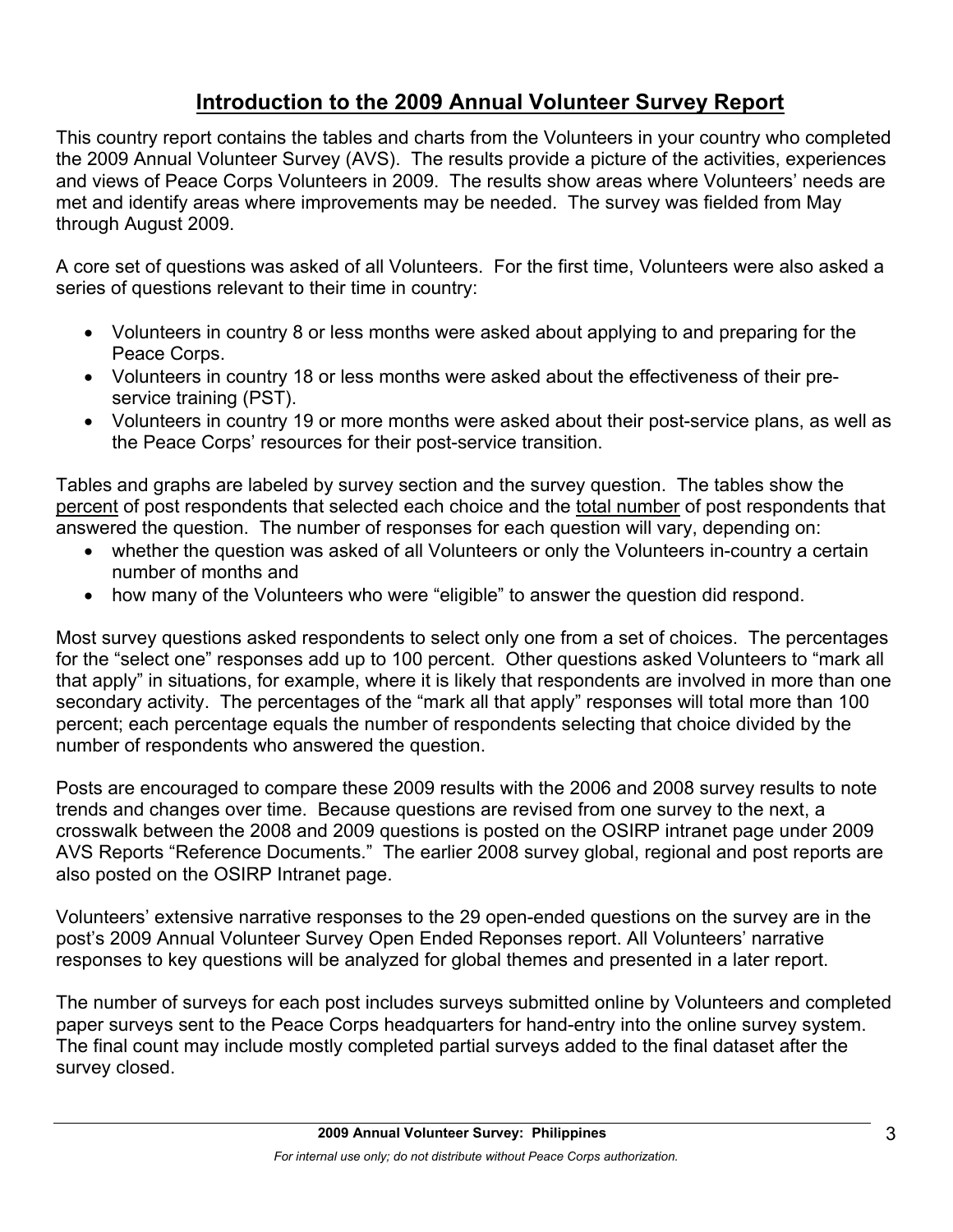## **Overview of the Post's 2009 Volunteer Survey Respondents**

This overview presents basic information about the characteristics of Volunteers who completed the 2009 Annual Volunteer Survey at post.

## **Completed Surveys by Months in Country**

|            |        | 8 months or less |        | 9 to 18 months<br>19 months or more |        | Total   |        |         |
|------------|--------|------------------|--------|-------------------------------------|--------|---------|--------|---------|
|            | Number | Percent          | Number | Percent                             | Number | Percent | Number | Percent |
| Months3grp |        |                  | 54     | 52%                                 | 50     | 48%     | 104l   | 100%    |

**L1: What is your age?**

|         | $20 - 29$ | $30 - 49$ | $50+$ | Total |
|---------|-----------|-----------|-------|-------|
| AGE3grp | 85%       | 10%       | 5%    | 99    |

## **L2: What is your gender?**

|                | Female | Male | Total |  |
|----------------|--------|------|-------|--|
| <b>IGENDER</b> | G70/   | 38%  |       |  |

## **Completed surveys by project.**

|                                        | Count | Column N % |
|----------------------------------------|-------|------------|
| <b>Coastal Resources</b><br>Management | 31    | 30%        |
| Children, Youth & Families<br>(CYF)    | 27    | 26%        |
| English Education                      | 43    | 41%        |
| Other. Please specify                  | 3     | 3%         |
| Total                                  | 104   | 100%       |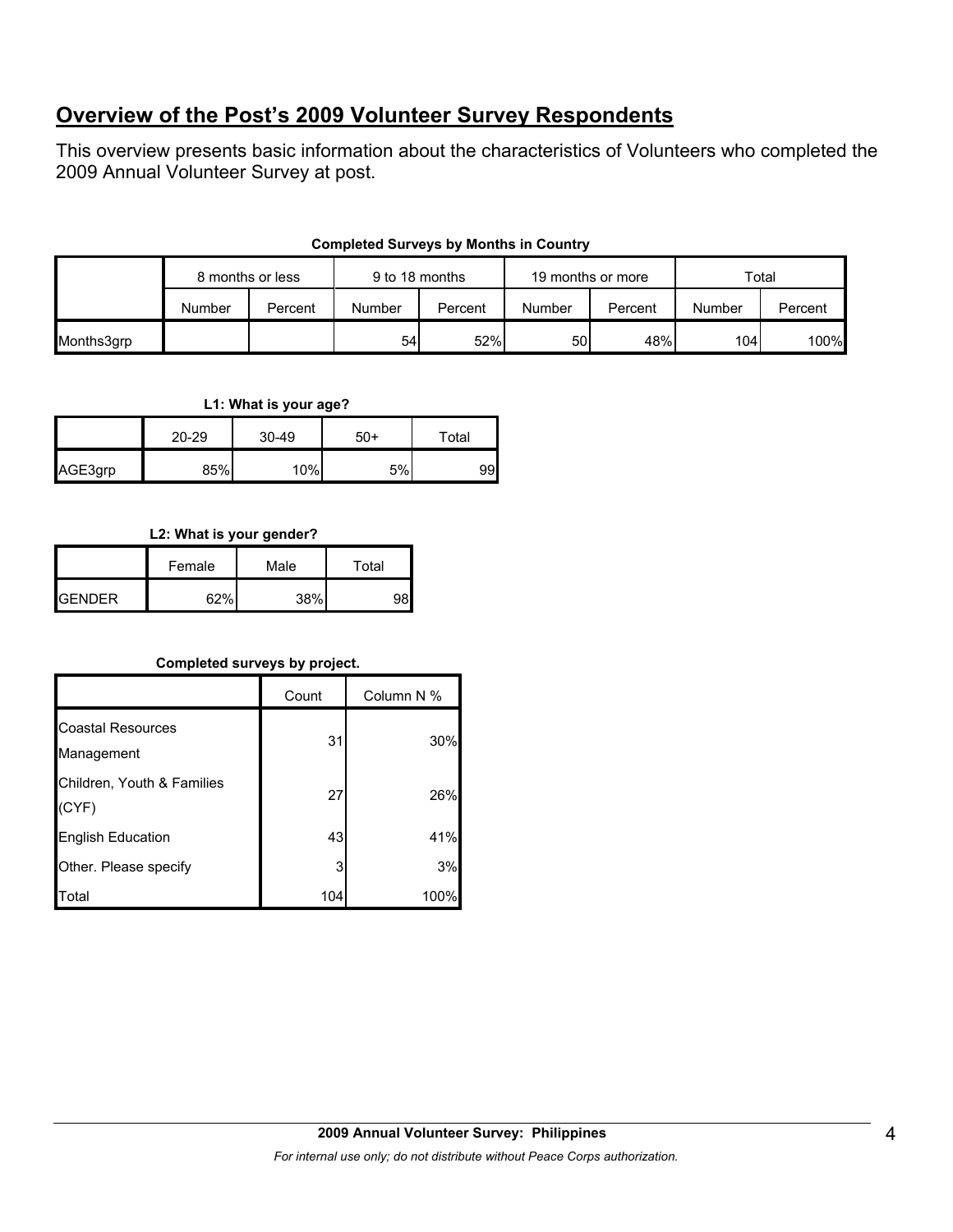|                |                                                 | Percent | Number                  |
|----------------|-------------------------------------------------|---------|-------------------------|
| C <sub>2</sub> | English teaching                                | 38%     | 39                      |
|                | Youth development                               | 20%     | 21                      |
|                | Environmental education                         | 12%     | 13                      |
|                | Agriculture/fish/livestock                      | 11%     | 11                      |
|                | Information & communications technology (ICT)   | $5\%$   | 5                       |
|                | Other: Please specify                           | 3%      | 3                       |
|                | Urban & regional planning/municipal development | 2%      | $\overline{\mathbf{c}}$ |
|                | Other education                                 | 2%      | $\overline{\mathbf{c}}$ |
|                | Teacher training                                | 2%      | $\overline{a}$          |
|                | NGO development                                 | 2%      | $\overline{\mathbf{c}}$ |
|                | Community development                           | 2%      | $\overline{c}$          |
|                | Water sanitation                                | 1%      |                         |
|                | Agroforestry                                    | 1%      | 1                       |
|                | Business education/advising                     |         |                         |
|                | <b>HIV/AIDS</b>                                 |         |                         |
|                | Health extension                                |         |                         |
|                | Forestry/parks                                  |         |                         |
|                | Math/science teaching                           |         |                         |
|                | Total                                           | 100%    | 104                     |

#### **C2: Which best describes the focus of your primary assignment/work?**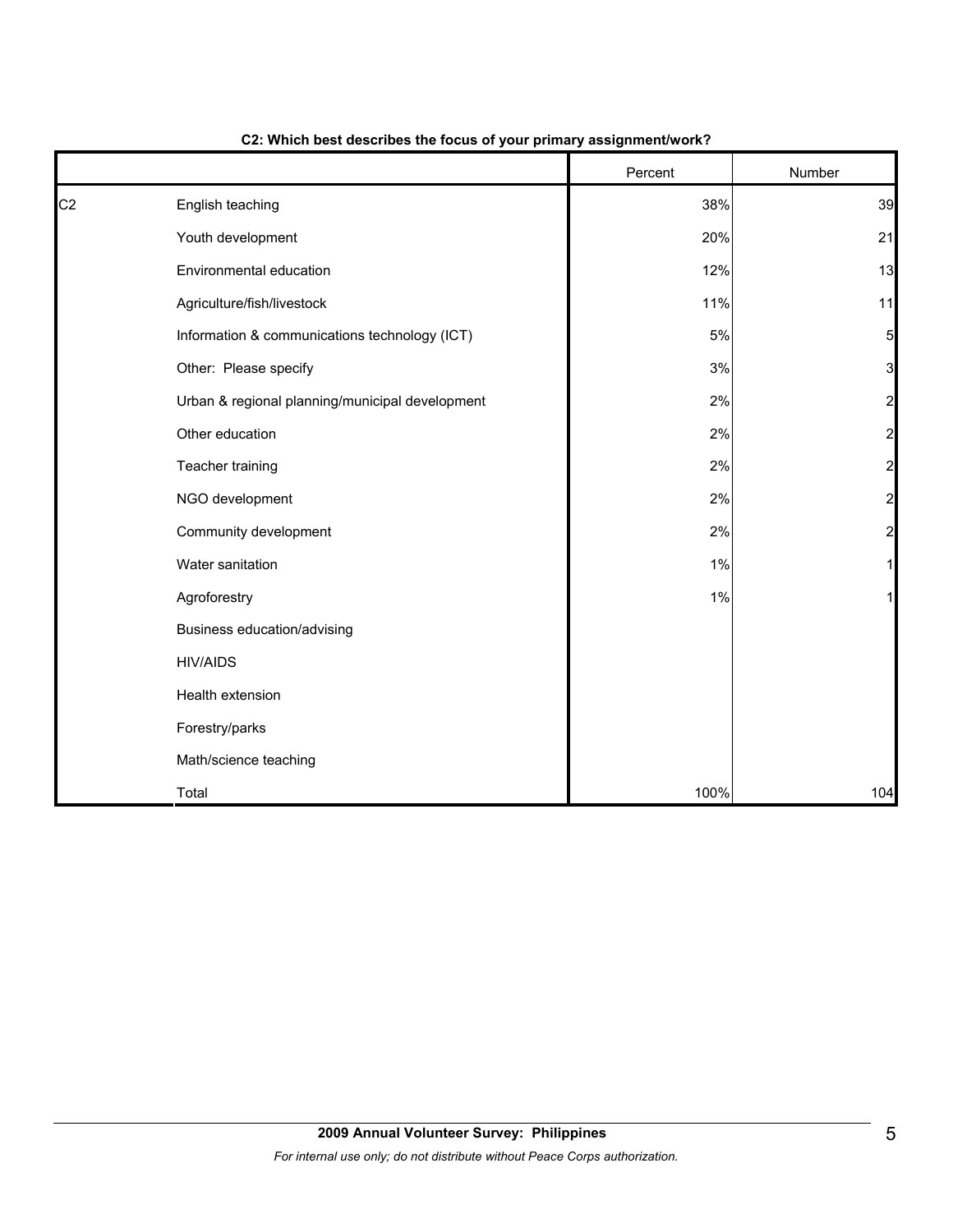#### **C2.TEXT: Which of the following initiatives does your primary work**

| include? Other (specify) |                                                |                |               |  |
|--------------------------|------------------------------------------------|----------------|---------------|--|
|                          |                                                | <b>PERCENT</b> | <b>NUMBER</b> |  |
| C <sub>2</sub> .TEXT     | Open-ended results. Not responsive to request. |                |               |  |
|                          | Total                                          | 100%           | 104           |  |

**include? Other (specify)**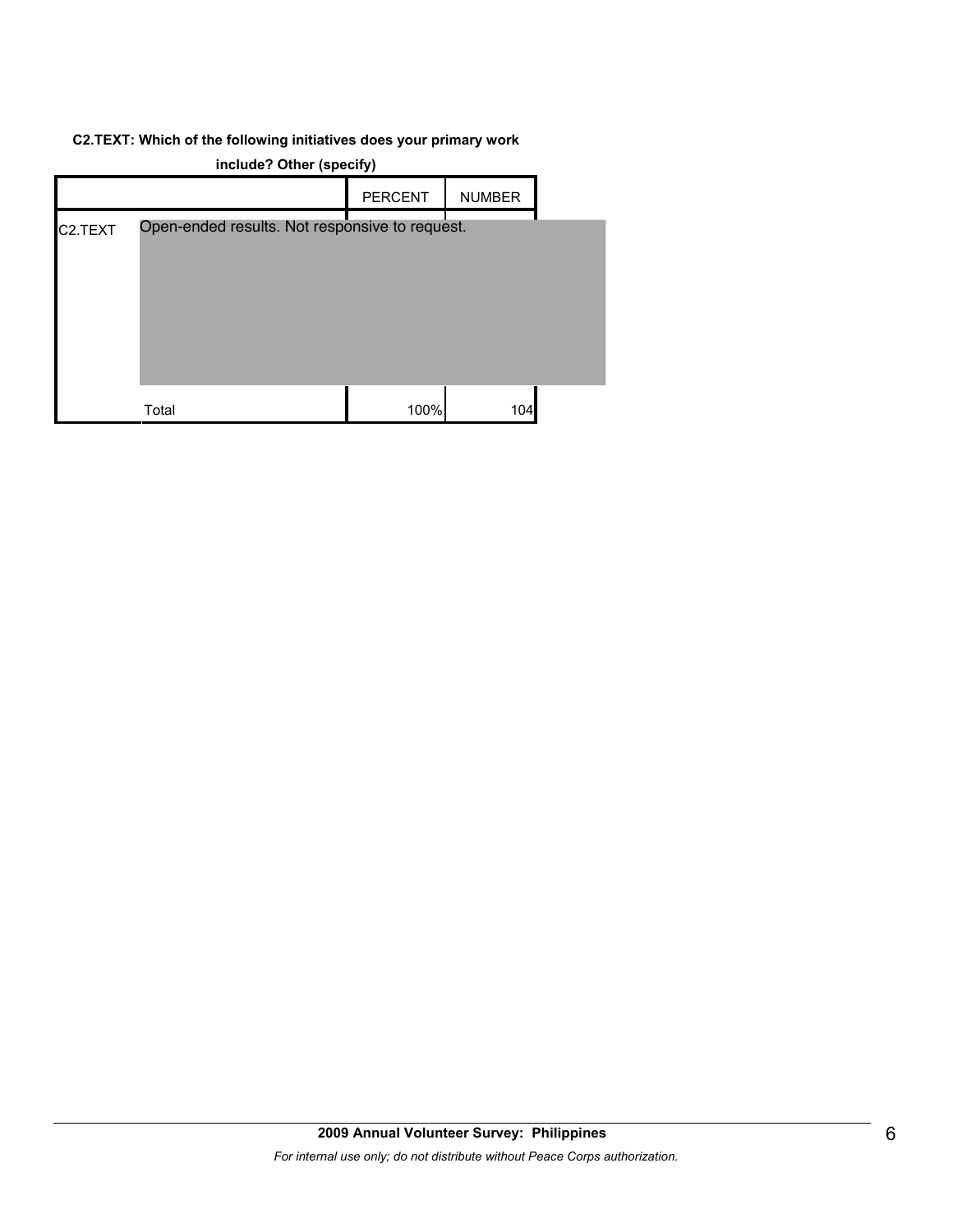## **A. Applying to the Peace Corps**

*This section reports Volunteers' motivations in applying and accepting a Peace Corps assignment.* 

## **B. Preparation for the Peace Corps**

*This section reports on Volunteers' assessment of the materials and information available before their service.* 

*Sections A and B are only completed by Volunteers who have been in country less than 9 months. No Volunteers in the Philippines reported they had been in country 8 months or less.*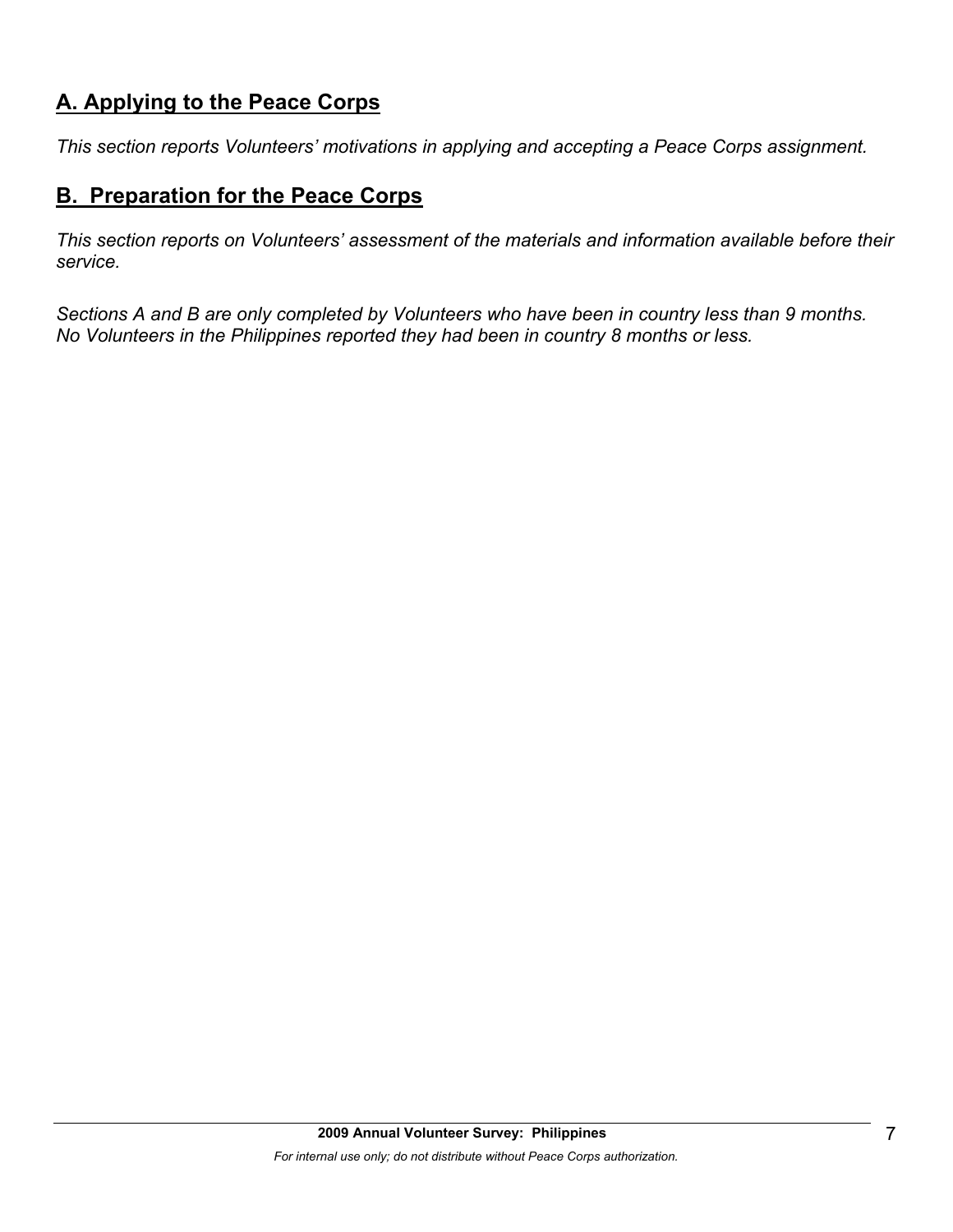# **C. Your Peace Corps Assignment**

*This section reports Volunteers' primary assignment work and secondary activities. The term "primary assignment" refers to the Volunteers' assignment which is part of an overall project plan designed by your host country partners and in-country Peace Corps staff.* 

|            |                                                                                         | apply.        |                             |                                 |
|------------|-----------------------------------------------------------------------------------------|---------------|-----------------------------|---------------------------------|
|            |                                                                                         | PCV Responses | % Involved in<br>Initiative | <b>Total PCVs</b><br>Responding |
|            |                                                                                         |               |                             |                                 |
| \$C3PrmAct | English teaching                                                                        | 57            | 55%                         |                                 |
|            | Working with youth                                                                      | 51            | 49%                         |                                 |
|            | Literacy                                                                                | 47            | 45%                         |                                 |
|            | Environment work                                                                        | 33            | 32%                         |                                 |
|            | Natural resources management                                                            | 32            | 31%                         |                                 |
|            | Working with NGO(s)                                                                     | 28            | 27%                         |                                 |
|            | Biodiversity conservation                                                               | 25            | 24%                         |                                 |
|            | Working with special groups<br>(e.g., disabled, elderly, ethnic<br>minorities, orphans) | 21            | 20%                         |                                 |
|            | Income generation                                                                       | 17            | 16%                         |                                 |
|            | Library development                                                                     | 16            | 15%                         |                                 |
|            | World Wise Schools/<br>Correspondence Match                                             | 16            | 15%                         |                                 |
|            | Arts                                                                                    | 13            | 12%                         |                                 |
|            | Girls' education                                                                        | 13            | 12%                         |                                 |
|            | <b>HIV/AIDS</b>                                                                         | 12            | 12%                         |                                 |
|            | Other: Please specify                                                                   | 12            | 12%                         |                                 |
|            | Information and<br>communications technology<br>(ICT)                                   | 11            | 11%                         |                                 |
|            | Nutrition education                                                                     | 11            | 11%                         |                                 |
|            | Community food security<br>(production/marketing)                                       | 10            | 10%                         |                                 |
|            | Child survival                                                                          | 9             | $9\%$                       |                                 |

## **C3: Which of the following activities does your primary assignment/work include? Mark all that**

**2009 Annual Volunteer Survey: Philippines**  *For internal use only; do not distribute without Peace Corps authorization.*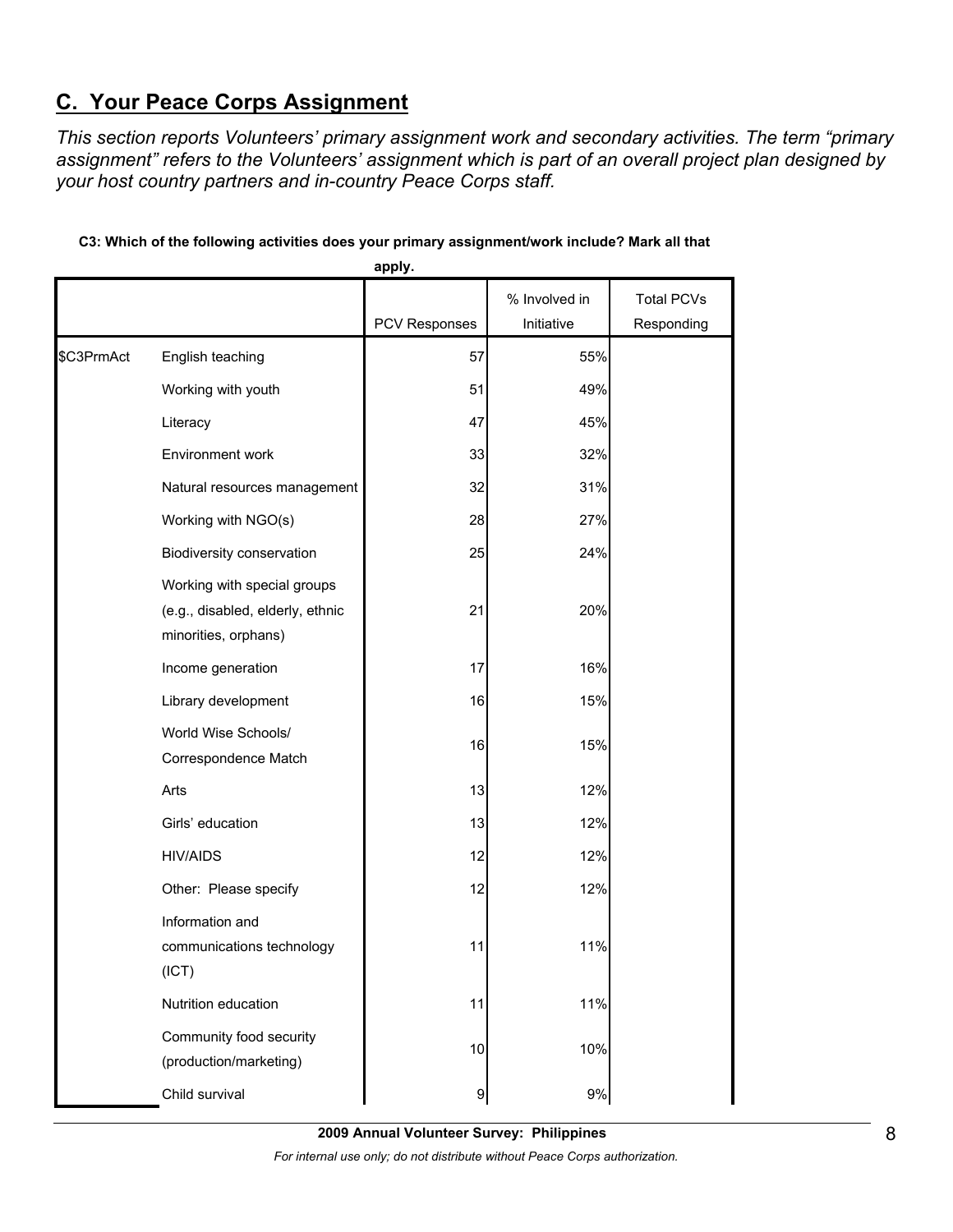| Rural development           |                                 | 9 | 9% |     |
|-----------------------------|---------------------------------|---|----|-----|
| (HCNs) to volunteer         | Mobilize host country nationals |   | 7% |     |
| Sports/fitness              |                                 |   | 7% |     |
| development                 | Urban development/municipal     | 6 | 6% |     |
| Household food security     |                                 | 5 | 5% |     |
| Water and sanitation        |                                 | 5 | 5% |     |
| WID/GAD                     |                                 | 5 | 5% |     |
|                             | Microenterprise development     | 3 | 3% |     |
| <b>Business advertising</b> |                                 | 2 | 2% |     |
| Total                       |                                 |   |    | 104 |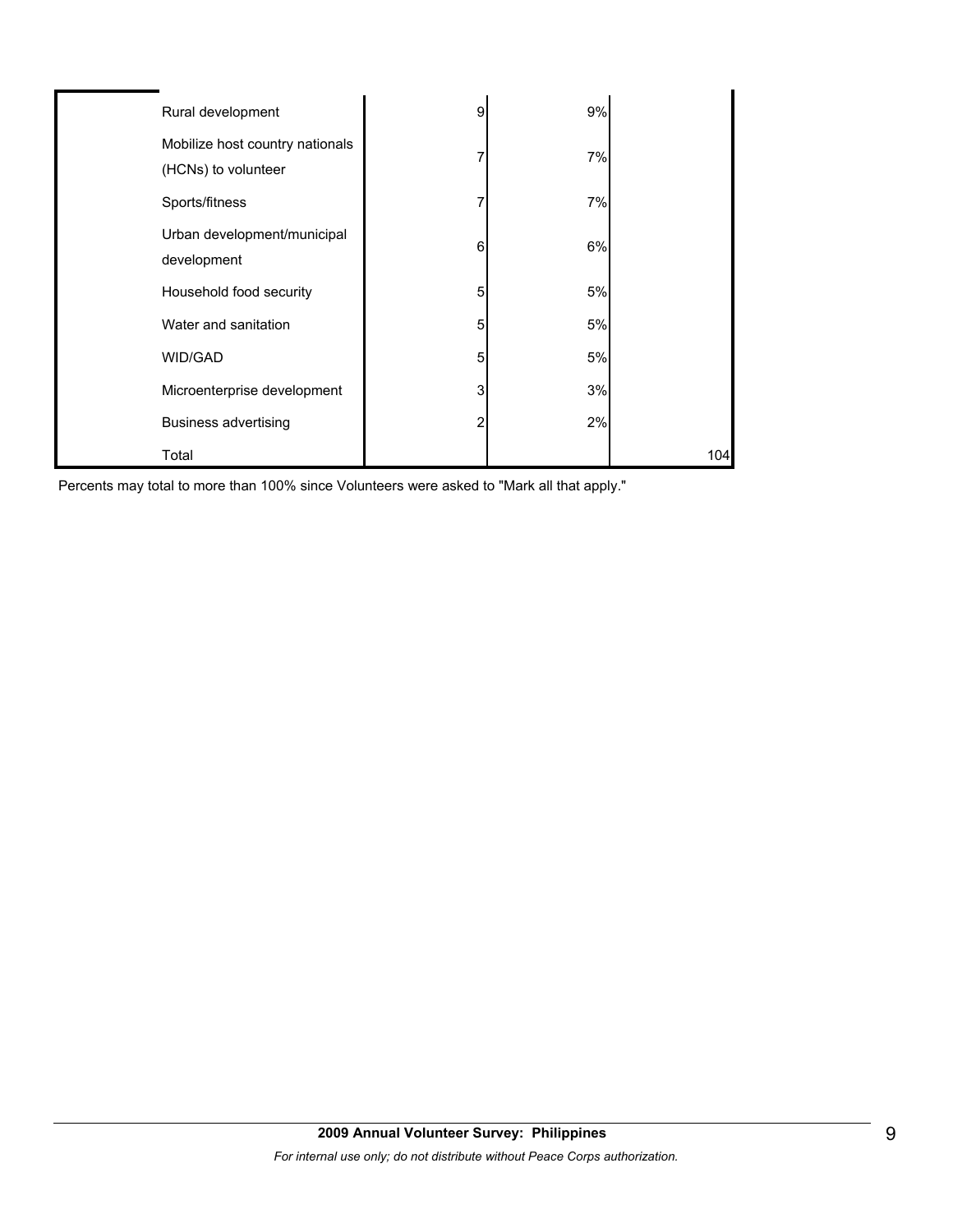|                                                | <u>a.</u><br>Column N % | $\frac{1}{2}$<br>Count | Row N % |
|------------------------------------------------|-------------------------|------------------------|---------|
| Open-ended results. Not responsive to request. |                         |                        |         |
| C3.OTHER.TEXT                                  |                         |                        |         |
|                                                |                         |                        |         |
|                                                |                         |                        |         |
|                                                |                         |                        |         |
|                                                |                         |                        |         |
|                                                |                         |                        |         |
|                                                |                         |                        |         |
|                                                |                         |                        |         |
|                                                |                         |                        |         |
|                                                |                         |                        |         |
|                                                |                         |                        |         |
|                                                |                         |                        |         |
|                                                |                         |                        |         |
|                                                |                         |                        |         |
|                                                |                         |                        |         |
|                                                |                         |                        |         |
|                                                |                         |                        |         |
|                                                |                         |                        |         |
|                                                |                         |                        |         |
|                                                |                         |                        |         |
|                                                |                         |                        |         |
|                                                |                         |                        |         |
|                                                |                         |                        |         |
|                                                |                         |                        |         |
| Total                                          |                         | 104                    | 100%    |

## **C3: Which of the following activities does your primary assignment/work include? Other (specify)**

|           | None | $1-10$ hrs | 11-20 hrs | 21-30 hrs | 31-40 hrs | More than 40 hrs | Total |
|-----------|------|------------|-----------|-----------|-----------|------------------|-------|
| C4Hrs6grp |      | 5%         | 25%       | 33%       | 29%       | 7%               | 102   |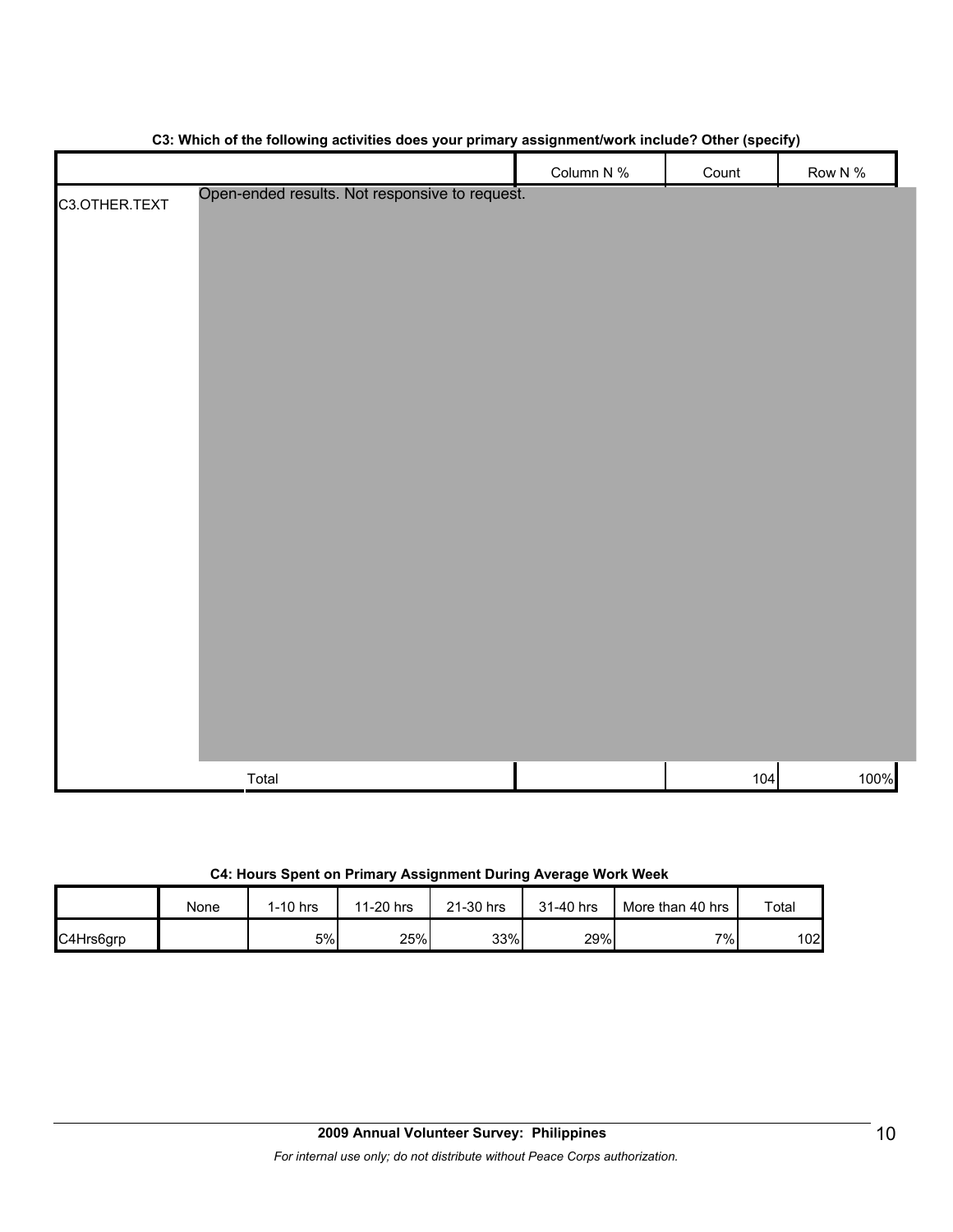#### **C4: How many hours do you spend on your primary assignment during an average work**

|    | All Volunteers | Average | Lowest reported | Highest reported | Did not answer |
|----|----------------|---------|-----------------|------------------|----------------|
| C4 | 104l           | 28.7    |                 | 55               | റ              |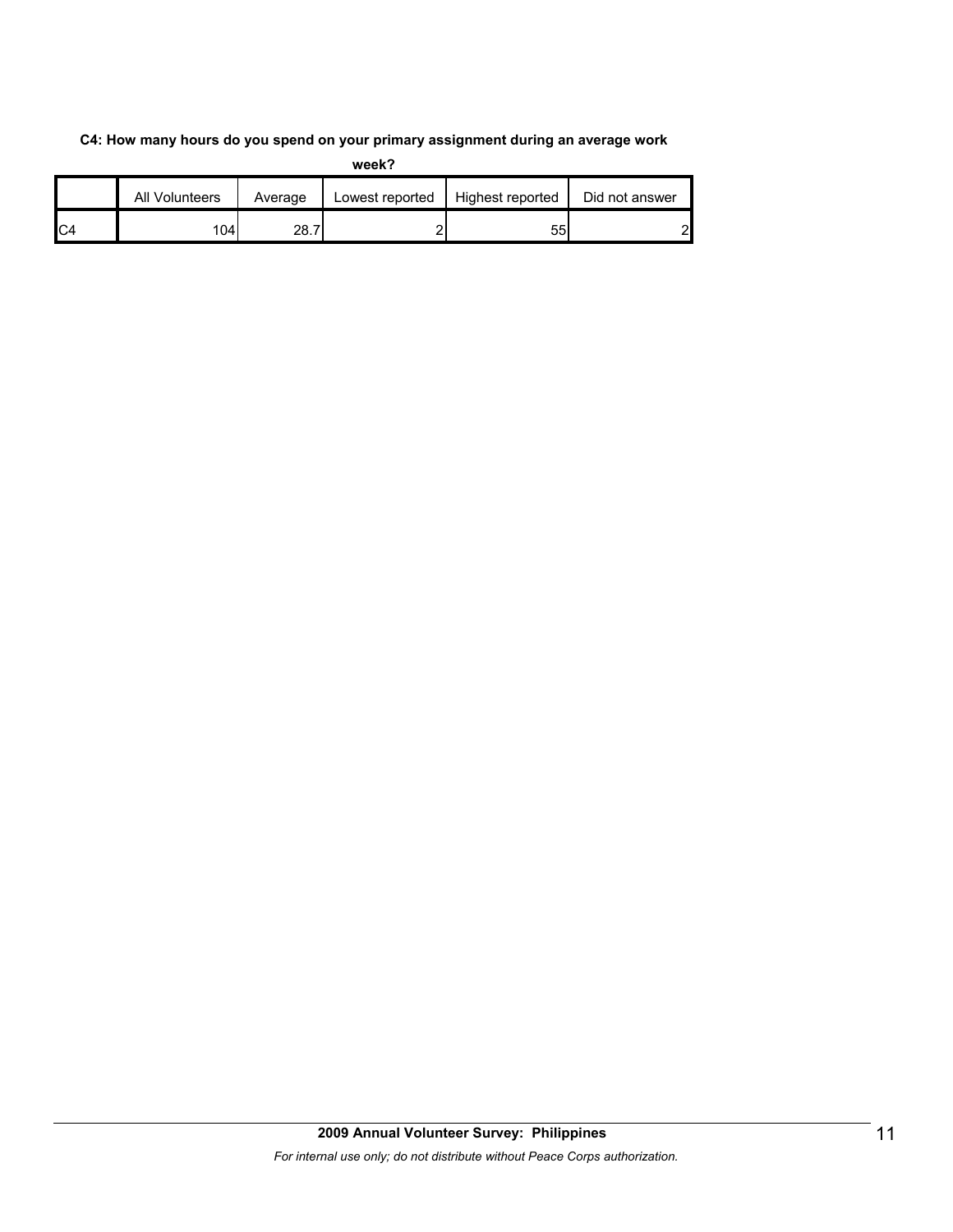|            |                                                                                         |               |                          | <b>Total PCVs</b> |
|------------|-----------------------------------------------------------------------------------------|---------------|--------------------------|-------------------|
|            |                                                                                         | PCV Responses | % Involved in Initiative | Responding        |
| \$C5SecAct | Working with youth                                                                      | 44            | 49%                      |                   |
|            | <b>HIV/AIDS</b>                                                                         | 37            | 41%                      |                   |
|            | Library development                                                                     | 25            | 28%                      |                   |
|            | Environment work                                                                        | 20            | 22%                      |                   |
|            | Literacy                                                                                | 19            | 21%                      |                   |
|            | Working with NGO(s)                                                                     | 18            | 20%                      |                   |
|            | Sports/fitness                                                                          | 17            | 19%                      |                   |
|            | English teaching                                                                        | 16            | 18%                      |                   |
|            | Working with special groups (e.g.,<br>disabled, elderly, ethnic minorities,<br>orphans) | 16            | 18%                      |                   |
|            | Girls' education                                                                        | 13            | 14%                      |                   |
|            | Other: Please specify                                                                   | 13            | 14%                      |                   |
|            | Income generation                                                                       | 12            | 13%                      |                   |
|            | Information and communications<br>technology (ICT)                                      | 11            | 12%                      |                   |
|            | WID/GAD                                                                                 | 11            | 12%                      |                   |
|            | Arts                                                                                    | 10            | 11%                      |                   |
|            | Natural resources management                                                            | 9             | 10%                      |                   |
|            | Nutrition education                                                                     | 9             | 10%                      |                   |
|            | Urban development/municipal<br>development                                              | 9             | 10%                      |                   |
|            | Rural development                                                                       | 8             | 9%                       |                   |
|            | Water and sanitation                                                                    | 8             | 9%                       |                   |
|            | World Wise Schools/ Correspondence<br>Match                                             | 8             | 9%                       |                   |
|            | <b>Business advertising</b>                                                             | 5             | $6\%$                    |                   |

**C5: Which of the following do your secondary activities (other than your primary assignment work) include? Mark all that apply.**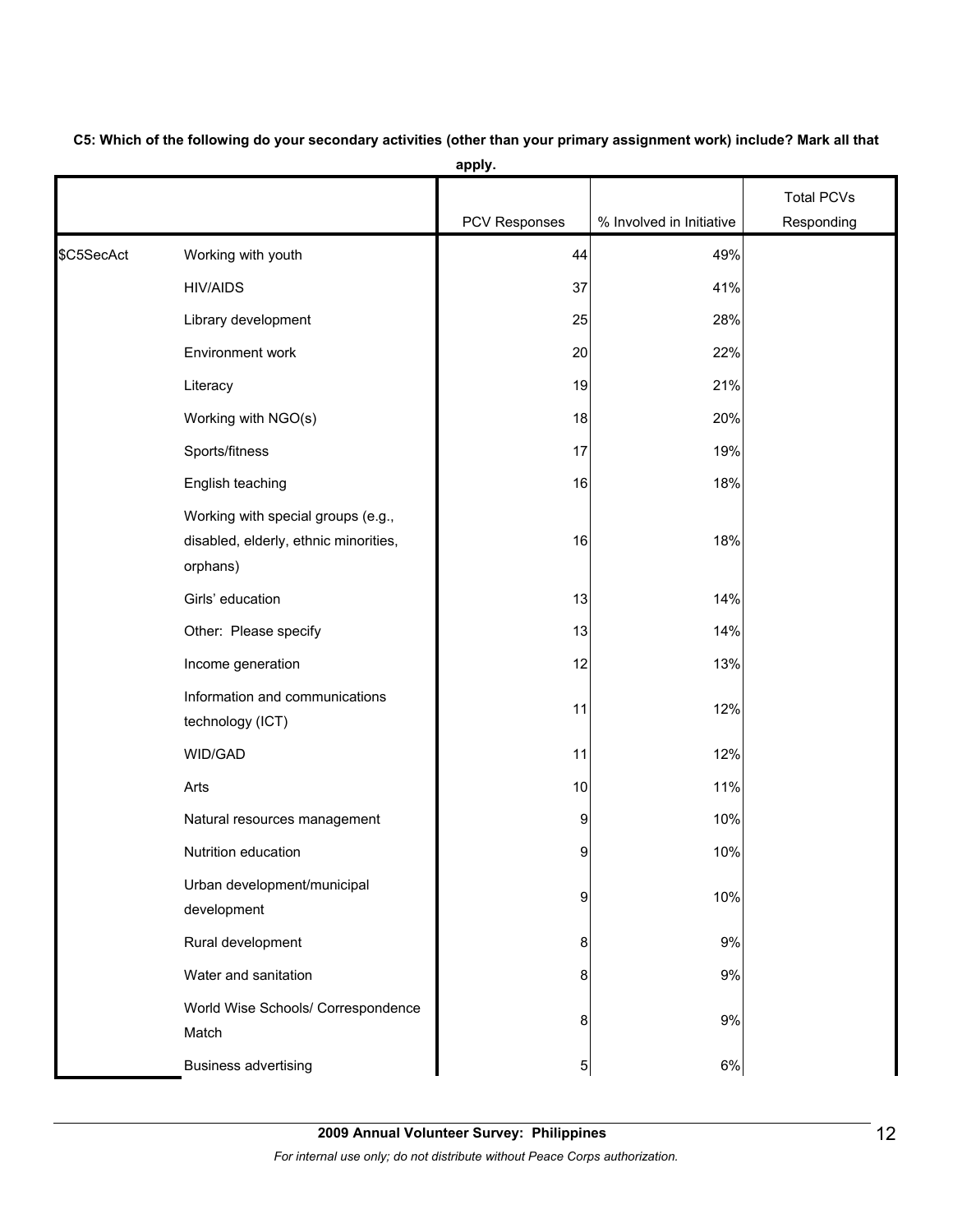| Mobilize host country nationals (HCNs)<br>to volunteer | 5 | 6% |    |
|--------------------------------------------------------|---|----|----|
| Biodiversity conservation                              |   | 4% |    |
| Child survival                                         | 3 | 3% |    |
| Community food security<br>(production/marketing)      | ◠ | 2% |    |
| Microenterprise development                            | ◠ | 2% |    |
| Household food security                                |   |    |    |
| Total                                                  |   |    | 90 |

Percents may total to more than 100% since Volunteers were asked to "Mark all that apply."

|               | oo, millon of the following as your occorrancy activities included fother (opeenly) |            |       |         |
|---------------|-------------------------------------------------------------------------------------|------------|-------|---------|
|               |                                                                                     | Column N % | Count | Row N % |
|               | Open-ended results. Not responsive to request.                                      |            |       |         |
| C5.OTHER.TEXT |                                                                                     |            |       |         |
|               |                                                                                     |            |       |         |
|               |                                                                                     |            |       |         |
|               |                                                                                     |            |       |         |
|               |                                                                                     |            |       |         |
|               |                                                                                     |            |       |         |
|               |                                                                                     |            |       |         |
|               |                                                                                     |            |       |         |
|               |                                                                                     |            |       |         |
|               |                                                                                     |            |       |         |
|               |                                                                                     |            |       |         |
|               |                                                                                     |            |       |         |
|               |                                                                                     |            |       |         |
|               |                                                                                     |            |       |         |
|               |                                                                                     |            |       |         |
|               |                                                                                     |            |       |         |
|               |                                                                                     |            |       |         |
|               |                                                                                     |            |       |         |
|               |                                                                                     |            |       |         |
|               |                                                                                     |            |       |         |
|               |                                                                                     |            |       |         |
|               |                                                                                     |            |       |         |
|               |                                                                                     |            |       |         |
|               |                                                                                     |            |       |         |
|               |                                                                                     |            |       |         |
|               |                                                                                     |            |       |         |
|               |                                                                                     |            |       |         |
|               |                                                                                     |            |       |         |
|               | Total                                                                               |            | 104   | 100%    |
|               |                                                                                     |            |       |         |

#### **C5: Which of the following do your secondary activities include? Other (specify)**

**2009 Annual Volunteer Survey: Philippines** 

*For internal use only; do not distribute without Peace Corps authorization.*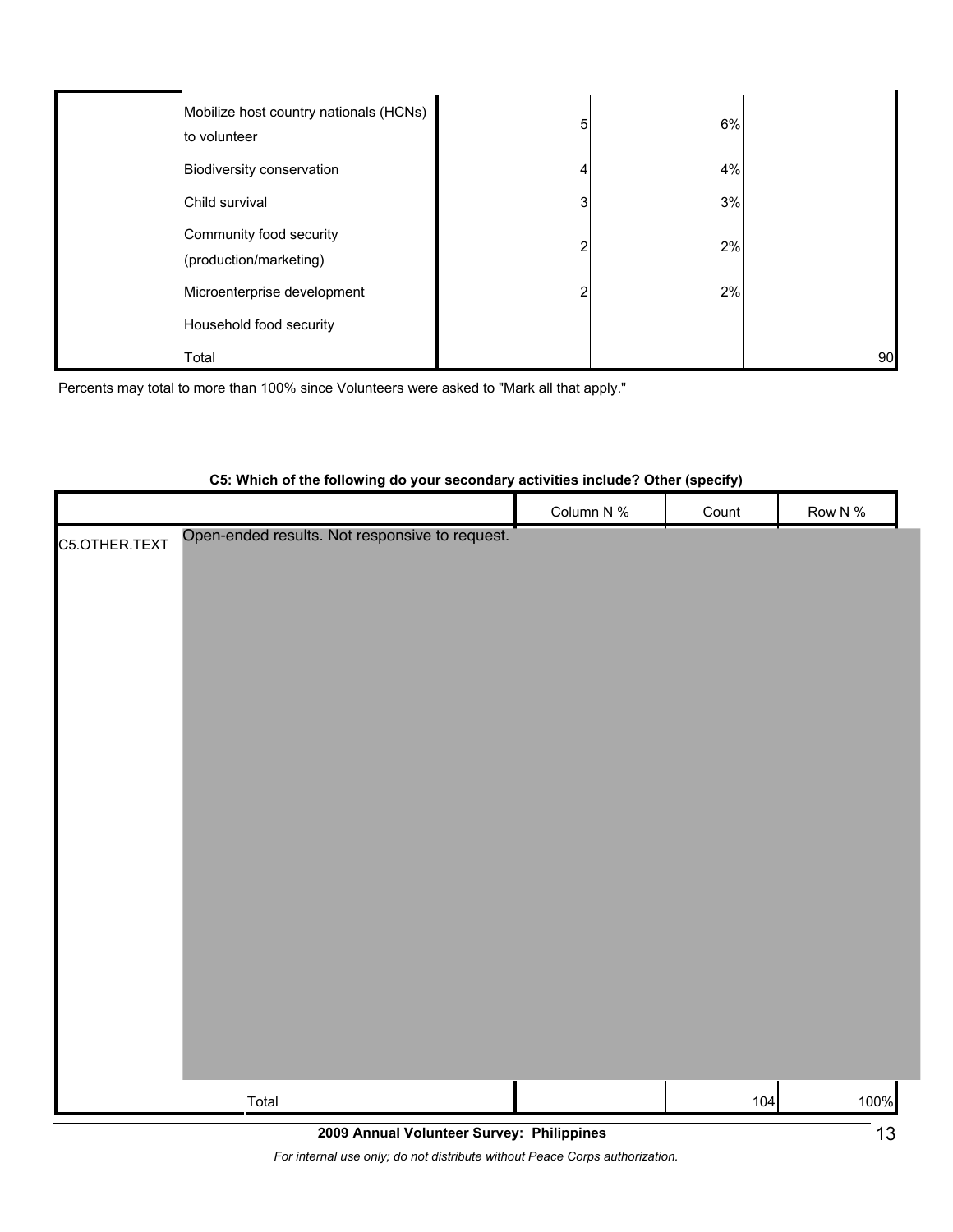#### **C5: No Secondary Activities**

|         |                                        | Percent | Number |
|---------|----------------------------------------|---------|--------|
| C5.NONE | No                                     | 90%     | 94     |
|         | Yes, I have no secondary<br>activities | 10%     |        |
|         | Total                                  | 100%    | 104    |

### **C6: Hours Spent on Secondary Activities During Average Work Week**

|           | None | $1-10$ hrs | 11-20 hrs | 21-30 hrs | 31-40 hrs | More than 40 hrs | Total |
|-----------|------|------------|-----------|-----------|-----------|------------------|-------|
| C6Hrs6grp |      | 68%        | 23%       | 8%l       |           |                  | 95    |

## **C6. How many hours do you spend on secondary activities during an average work week?**

|     | All Volunteers | Average | Lowest reported | Highest reported | Did not answer |
|-----|----------------|---------|-----------------|------------------|----------------|
| IC6 | 104            | 10.6    |                 | 30               | 91             |

**C7: How personally satisfying is your--?**

|                              | Not at all 1 |                  |     |     | Exceptionally 5 | Total |
|------------------------------|--------------|------------------|-----|-----|-----------------|-------|
| Primary assignment           | 6%           | 18% <sub>I</sub> | 23% | 38% | 14%             | 104   |
| Secondary project/activities | $6\%$        | $10\%$           | 13% | 36% | 34%             | 99    |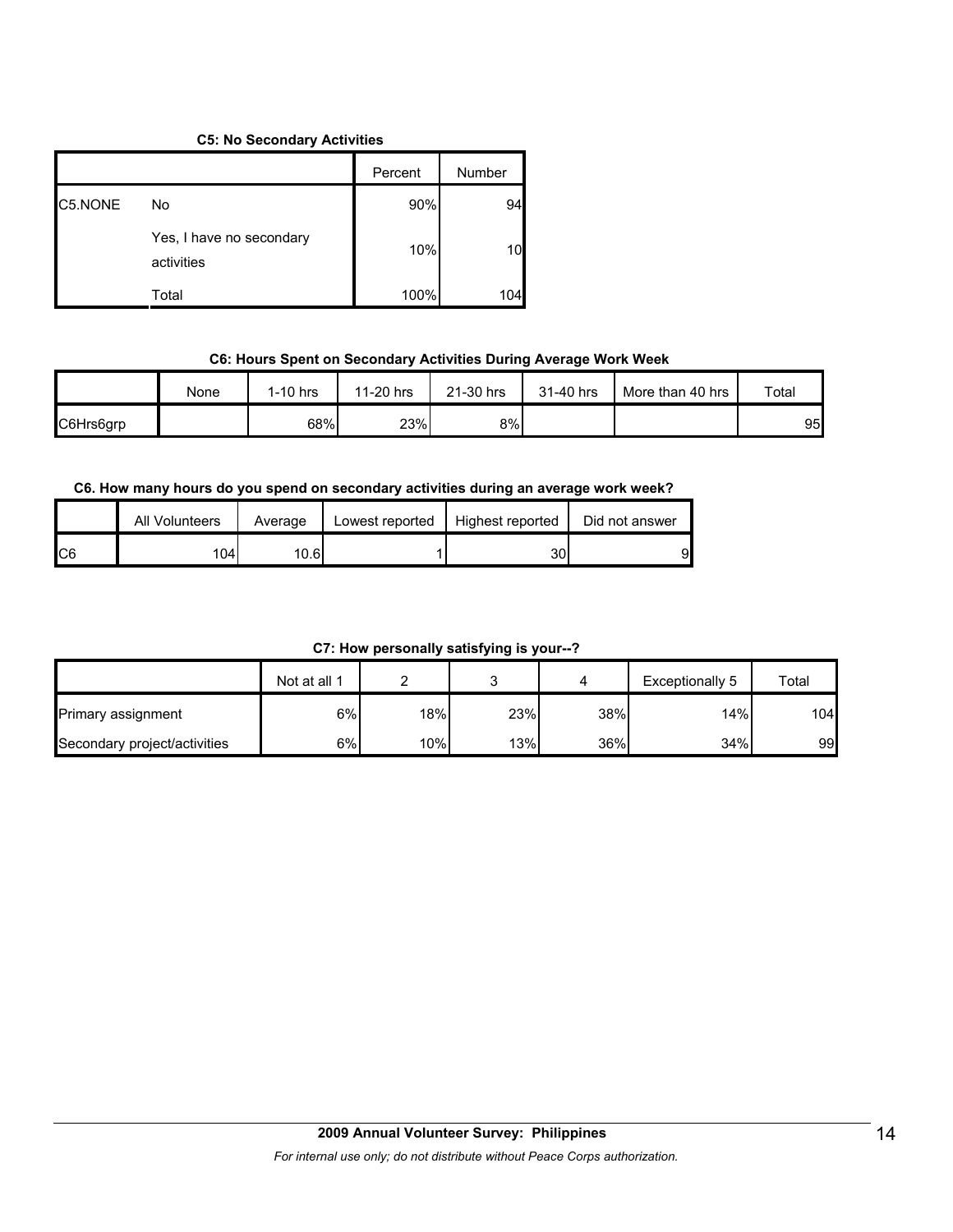## **D. Training for Peace Corps Assignment**

*This section reports Volunteers' assessments of the effectiveness of their Pre-Service Training and In-Service Training at post. In-Service Training (IST) includes: Reconnect; Technical IST; Mid-Service and Close of Service conferences; project management/leadership conferences; and other post-sponsored training sessions.* 

|                                                                       | Not effective | Poor | Adequate | Effective | Very Effective | NA/No training | Total |
|-----------------------------------------------------------------------|---------------|------|----------|-----------|----------------|----------------|-------|
| Manage cultural differences                                           |               | 4%   | 37%      | 43%       | 17%            |                | 54    |
| Deal with adjustment issues                                           |               | 11%  | 31%      | 44%       | 13%            |                | 54    |
| Work with                                                             |               |      |          |           |                |                |       |
| counterparts/community<br>partners                                    | 2%            | 30%  | 32%      | 28%       | 8%             |                | 53    |
| Use language needed in<br>work and social interactions                | 4%            | 13%  | 33%      | 30%       | 20%            |                | 54    |
| Perform technical aspects of<br>your work                             | 15%           | 33%  | 30%      | 15%       | 7%             |                | 54    |
| Work on your project goals<br>and objectives                          | 6%            | 13%  | 44%      | 24%       | 13%            |                | 54    |
| Conduct a participatory<br>community needs<br>assessment (e.g., PACA) | 6%            | 22%  | 31%      | 26%       | 15%            |                | 54    |
| Monitor your project goals<br>and outcomes                            | 4%            | 15%  | 47%      | 25%       | 9%             |                | 53    |
| Maintain your physical health                                         | 2%            | 4%   | 20%      | 46%       | 26%            | 2%             | 54    |
| Maintain your<br>mental/emotional health                              | 2%            | 9%   | 28%      | 44%       | 15%            | 2%             | 54    |
| Maintain your personal safety<br>and security                         | 2%            |      | 9%       | 51%       | 38%            |                | 53    |

**D1: (PCVs at post 18 months or less) How effective was your Pre-Service Training (PST) in preparing you to--**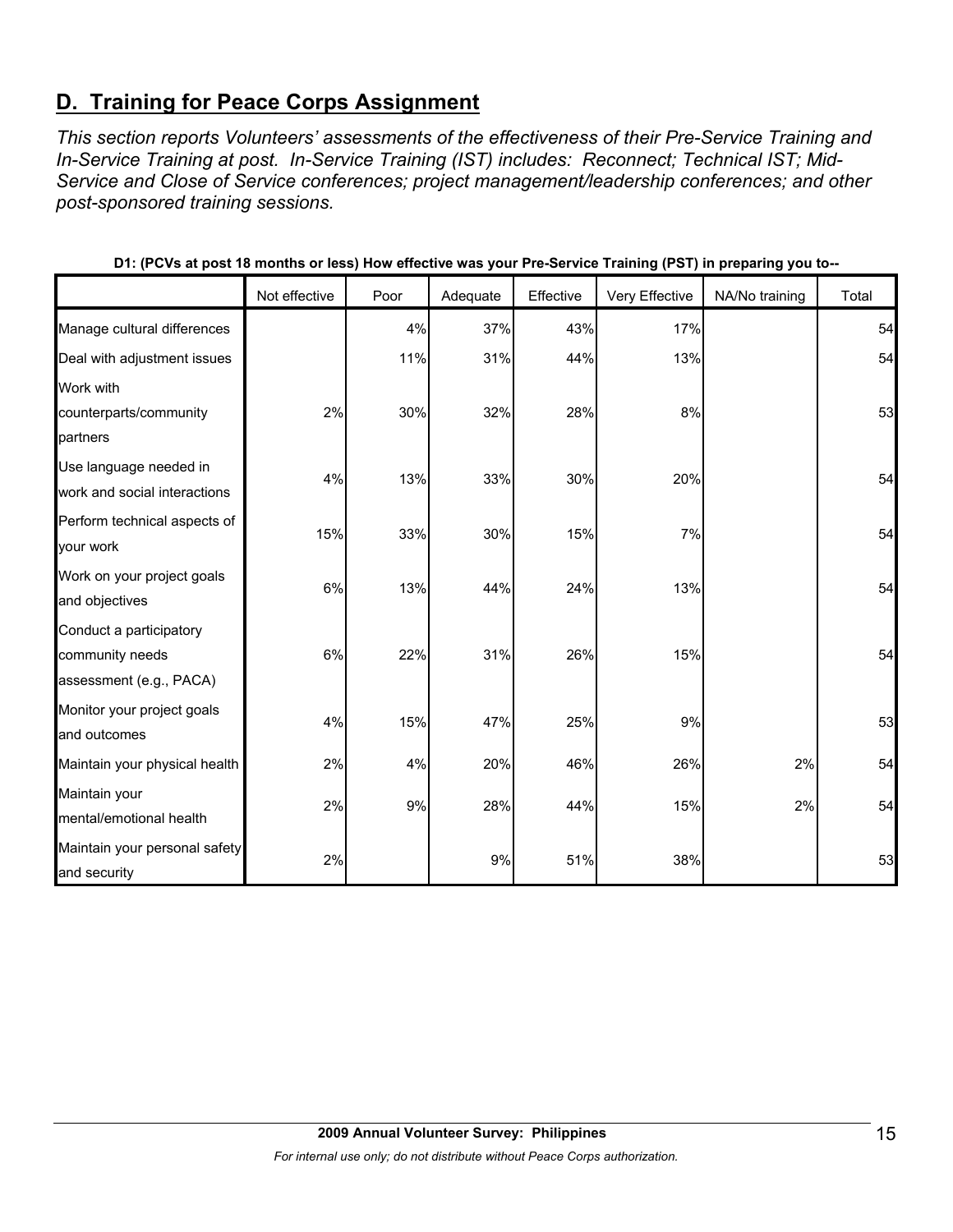|                                                                                          | Not effective | Poor | Adequate | Effective | Very Effective | NA/No training | Total |
|------------------------------------------------------------------------------------------|---------------|------|----------|-----------|----------------|----------------|-------|
| Manage cultural differences                                                              | 1%            | 3%   | 38%      | 39%       | 7%             | 12%            | 98    |
| Deal with adjustment issues                                                              | 1%            | 4%   | 35%      | 44%       | 4%             | 12%            | 98    |
| Build and strengthen working<br>relationships with<br>counterparts/community<br>partners | 1%            | 5%   | 32%      | 43%       | 14%            | 5%             | 98    |
| Use language needed in<br>work and social interactions                                   | 3%            | 6%   | 28%      | 40%       | 19%            | 4%             | 98    |
| Perform technical aspects of<br>your work                                                | 3%            | 11%  | 38%      | 33%       | 11%            | 4%             | 98    |
| Work on your project goals<br>and objectives                                             | 2%            | 3%   | 29%      | 46%       | 16%            | 3%             | 95    |
| Conduct a participatory<br>community needs<br>assessment (e.g., PACA)                    | 3%            | 8%   | 32%      | 26%       | 6%             | 26%            | 98    |
| Monitor project goals and<br>outcomes                                                    | 3%            | 2%   | 35%      | 42%       | 11%            | 6%             | 97    |
| Maintain your physical health                                                            |               | 4%   | 19%      | 40%       | 23%            | 13%            | 98    |
| Maintain your<br>mental/emotional health                                                 | 2%            | 3%   | 26%      | 33%       | 23%            | 13%            | 98    |
| Maintain your personal safety<br>and security                                            |               |      | 22%      | 40%       | 29%            | 9%             | 98    |

## **D5: How effective was your In-Service Training (IST) in preparing you to--**

## **D8: Did you have this skill before joining the Peace Corps?**

|                                               | No/ No answer | Yes       | Total            |
|-----------------------------------------------|---------------|-----------|------------------|
| Skills specific to my assignment              | 45            | 59        | 104 <sub>h</sub> |
| Assessing community needs                     | 74            | <b>29</b> | 103              |
| Organizing/implementing community activities  | 48            | 55        | 103              |
| Building capacity of local organizations      | 79            | <b>23</b> | 102              |
| Monitoring, reporting, and evaluating my work | 25            | 79)       | 104              |
| Designing and implementing training sessions  | 58            | 46        | 104              |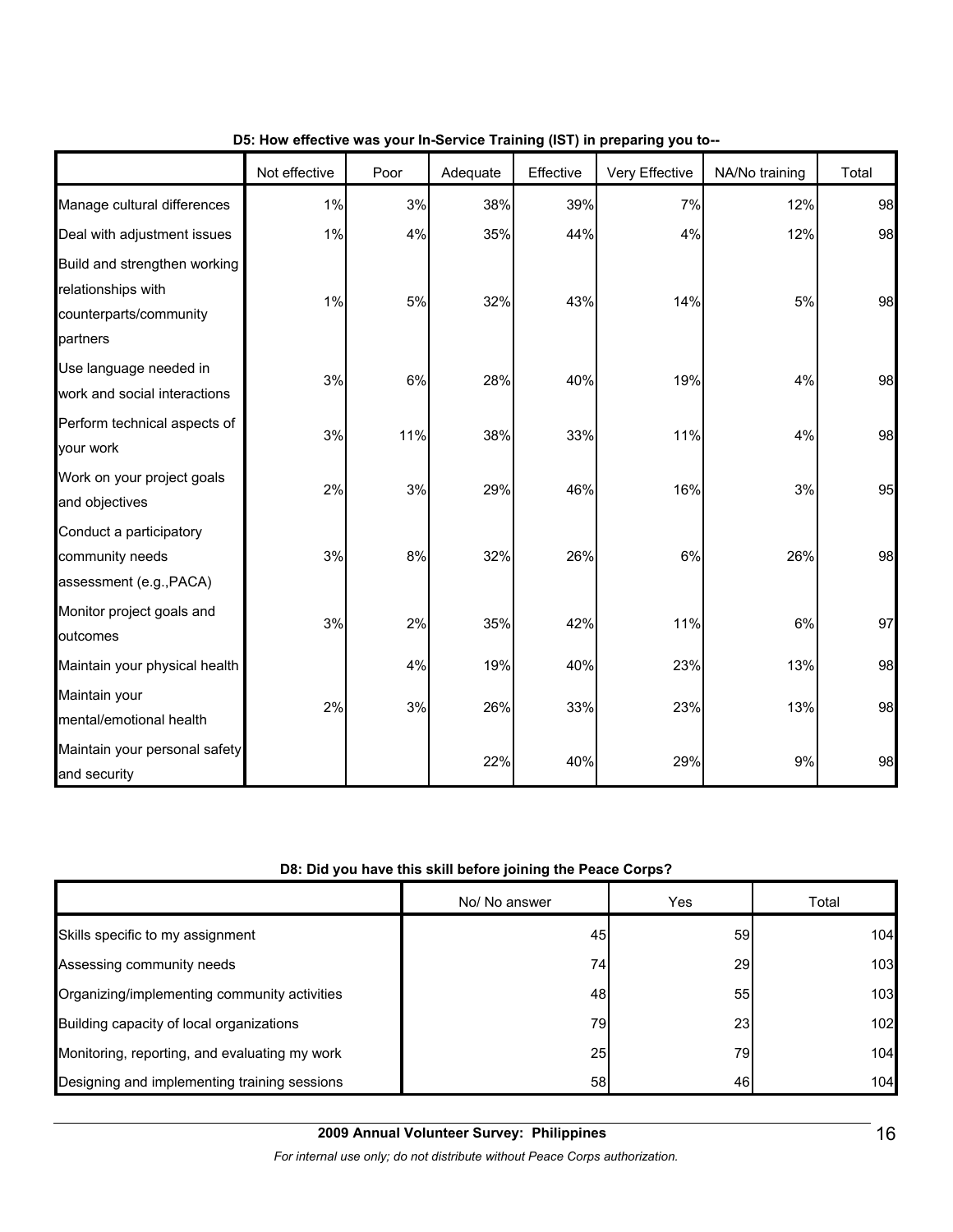#### **D8: Is the skill needed for your Peace Corps work?**

|                                                  | No/ No answer | Yes | Total |
|--------------------------------------------------|---------------|-----|-------|
| Skills specific to my assignment                 | 3             | 100 | 103   |
| Assessing community needs                        | 13            | 89  | 102   |
| Organizing/implementing<br>community activities  | 9             | 93  | 102   |
| Building capacity of local<br>organizations      | 16            | 86  | 102   |
| Monitoring, reporting, and<br>evaluating my work | 2             | 99  | 101   |
| Designing and implementing<br>training sessions  | 6             | 97  | 103   |

#### **D8: Have you had adequate Peace Corps training to acquire the skill?**

|                                                  | No/ No answer | Yes | Total |
|--------------------------------------------------|---------------|-----|-------|
| Skills specific to my assignment                 | 25            | 62  | 87    |
| Assessing community needs                        | 13            | 77  | 90    |
| Organizing/implementing<br>community activities  | 10            | 77  | 87    |
| Building capacity of local<br>organizations      | 35            | 54  | 89    |
| Monitoring, reporting, and<br>evaluating my work | 19            | 67  | 86    |
| Designing and implementing<br>training sessions  | 28            | 65  | 93    |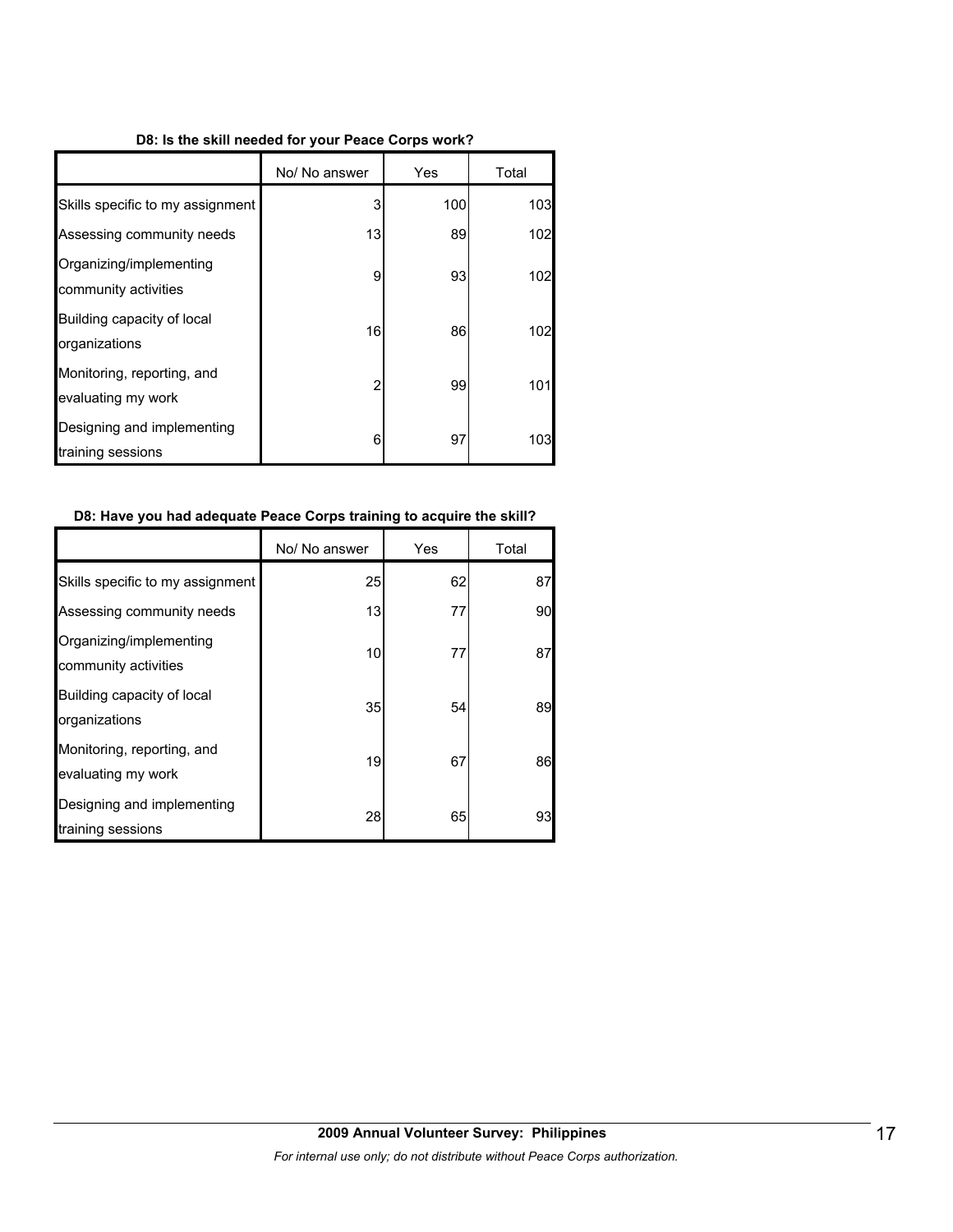## **E. Volunteer Assignment Goals and Impact**

*This section reports Volunteers' self-assessments of their impact on the individuals and organizations in the communities in which they serve. At the end of this section, Volunteers' third goal activities, participation in Coverdell World Wise School/Correspondence Match (CWWS/CM) and use of Peace Corps resources to support their work are reported in questions.* 

|                                                                                                       | Not at all 1 | 2   | $\mathbf{3}$ | 4   | Exceptionally 5 | <b>NA</b> | Total |
|-------------------------------------------------------------------------------------------------------|--------------|-----|--------------|-----|-----------------|-----------|-------|
| Meets the objectives of the<br>project plan                                                           | 2%           | 12% | 39%          | 35% | 12%             | 1%        | 104   |
| Builds local capacity for<br>sustainability                                                           | 8%           | 24% | 27%          | 32% | 9%              | 1%        | 104   |
| Involves local people in<br>planning and implementing<br>activities                                   | 5%           | 8%  | 33%          | 38% | 14%             | 2%        | 104   |
| Complements other local<br>development activities                                                     | 9%           | 12% | 29%          | 33% | 15%             | 3%        | 104   |
| Transfers skills to host country<br>individuals and organizations                                     | 6%           | 9%  | 31%          | 37% | 18%             |           | 104   |
| Mobilizes host country<br>nationals (HCNs) to volunteer                                               | 25%          | 26% | 22%          | 15% | 7%              | 6%        | 102   |
| Helps promote a better<br>understanding of Americans<br>on the part of the peoples<br>served (goal 2) | 1%           | 3%  | 20%          | 31% | 44%             | 1%        | 104   |
| Helps promote a better<br>understanding of other<br>peoples on the part of<br>Americans (goal 3)      | 3%           | 7%  | 21%          | 28% | 39%             | 2%        | 104   |

**E1: To what extent does your Volunteer work assignment address the following?**

| E2: To what extent does your host community--? |
|------------------------------------------------|
|------------------------------------------------|

|                                          | Not at all 1 | ົ   | ິ   | 4   | Exceptionally 5 | <b>NA</b> | Total |
|------------------------------------------|--------------|-----|-----|-----|-----------------|-----------|-------|
| Need the assistance that you<br>provided |              | 16% | 34% | 28% | 20%             | 2%        | 50    |
| Want the assistance that you<br>provided |              | 8%  | 16% | 36% | 38%             | 2%        | 50    |

## **2009 Annual Volunteer Survey: Philippines**

*For internal use only; do not distribute without Peace Corps authorization.*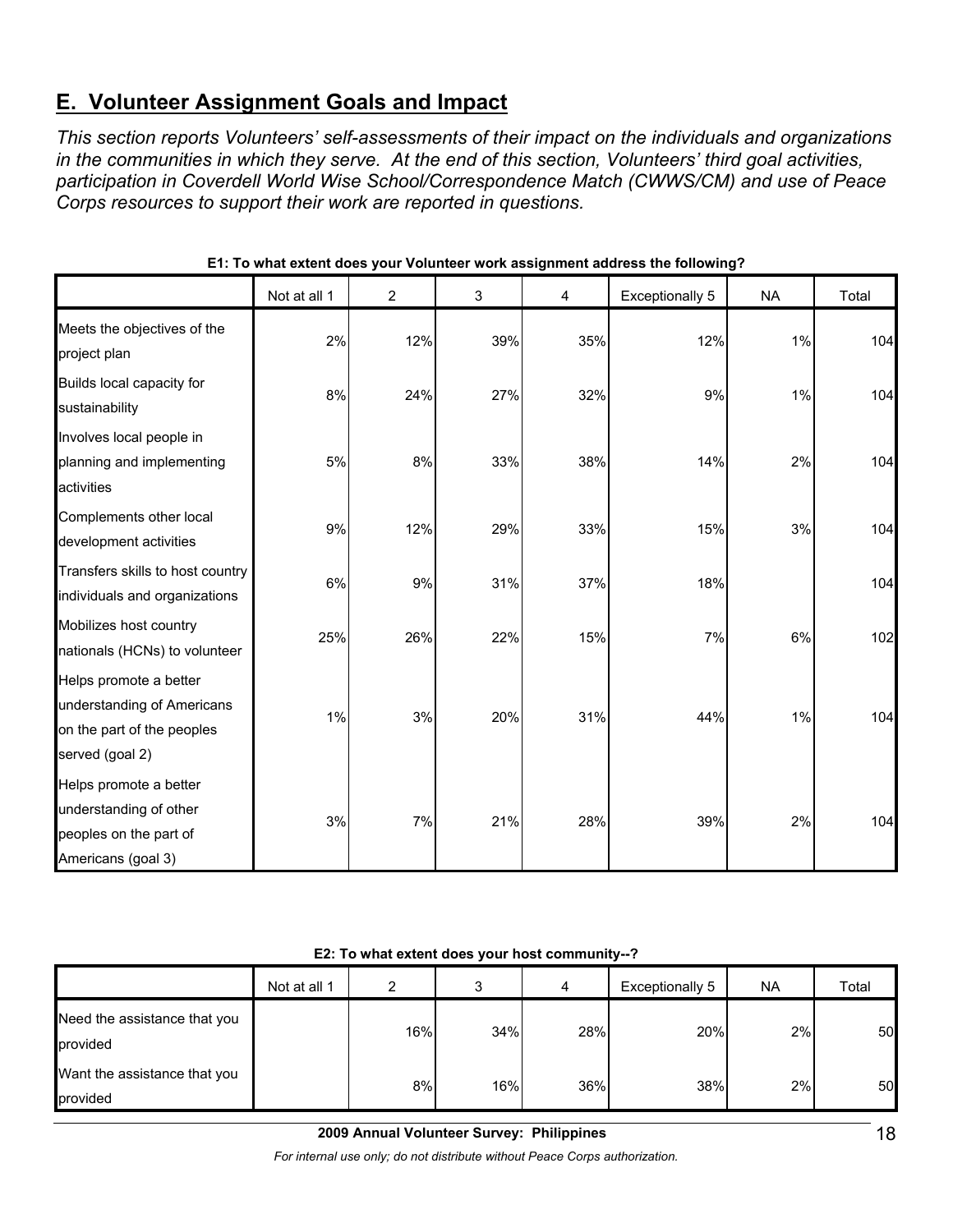|                                                                  | None 1 | $\overline{2}$ | 3   | 4   | Exceptional 5 | <b>NA</b> | Total |
|------------------------------------------------------------------|--------|----------------|-----|-----|---------------|-----------|-------|
| Ability to access information<br>(e.g., library, Internet, etc.) | 10%    | 12%            | 19% | 35% | 21%           | 4%        | 102   |
| Leadership skills                                                | 8%     | 9%             | 36% | 38% | 7%            | 4%        | 104   |
| Planning and management                                          | 5%     | 11%            | 33% | 38% | 10%           | 4%        | 104   |
| Problem solving/critical thinking                                | 8%     | 11%            | 34% | 38% | 10%           | $1\%$     | 104   |
| Self-esteem                                                      | 5%     | 7%             | 37% | 27% | 18%           | 7%        | 104   |
| <b>Technical skills</b>                                          | 6%     | 8%             | 30% | 43% | 11%           | 3%        | 103   |
| Use of local resources                                           | 6%     | 16%            | 30% | 36% | 13%           |           | 103   |
| Use of external resources (e.g.,<br>grants, international NGOs)  | 12%    | 8%             | 24% | 31% | 19%           | 6%        | 104   |
| Better understanding of<br>Americans                             | 1%     | 2%             | 20% | 33% | 43%           | 1%        | 104   |
| Other: Please specify below                                      | 3%     |                |     | 6%  | 3%            | 88%       | 34    |

**E3: How much impact does your assignment have on the capacities of your host counterparts/community partners?**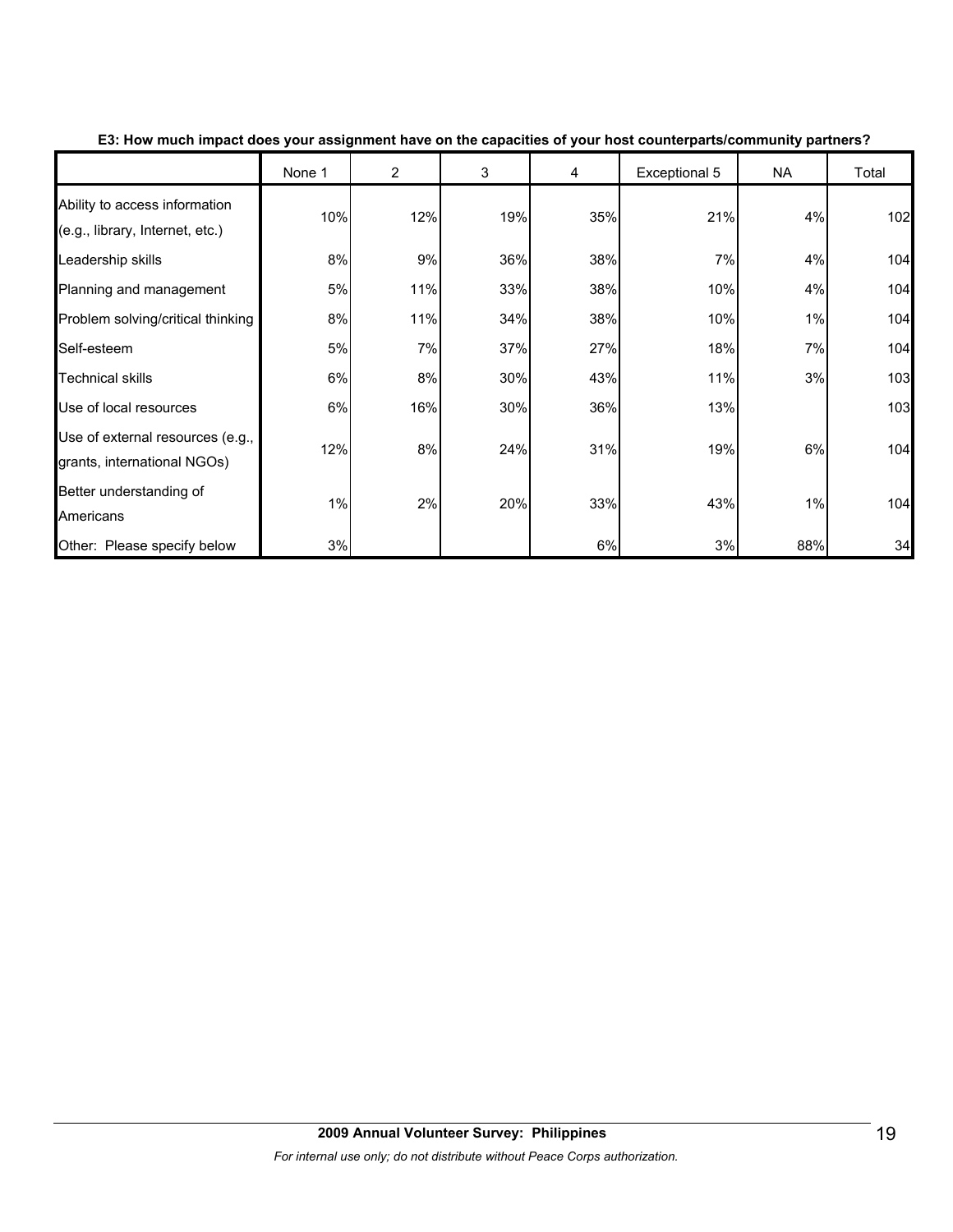| (specify)                                                  |            |       |            |
|------------------------------------------------------------|------------|-------|------------|
|                                                            | Column N % | Count | Row N $\%$ |
| Open-ended results. Not responsive to request.<br>E3_OTHER |            |       |            |
|                                                            |            |       |            |
|                                                            |            |       |            |
|                                                            |            |       |            |
|                                                            |            |       |            |
|                                                            |            |       |            |
|                                                            |            |       |            |
|                                                            |            |       |            |
|                                                            |            |       |            |
|                                                            |            |       |            |
|                                                            |            |       |            |
|                                                            |            |       |            |
|                                                            |            |       |            |
|                                                            |            |       |            |
|                                                            |            |       |            |
|                                                            |            |       |            |
|                                                            |            |       |            |
|                                                            |            |       |            |
|                                                            |            |       |            |
|                                                            |            |       |            |
|                                                            |            |       |            |
|                                                            |            |       |            |
|                                                            |            |       |            |
|                                                            |            |       |            |
|                                                            |            |       |            |
|                                                            |            |       |            |
| Total                                                      |            | 104   | 100%       |

## **E3: How much impact does your assignment have on the capacities of your host counterparts/community partners? Other**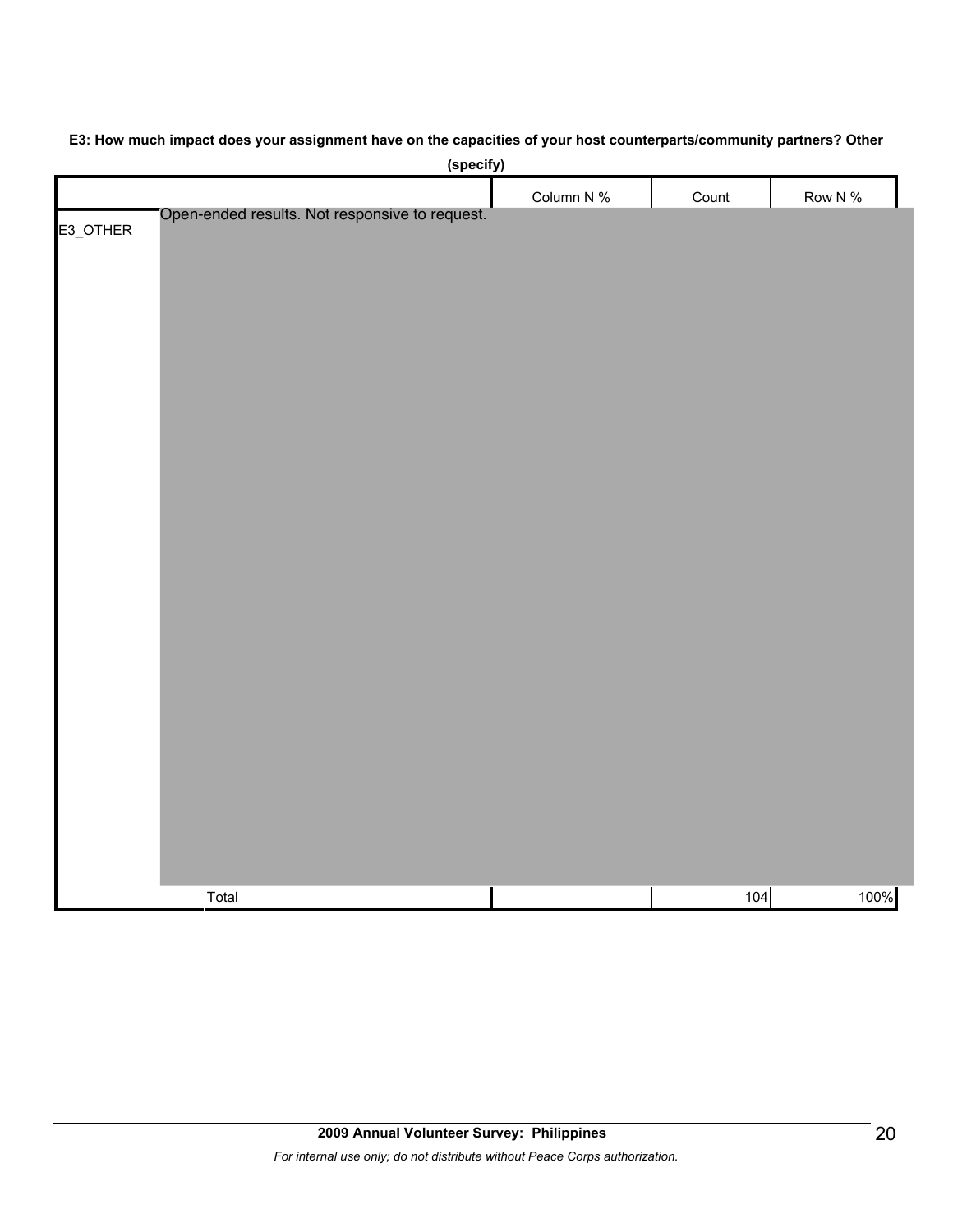|                                                                  | None 1 | $\overline{2}$ | 3   | 4   | Exceptional 5 | NA  | Total |
|------------------------------------------------------------------|--------|----------------|-----|-----|---------------|-----|-------|
| Ability to access information<br>(e.g., library, Internet, etc.) | 9%     | 14%            | 26% | 37% | 11%           | 4%  | 104   |
| Leadership skills                                                | 5%     | 11%            | 32% | 39% | 11%           | 3%  | 103   |
| Planning and management                                          | 9%     | 20%            | 37% | 20% | 9%            | 5%  | 103   |
| Problem solving/critical thinking                                | 4%     | 13%            | 34% | 36% | 13%           | 1%  | 103   |
| Self-esteem                                                      |        | 7%             | 30% | 38% | 21%           | 4%  | 104   |
| <b>Technical skills</b>                                          | 6%     | 15%            | 27% | 41% | 8%            | 4%  | 103   |
| Use of local resources                                           | 8%     | 14%            | 37% | 25% | 9%            | 8%  | 104   |
| Use of external resources (e.g.,<br>grants, international NGOs)  | 16%    | 19%            | 23% | 20% | 9%            | 13% | 103   |
| Better understanding of<br>Americans                             |        | 4%             | 15% | 38% | 40%           | 2%  | 104   |
| Other: Please specify below                                      | 3%     |                |     | 10% | 7%            | 79% | 29    |

#### **E4: How much impact does your assignment have on the capacities of your host individuals with whom you work?**

#### **E4: How much impact does your assignment have on the capacities of your host individuals with whom you work? Other**

|          | (specify)                                      |            |       |         |
|----------|------------------------------------------------|------------|-------|---------|
|          |                                                | Column N % | Count | Row N % |
| E4_OTHER | Open-ended results. Not responsive to request. |            |       |         |
|          | Total                                          |            | 104   | 100%    |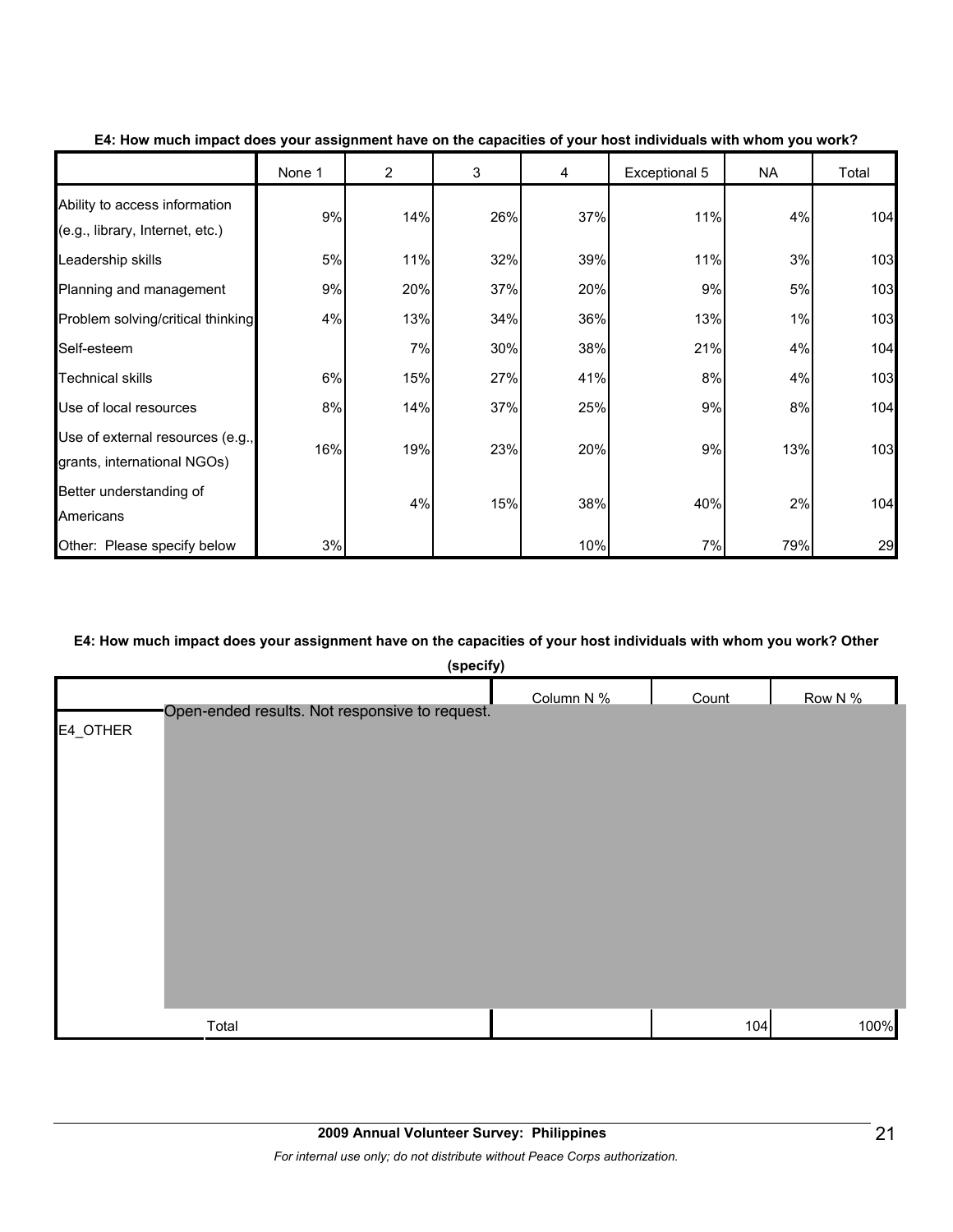|                                                              | None 1 | 2   | 3   | 4   | Exceptional 5 | <b>NA</b> | Total |
|--------------------------------------------------------------|--------|-----|-----|-----|---------------|-----------|-------|
| Identifying and prioritizing<br>organizational needs         | 10%    | 16% | 32% | 33% | 8%            | 2%        | 104   |
| Leadership                                                   | 11%    | 18% | 33% | 25% | 6%            | 7%        | 103   |
| Management                                                   | 12%    | 19% | 37% | 22% | 7%            | 4%        | 102   |
| Monitoring and evaluation                                    | 12%    | 14% | 39% | 25% | 7%            | 3%        | 104   |
| Planning and implementing<br>organizational activities       | 6%     | 14% | 34% | 33% | 9%            | 5%        | 104   |
| Teamwork/participatory<br>decision-making                    | 10%    | 11% | 35% | 35% | 7%            | 4%        | 104   |
| Use of local resources                                       | 7%     | 18% | 37% | 28% | 9%            | 2%        | 104   |
| Ability to mobilize, manage, and<br>sustain local volunteers | 19%    | 19% | 28% | 18% | 7%            | 9%        | 104   |
| Other: Please specify below                                  | 4%     |     |     | 4%  |               | 93%       | 27    |

**E5: To what extent does your assignment enhance the capacities of organizations with whom you work?**

## **E5: To what extent does your assignment enhance the capacities of organizations with**

| whom you work? Other (specify) |                                                |            |       |         |  |  |  |
|--------------------------------|------------------------------------------------|------------|-------|---------|--|--|--|
|                                |                                                | Column N % | Count | Row N % |  |  |  |
| E5_OTHER                       | Open-ended results. Not responsive to request. |            |       |         |  |  |  |
|                                |                                                |            |       |         |  |  |  |
|                                |                                                |            |       |         |  |  |  |
|                                |                                                |            |       |         |  |  |  |
|                                |                                                |            |       |         |  |  |  |
|                                |                                                |            |       |         |  |  |  |
|                                |                                                |            |       |         |  |  |  |
|                                |                                                |            |       |         |  |  |  |
|                                |                                                |            |       |         |  |  |  |
|                                |                                                |            |       |         |  |  |  |
|                                |                                                |            |       |         |  |  |  |
|                                |                                                |            |       |         |  |  |  |
|                                | Total                                          |            | 104   | 100%    |  |  |  |

**whom you work? Other (specify)**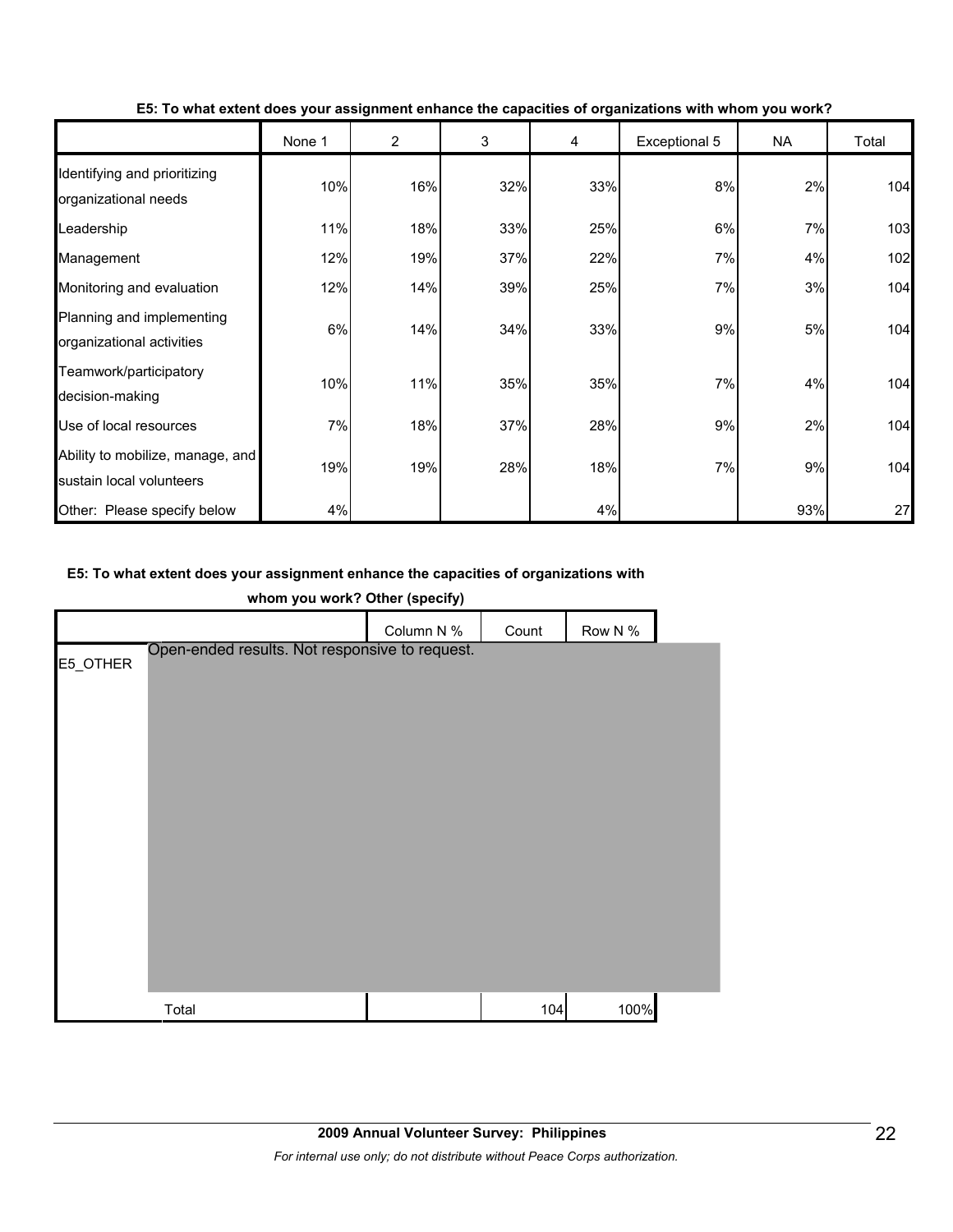| <b>capacities?</b>                    |              |     |     |     |                 |     |       |  |  |  |
|---------------------------------------|--------------|-----|-----|-----|-----------------|-----|-------|--|--|--|
|                                       | Not at all 1 | 2   | 3   | 4   | Exceptionally 5 | NA  | Total |  |  |  |
| Your counterpart/community<br>partner | 4%           | 13% | 25% | 39% | 18%             |     | 104   |  |  |  |
| Another institution/organization      | 7%           | 18% | 28% | 30% | 7%              | 11% | 104   |  |  |  |
| Members of your host<br>community     | 5%           | 19% | 36% | 28% | 11%             | 1%  | 103   |  |  |  |
| Other: Please specify below           |              |     |     | 4%  | 7%              | 89% | 28    |  |  |  |

**E6: How effective have you been in transferring knowledge and skills to help the following persons or groups build their** 

**capacities?**

## **E7: To what extent have HC individuals gained a better understanding of Americans? Includes "Too early to tell."**

|                 | Not at all | Minimally | Moderately | Considerablv | Exceptionally | Γοο early to tell | $\tau$ otal |
|-----------------|------------|-----------|------------|--------------|---------------|-------------------|-------------|
| IE <sub>7</sub> | 0%l        | $1\%$     | 24%        | $17\%$<br>41 | 26%           | 2%                | 104         |

## **E7: To what extent have HC individuals gained a better understanding of Americans? Excludes**

**"Too early to tell."**

|     | Not at all | Minimally | Moderatelv | Considerably | Exceptionally | Total |
|-----|------------|-----------|------------|--------------|---------------|-------|
| IE7 |            | 1%        | 25%        | 48%          | 26%           | 102   |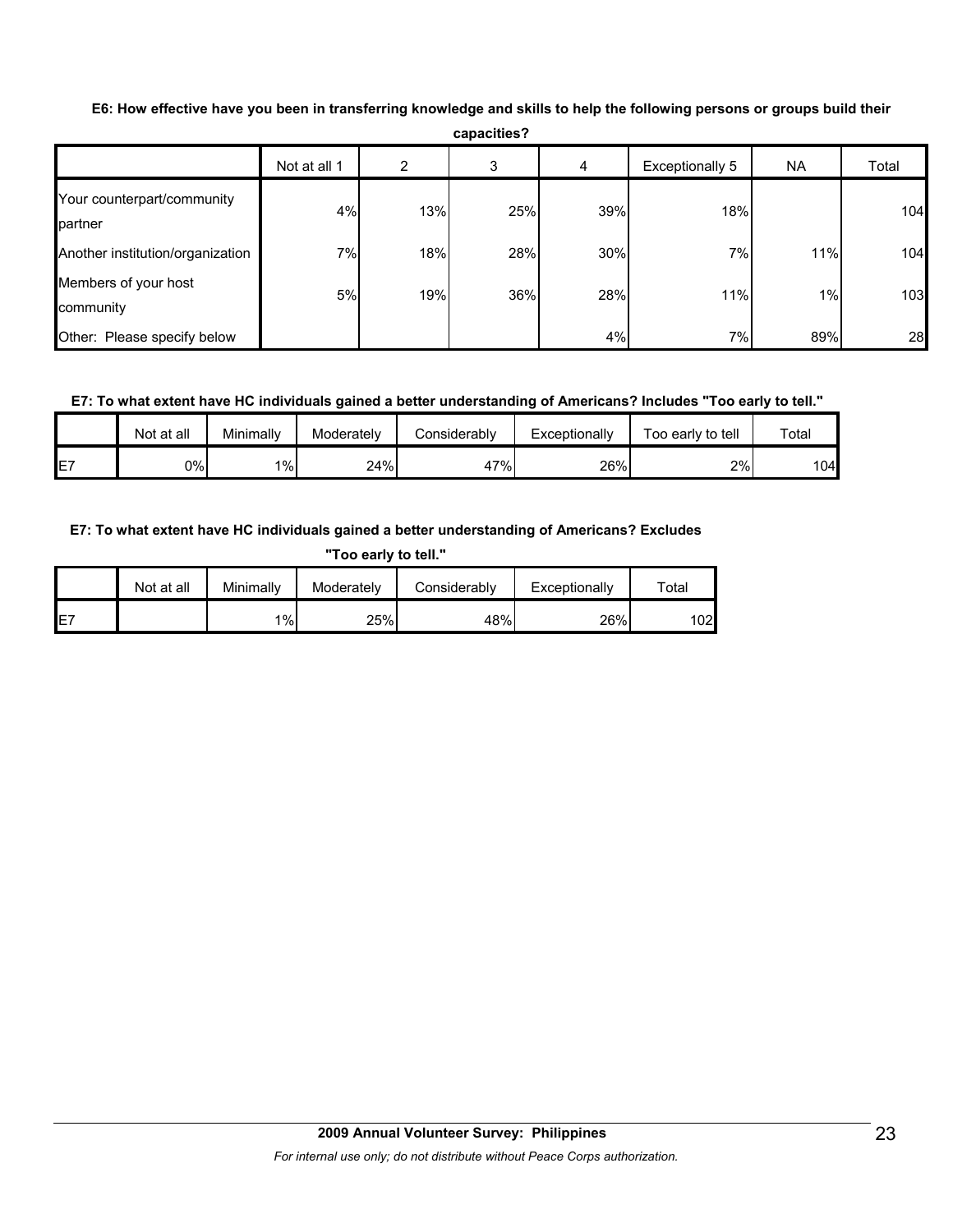|               |                                                              | PCV Responses | % Doing This | <b>Total PCVs</b><br>Responding |
|---------------|--------------------------------------------------------------|---------------|--------------|---------------------------------|
| \$E9Goal3Acts | Electronic updates                                           | 86            | 83%          |                                 |
|               | Hosting American visitors                                    | 65            | 63%          |                                 |
|               | Personal website or blog                                     | 47            | 46%          |                                 |
|               | Hard copy/paper update                                       | 43            | 42%          |                                 |
|               | Enrollment in the CWWS/CMS<br>program                        | 40            | 39%          |                                 |
|               | Pen pal program/letter<br>exchange                           | 19            | 18%          |                                 |
|               | While on home leave, spoke at<br>a school or community group | 14            | 14%          |                                 |
|               | Podcasted/created a slide show<br>or video posted online     | 9             | 9%           |                                 |
|               | Other please specify                                         | 5             | 5%           |                                 |
|               | Peace Corps Week activities                                  | 3             | 3%           |                                 |
|               | Total                                                        |               |              | 103                             |

## **E9. In which of the following third goal activities have you participated during your PC service?**

Percents may total to more than 100% since Volunteers were asked to "Mark all that apply."

#### **E9: When asked about third goal activities, Volunteer answered "No**

## **involvement in third goal activities."**

|                                    | Have done third<br>goal activities | No third goal<br>activities | Total |
|------------------------------------|------------------------------------|-----------------------------|-------|
|                                    |                                    |                             |       |
| Peace Corps' third goal is to      |                                    |                             |       |
| "help promote a better             |                                    |                             |       |
| understanding of other peoples     |                                    |                             |       |
| on the part of Americans." In      |                                    |                             |       |
| which of the following third goal  | 99%                                | 1%                          | 104   |
| activities, including your contact |                                    |                             |       |
| with family and friends, have      |                                    |                             |       |
| you participated during your       |                                    |                             |       |
| Peace Corps                        |                                    |                             |       |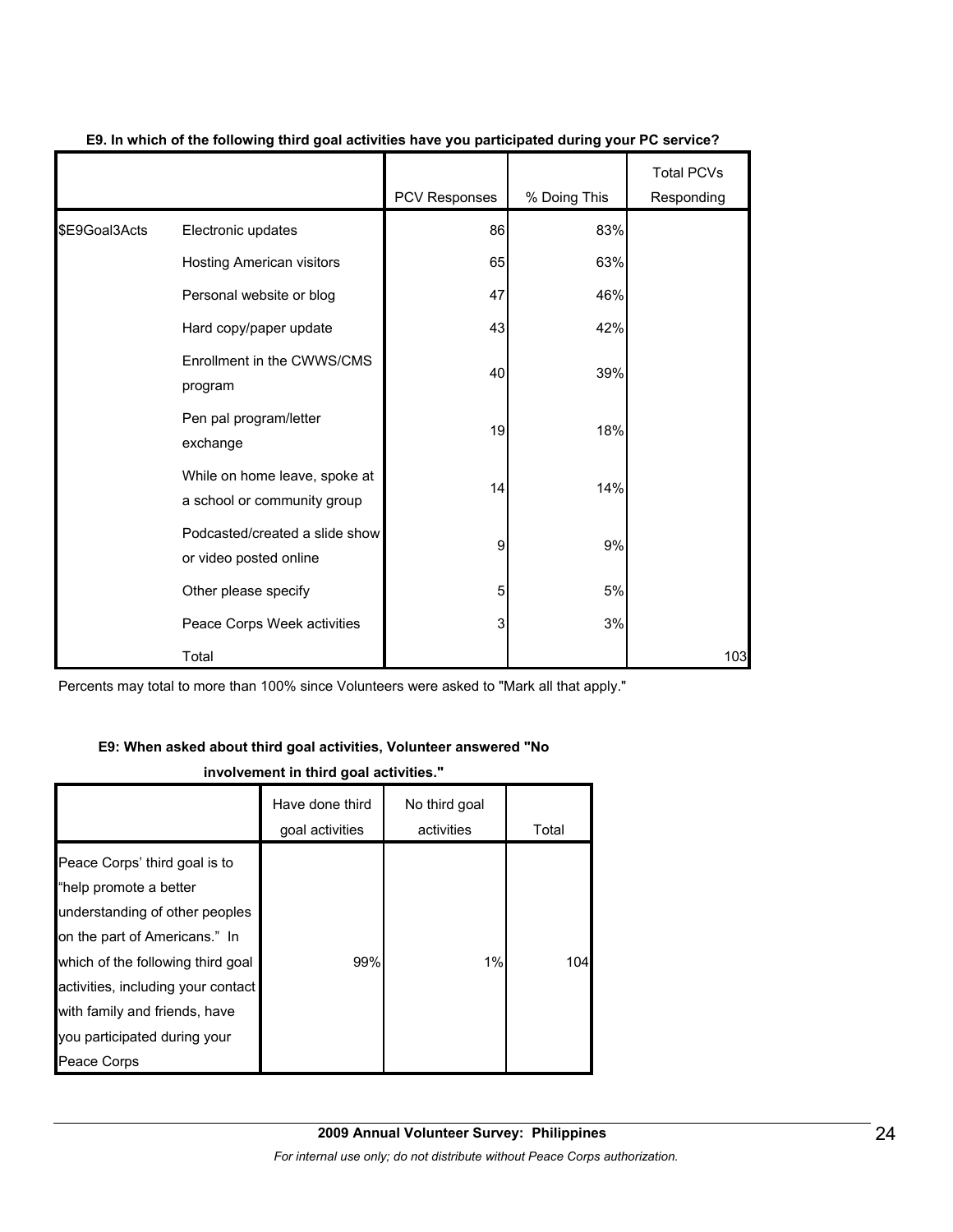|                 |                            | I have participated in | have participated in |       |
|-----------------|----------------------------|------------------------|----------------------|-------|
|                 | I have not participated in | CWWS/CM & would        | CWWS/CM and would    |       |
|                 | CWWS/CM.                   | recommend it           | NOT recommend it     | Total |
| E <sub>10</sub> | 55%                        | 34%                    | 11%                  | 102   |

**E10: Would you recommend participation in the CWWS CMS to other Volunteers?**

### **E11: To what extent have Americans gained a better understanding of HCNs? Includes "Too early to tell."**

|     | Not at all | Minimally | Moderatelv | Considerably | Exceptionally | Too early to tell | Total |
|-----|------------|-----------|------------|--------------|---------------|-------------------|-------|
| E1' | 0%l        | 4%        | 32%        | 38%          | 20%           | 6%                | 03    |

## **E11: To what extent have Americans gained a better understanding of HCNs? Excludes "Too early**

| to tell." |            |           |            |              |               |       |  |  |  |
|-----------|------------|-----------|------------|--------------|---------------|-------|--|--|--|
|           | Not at all | Minimally | Moderately | Considerably | Exceptionally | Total |  |  |  |
| E11       |            | 4%        | 34%        | 40%          | 22%           | 97    |  |  |  |

## **E12: Which of the following resources have been useful to you in your third goal activities?**

|                                                                                | Yes |
|--------------------------------------------------------------------------------|-----|
| Coverdell World Wise Schools staff (Useful)                                    | 22  |
| Contact with other Peace Corps staff in Washington, D.C. (Useful)              | 9   |
| Information at staging (Useful)                                                | 48  |
| Information from your post sent to you before departure (Useful)               | 48  |
| Internet (Useful)                                                              | 88  |
| Invitation kits (Useful)                                                       | 50  |
| Material in staging packet (Useful)                                            | 52  |
| Peace Corps staff at post (e.g., World Wise School contact) (Useful)           | 47  |
| Recruiting (Useful)                                                            | 43  |
| Resources available from Coverdell World Wise Schools (Useful)                 | 19  |
| Resources available on Peace Corps website (e.g., third goal section) (Useful) | 35  |
| Training on third goal (Useful)                                                | 26  |
| Other: Please specify below (Useful)                                           |     |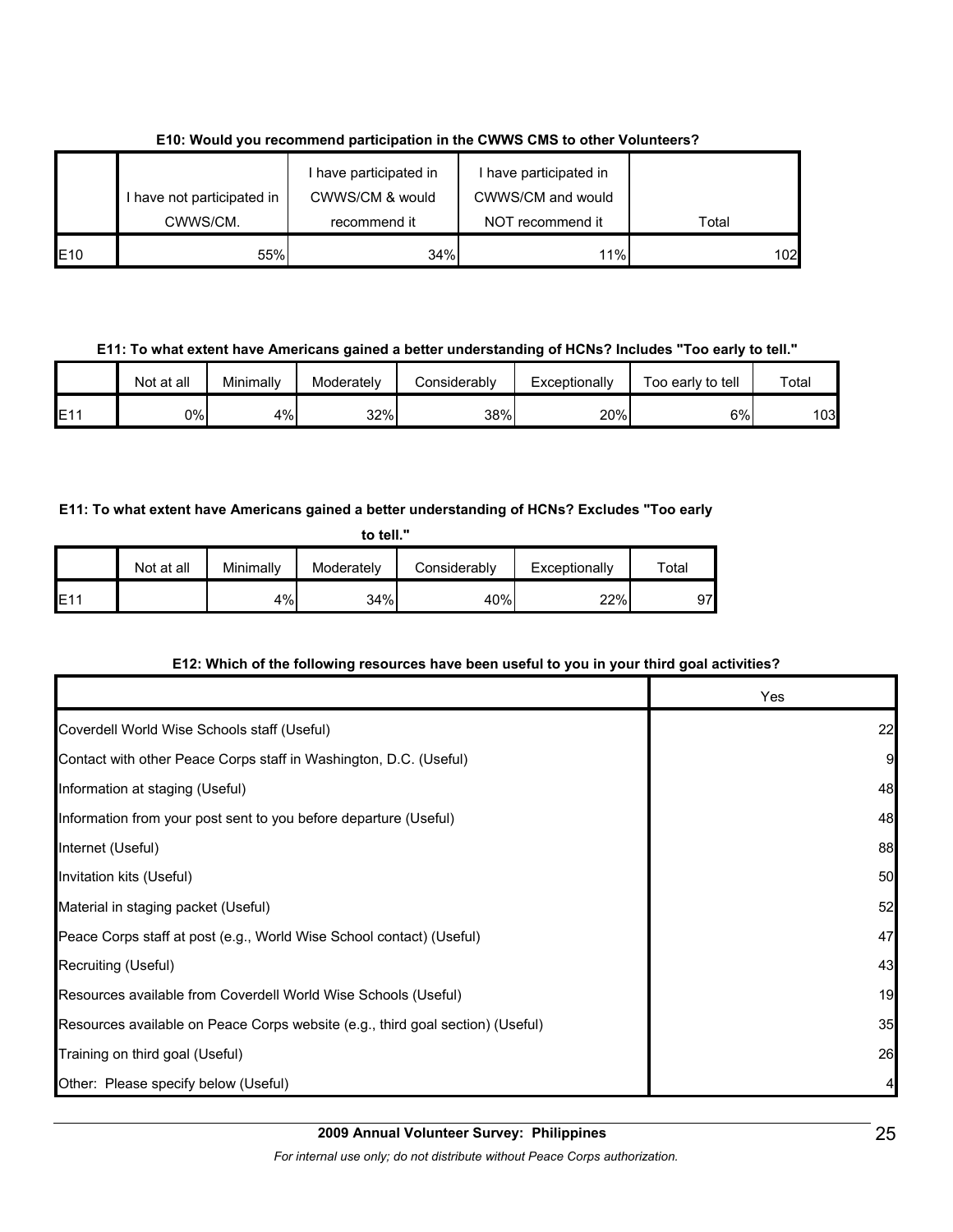|                                                                                          | Yes |
|------------------------------------------------------------------------------------------|-----|
| Coverdell World Wise Schools staff (Would be helpful)                                    | 31  |
| Contact with other Peace Corps staff in Washington, D.C. (Would be helpful)              | 35  |
| Information at staging (Would be helpful)                                                | 10  |
| Information from your post sent to you before departure (Would be helpful)               | 15  |
| Internet (Would be helpful)                                                              | 11  |
| Invitation kits (Would be helpful)                                                       |     |
| Material in staging packet (Would be helpful)                                            |     |
| Peace Corps staff at post (e.g., World Wise School contact) (Would be helpful)           | 9   |
| Recruiting (Would be helpful)                                                            | 13  |
| Resources available from Coverdell World Wise Schools (Would be helpful)                 | 22  |
| Resources available on Peace Corps website (e.g., third goal section) (Would be helpful) | 22  |
| Training on third goal (Would be helpful)                                                | 30  |
| Other: Please specify below (Would/will be helpful)                                      | 3   |

## **E12: Which of the following resources would/will be helpful to you in your third goal activities?**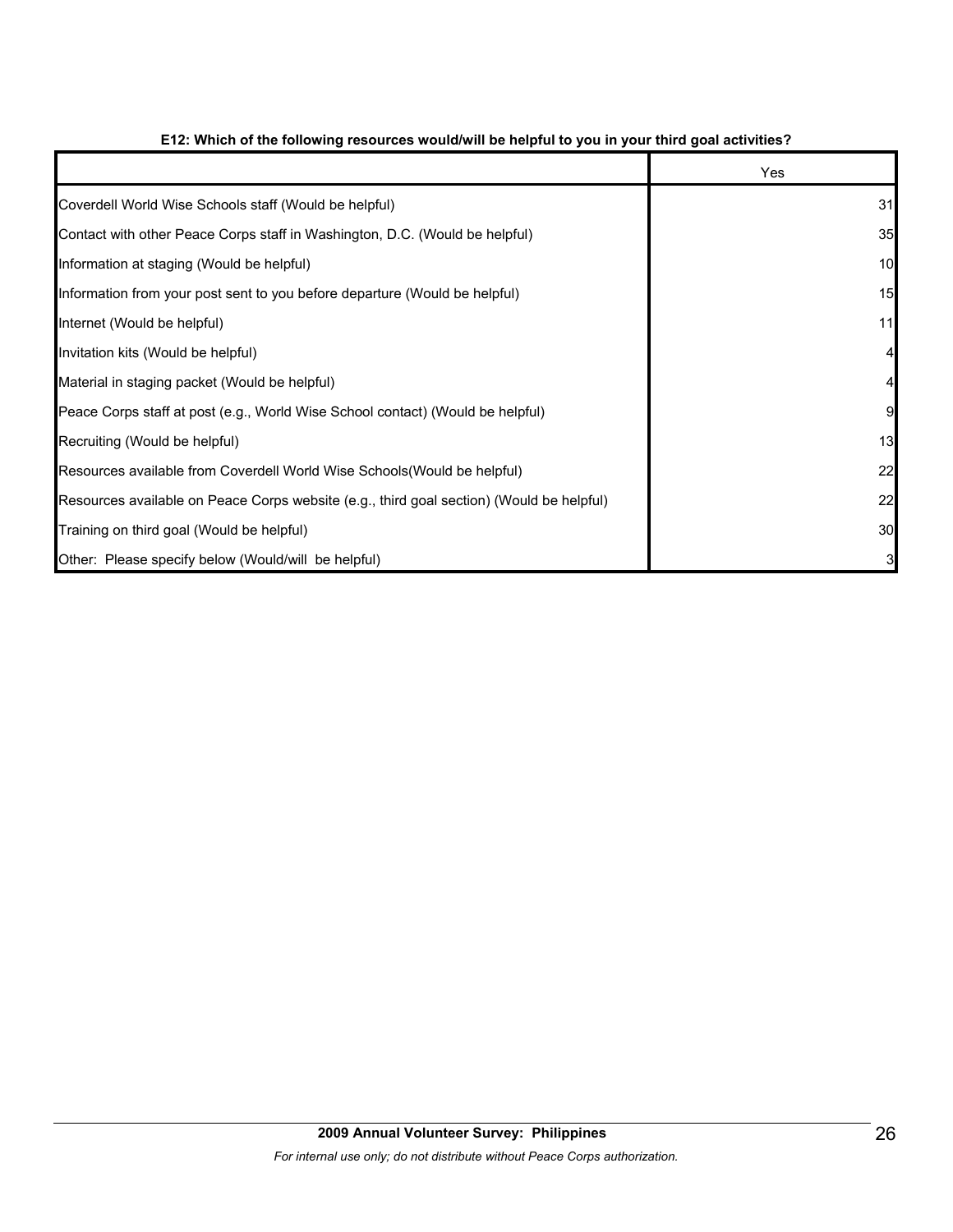| . .<br>Open-ended results. Not responsive to request. | $\cdot$ $\cdot$<br>$\cdot$ $\cdot$<br>Column N % | Count | Row N % |
|-------------------------------------------------------|--------------------------------------------------|-------|---------|
| E12_OTHER                                             |                                                  |       |         |
|                                                       |                                                  |       |         |
|                                                       |                                                  |       |         |
|                                                       |                                                  |       |         |
|                                                       |                                                  |       |         |
|                                                       |                                                  |       |         |
|                                                       |                                                  |       |         |
|                                                       |                                                  |       |         |
| Total                                                 |                                                  | 104   | 100%    |

## **E12: Other useful/helpful resources? Other (specify)**

## **E13: Do you know about the Peace Corps Partnership Program (PCPP)?**

|      | No  | Yes, but I haven't used it. | Yes, I have used it. | Total |
|------|-----|-----------------------------|----------------------|-------|
| IE13 | 31% | 55%                         | 14%                  | 104   |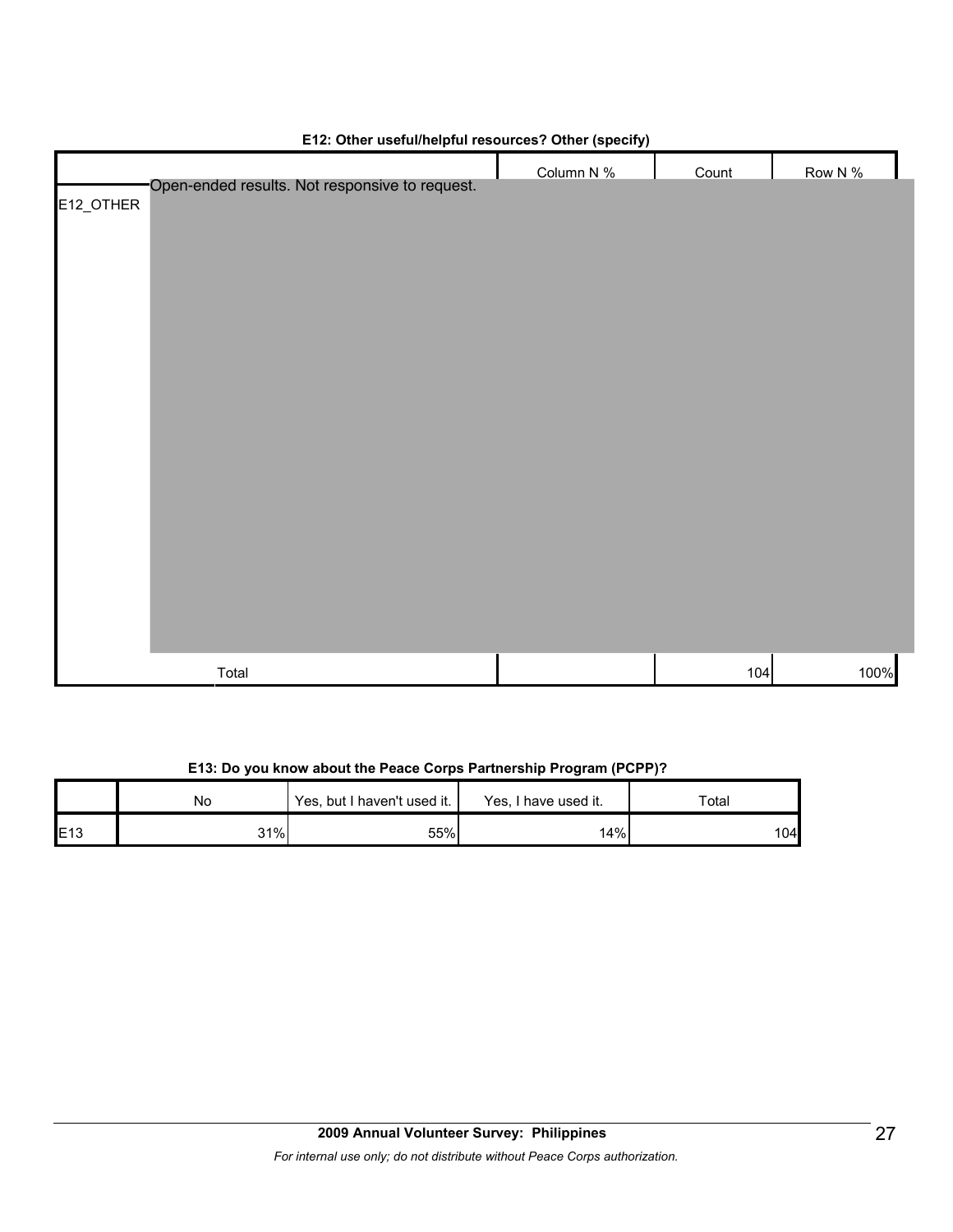## **F. Peace Corps Support**

*This section reports Volunteers' assessments of in-country Peace Corps.* 

| F2: How satisfied are you with the health care you received from your PUMO(S)? |            |           |            |              |               |          |       |  |
|--------------------------------------------------------------------------------|------------|-----------|------------|--------------|---------------|----------|-------|--|
|                                                                                | Not at all | Minimally | Adequately | Considerablv | Exceptionally | Not Used | Total |  |
| IF2                                                                            | $1\%$      | 3%        | 18%        | 35%          | 43%           |          | 104∎  |  |

**F2: How satisfied are you with the health care you received from your PCMO(s)?**

|                             | Not at all 1 | $\overline{2}$ | 3   | 4   | Completely 5 | NA.   | Total |
|-----------------------------|--------------|----------------|-----|-----|--------------|-------|-------|
| Administrative/logistical   | 2%           | 1%             | 17% | 38% | 41%          |       | 104   |
| Cross-cultural              |              | 3%             | 24% | 36% | 36%          | 1%    | 103   |
| Emotional                   | 3%           | 7%             | 22% | 37% | 28%          | 4%    | 104   |
| Feedback on my work reports | 11%          | 20%            | 29% | 24% | 11%          | 6%    | 104   |
| Job assignment              | $1\%$        | 16%            | 26% | 35% | 22%          |       | 104   |
| Language learning           | 5%           | 13%            | 21% | 41% | 18%          | 1%    | 104   |
| Medical                     |              | 5%             | 16% | 35% | 44%          |       | 104   |
| Safety and security         |              |                | 12% | 34% | 55%          |       | 104   |
| Site selection/preparation  | 5%           | 12%            | 26% | 33% | 24%          |       | 104   |
| <b>Technical skills</b>     | 9%           | 17%            | 36% | 30% | 7%           | $1\%$ | 103   |

### **F3: How satisfied are you with the following support provided by in-country PC staff?**

## **F4: How satisfied are you with the Peace Corps allocation of time and resources to mental**

|     | health/adjustment issues? |    |     |     |             |       |  |  |
|-----|---------------------------|----|-----|-----|-------------|-------|--|--|
|     | Not at all satisfied      |    |     |     | Completely  |       |  |  |
|     |                           | ◠  |     |     | satisfied 5 | Total |  |  |
| IF4 | 6%                        | 8% | 32% | 30% | 25%         | 104   |  |  |

**F5: What level of PC support have you received to help cope with stress from issues such as HIV/AIDS, food insecurity, etc. in your community? (Including PCVs w/no need for support)**

|     |            |                 |                  | Considerable | Exceptional | NA/I have no     |       |
|-----|------------|-----------------|------------------|--------------|-------------|------------------|-------|
|     | No support | Minimal support | Adequate support | support      | support     | need for support | Total |
| IF5 | 3%         | 8%              | 14%              | 12%          | 8%          | 56%              | 103   |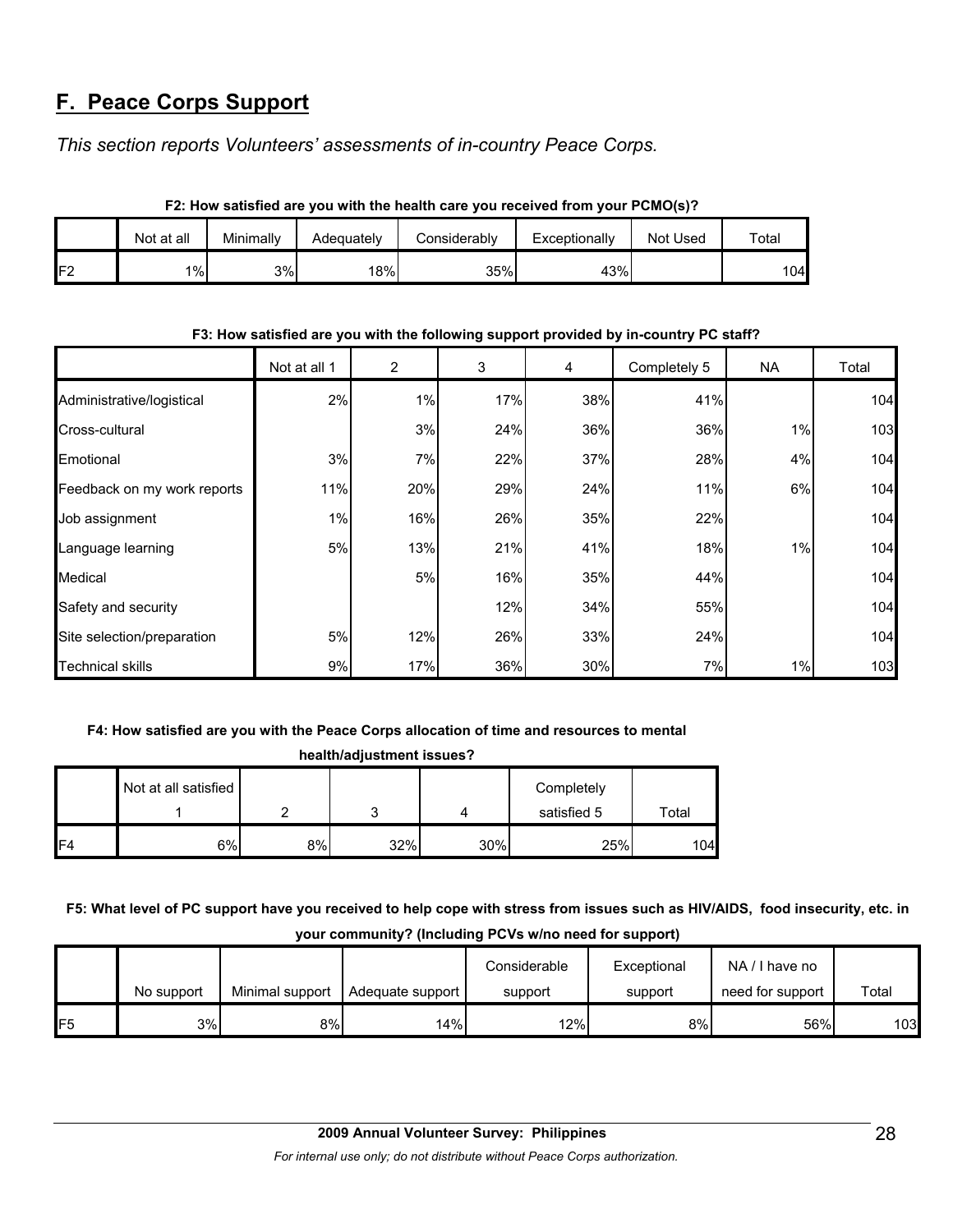## **F5: What level of PC support have you received to help cope with stress from issues such as HIV/AIDS, food insecurity, etc. in your community? (Excluding PCVs w/no need for support)**

|                 | No support | Minimal support | Adequate support | Considerable<br>support | Exceptional<br>support | Total |
|-----------------|------------|-----------------|------------------|-------------------------|------------------------|-------|
| IF <sub>5</sub> | $7\%$      | 18%             | 31%              | 27%                     | 18%                    | 45    |

## **F6: How would you rate your interaction with the Country Director in**

| terms of the following?               |              |          |       |  |  |
|---------------------------------------|--------------|----------|-------|--|--|
|                                       | Not adequate | Adequate | Total |  |  |
| Responsiveness to my issues           | 2%           | 98%      | 102   |  |  |
| Informative content                   | 1%           | 99%      | 102   |  |  |
| My comfort level discussing<br>issues | 4%           | 96%      | 102   |  |  |
| Adequacy of visits                    | 8%           | 92%      | 103   |  |  |

## **F6b: How would you rate your interaction with the PTO/SRPTC in terms of**

| the following?                        |              |          |       |  |
|---------------------------------------|--------------|----------|-------|--|
|                                       | Not adequate | Adequate | Total |  |
| Responsiveness to my issues           | 6%           | 94%      | 100   |  |
| Informative content                   | 4%           | 96%      | 100   |  |
| My comfort level discussing<br>issues | 15%          | 85%      | 100   |  |
| Adequacy of visits                    | 7%           | 93%      | 98    |  |

## **F6c: How would you rate your interaction with the APCD/Program**

**Manager in terms of the following?**

|                                       | Not adequate | Adequate | Total |
|---------------------------------------|--------------|----------|-------|
| Responsiveness to my issues           | 7%           | 93%      | 95    |
| Informative content                   | 12%          | 88%      | 95    |
| My comfort level discussing<br>issues | 11%          | 89%      | 97    |
| Adequacy of visits                    | 9%           | 91%      | 95    |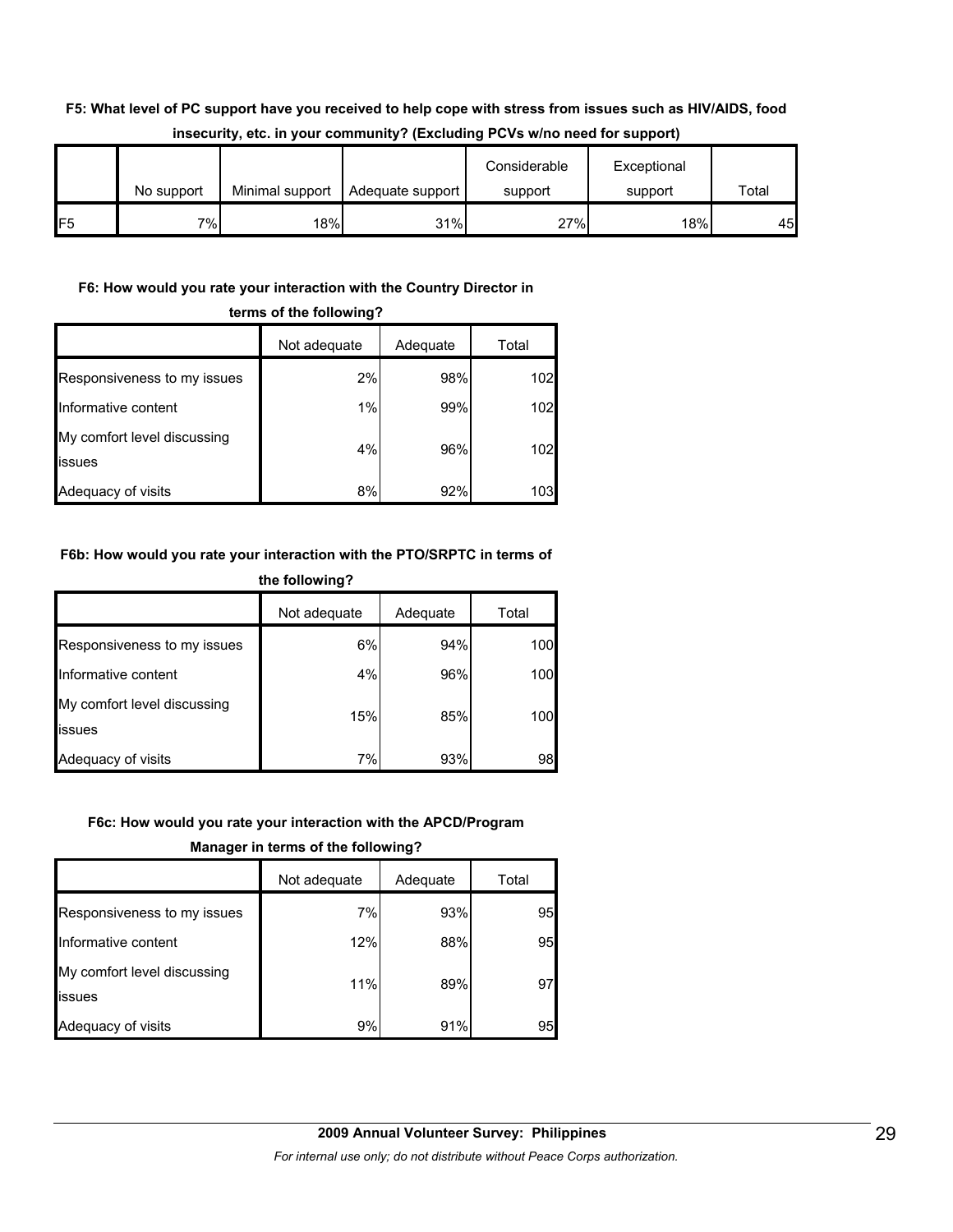#### **F6d: How would you rate your interaction with the PCMO in terms of the**

| following?                            |              |          |       |  |  |
|---------------------------------------|--------------|----------|-------|--|--|
|                                       | Not adequate | Adequate | Total |  |  |
| Responsiveness to my issues           | 8%           | 92%      | 103   |  |  |
| Informative content                   | 2%           | 98%      | 103   |  |  |
| My comfort level discussing<br>issues | 5%           | 95%      | 104   |  |  |
| Adequacy of visits                    | 6%           | 94%      | 101   |  |  |

## **F6e: How would you rate your interaction with the Safety and Security**

#### **Coordinator in terms of the following?**

|                                       | Not adequate | Adequate | Total |
|---------------------------------------|--------------|----------|-------|
| Responsiveness to my issues           | 2%           | 98%      | 101   |
| Informative content                   | 1%           | 99%      | 103   |
| My comfort level discussing<br>issues | 1%           | 99%      | 103   |
| Adequacy of visits                    | 4%           | 96%      |       |

#### **F6f: How would you rate your interaction with the Training Manager in**

## **terms of the following?**

|                                       | Not adequate | Adequate | Total |
|---------------------------------------|--------------|----------|-------|
| Responsiveness to my issues           | 8%           | 92%      | 99    |
| Informative content                   | 7%           | 93%      | 99    |
| My comfort level discussing<br>issues | 7%           | 93%      | 100   |
| Adequacy of visits                    | 8%           | 92%      | 98    |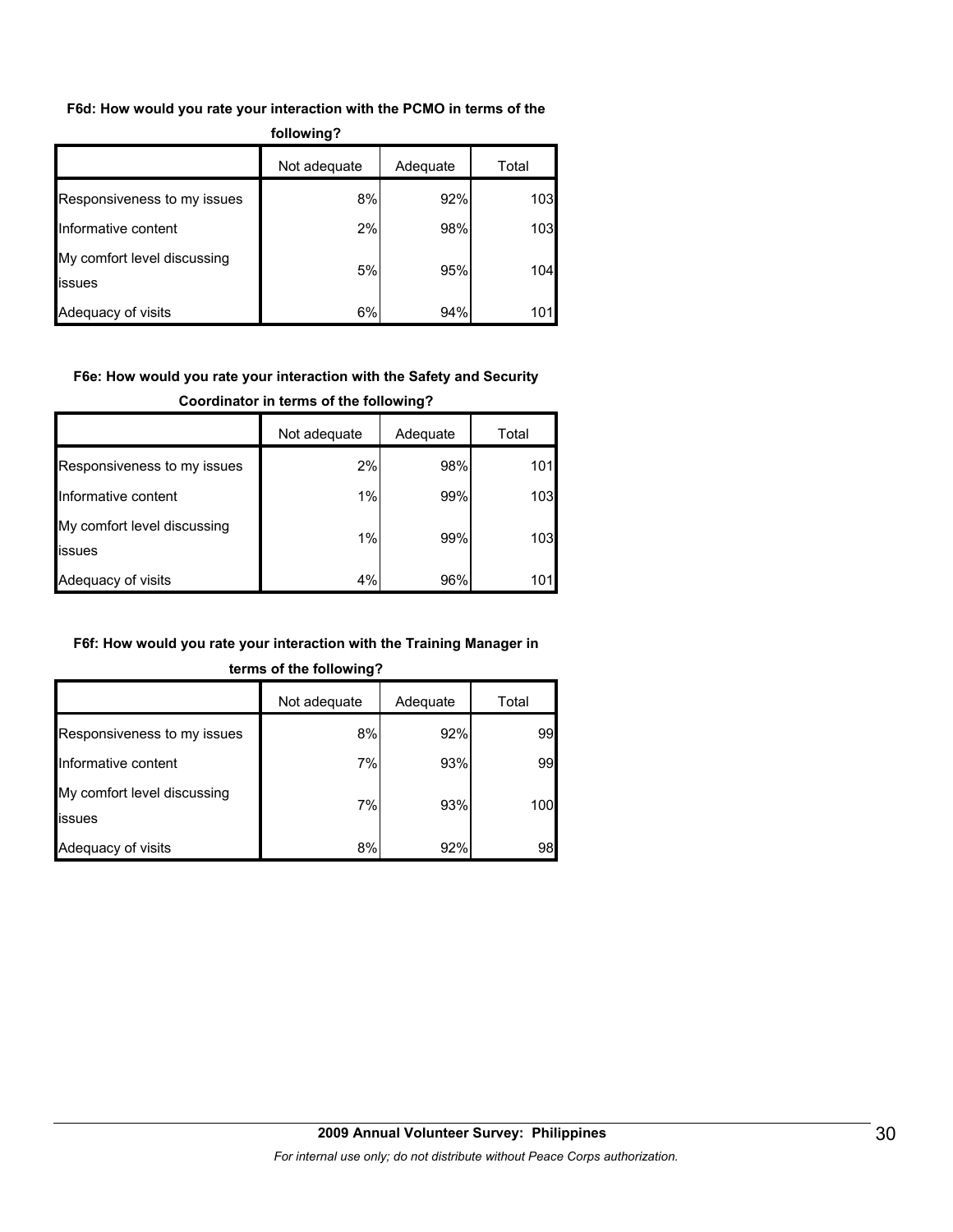## **F6g: How would you rate your interaction with administrative staff in terms of the following?**

|                                       | Not adequate | Adequate | Total |  |  |
|---------------------------------------|--------------|----------|-------|--|--|
| Responsiveness to my issues           | 2%           | 98%      | 104   |  |  |
| Informative content                   | 2%           | 98%      | 104   |  |  |
| My comfort level discussing<br>issues | 2%           | 98%      | 102   |  |  |
| Adequacy of visits                    | 1%           | 99%      | 100   |  |  |

## **F6h: How would you rate your interaction with other post staff (please**

|                                       | Not adequate | Adequate | Total |
|---------------------------------------|--------------|----------|-------|
| Responsiveness to my issues           | 12%          | 88%      |       |
| Informative content                   | 12%          | 88%      | 16    |
| My comfort level discussing<br>issues | 12%          | 88%      |       |
| Adequacy of visits                    | 7%           | 93%      | 15    |

## **specify) in terms of the following?**

## **F7: To what extent is your CD aware of Volunteer issues and concerns through interactions with**

| <b>Volunteers?</b> |            |           |            |              |            |       |  |  |  |  |
|--------------------|------------|-----------|------------|--------------|------------|-------|--|--|--|--|
|                    | Not at all | Minimally | Adequately | Considerably | Completely | Total |  |  |  |  |
| IF <sub>7</sub>    |            | 5%        | 17%        | 44%          | 35%        | 103   |  |  |  |  |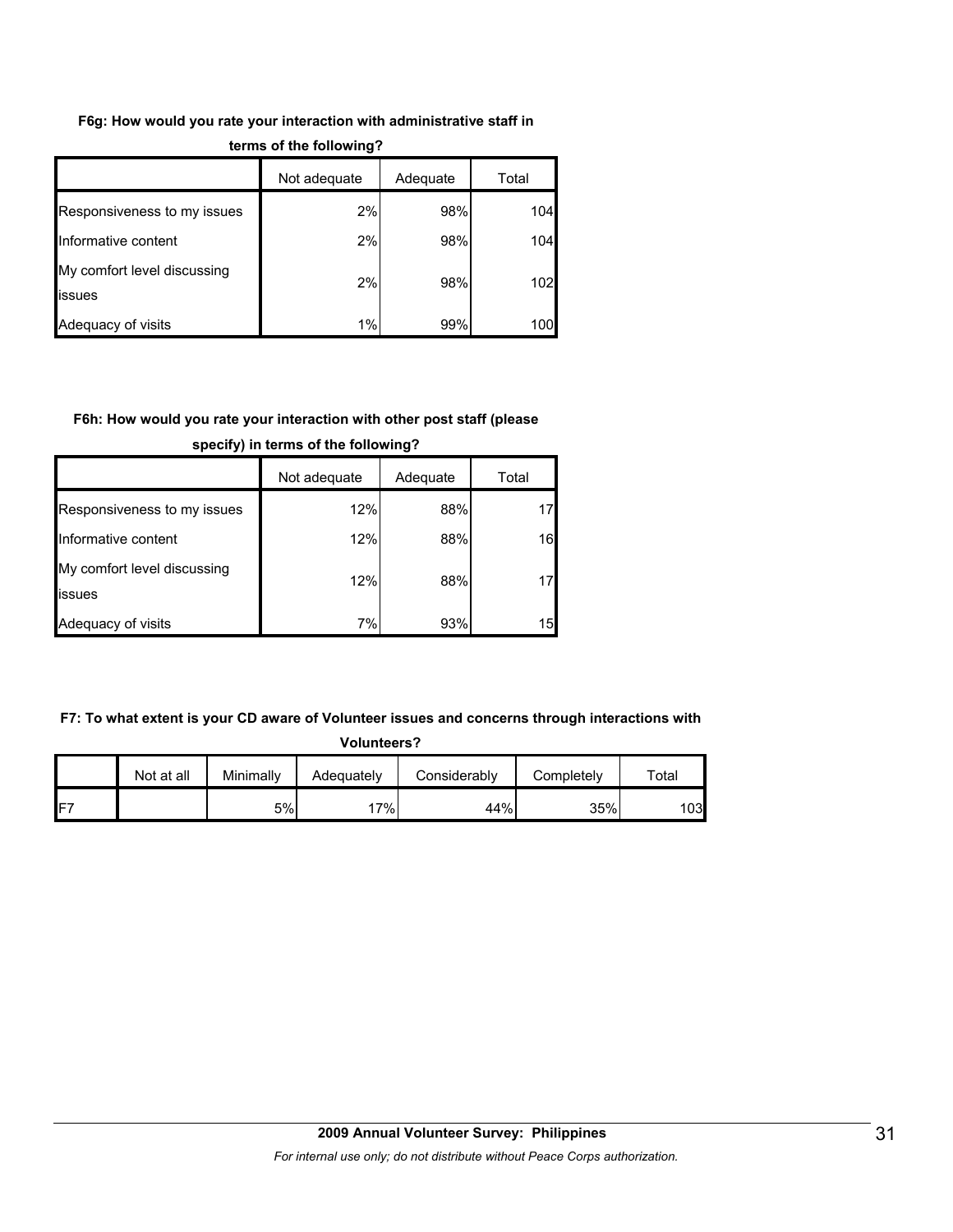| F8: What is the most effective way you use to communicate with PC staff? |
|--------------------------------------------------------------------------|
|                                                                          |

| Most effective | Text messaging                        | 62%  | 64  |
|----------------|---------------------------------------|------|-----|
|                | Cellphone (voice)                     | 23%  | 24  |
|                | Email/ Internet                       | 9%   | 9   |
|                | In-person visits                      | 6%   | 6   |
|                | Other. Please specify                 |      |     |
|                | Telephone not at residence or<br>work |      |     |
|                | Telephone at residence or work        |      |     |
|                | Letters                               |      |     |
|                | CB radio                              |      |     |
|                | Total                                 | 100% | 103 |

## **F8: What is the second most effective way you use to communicate with PC staff?**

| Second most effective | Cellphone (voice)                     | 39%  | 41  |
|-----------------------|---------------------------------------|------|-----|
|                       | Email/ Internet                       | 29%  | 30  |
|                       | Text messaging                        | 25%  | 26  |
|                       | In-person visits                      | 5%   | 5   |
|                       | Telephone not at residence or<br>work | 1%   |     |
|                       | Telephone at residence or work        | 1%   |     |
|                       | Other. Please specify                 |      |     |
|                       | Letters                               |      |     |
|                       | CB radio                              |      |     |
|                       | Total                                 | 100% | 104 |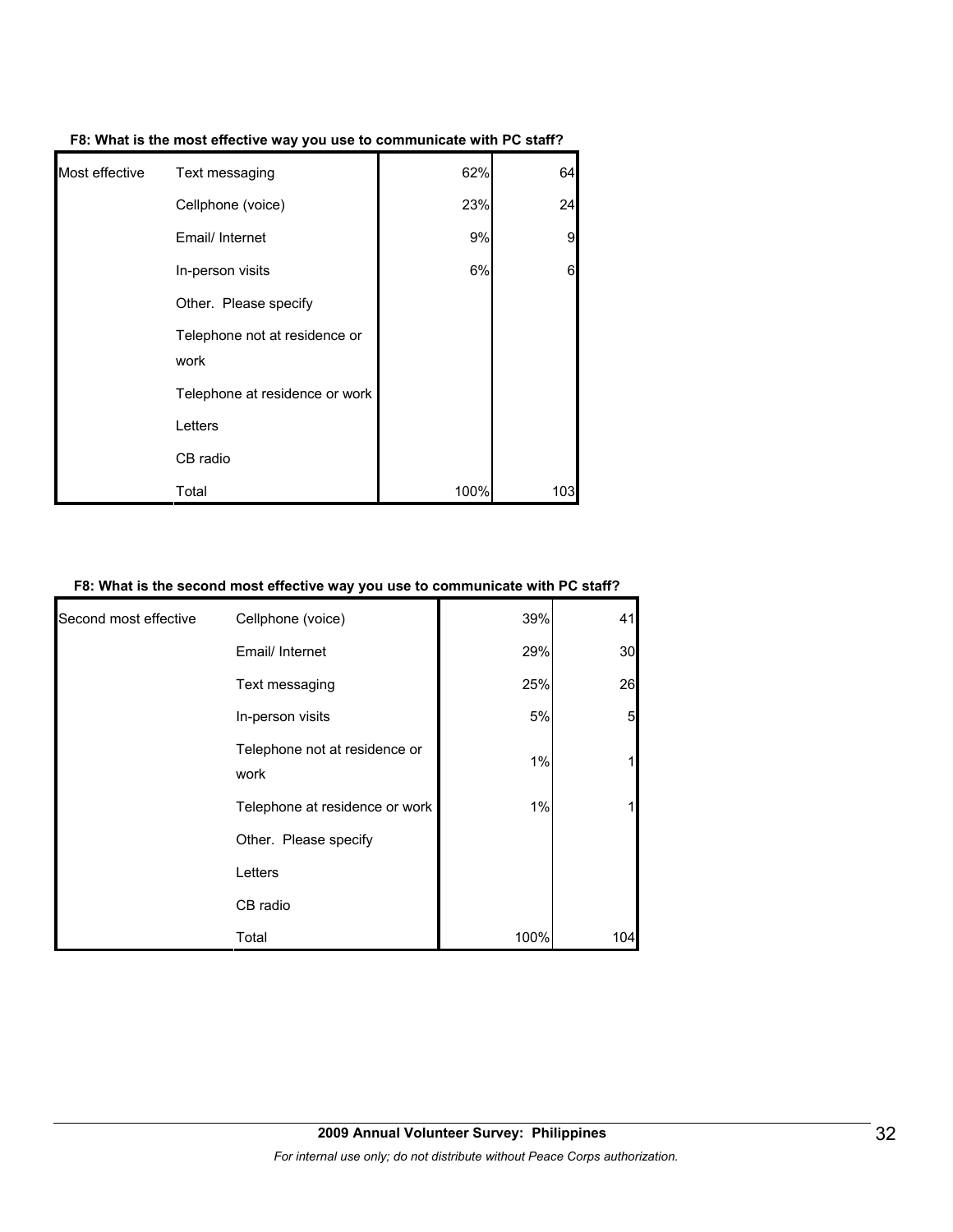| (C11_THREE) Third most | Email/ Internet                       | 55%  | 56  |
|------------------------|---------------------------------------|------|-----|
| effective              | Cellphone (voice)                     | 26%  | 27  |
|                        | In-person visits                      | 9%   | 9   |
|                        | Text messaging                        | 8%   | 8   |
|                        | Other. Please specify                 | 1%   |     |
|                        | Letters                               | 1%   |     |
|                        | Telephone not at residence or<br>work |      |     |
|                        | Telephone at residence or work        |      |     |
|                        | CB radio                              |      |     |
|                        | Total                                 | 100% | 102 |

#### **F8: What is the third most effective way you use to communicate with PC staff?**

## **F9: How do you rate the effectiveness of your communication resources for contacting in-country PC staff?**

|                 | Very poor | Poor | Adequate | Good | Excellent | $\tau$ otal |
|-----------------|-----------|------|----------|------|-----------|-------------|
| IF <sub>9</sub> | 1%        |      | 9%       | 32%  | 59%       | 104l        |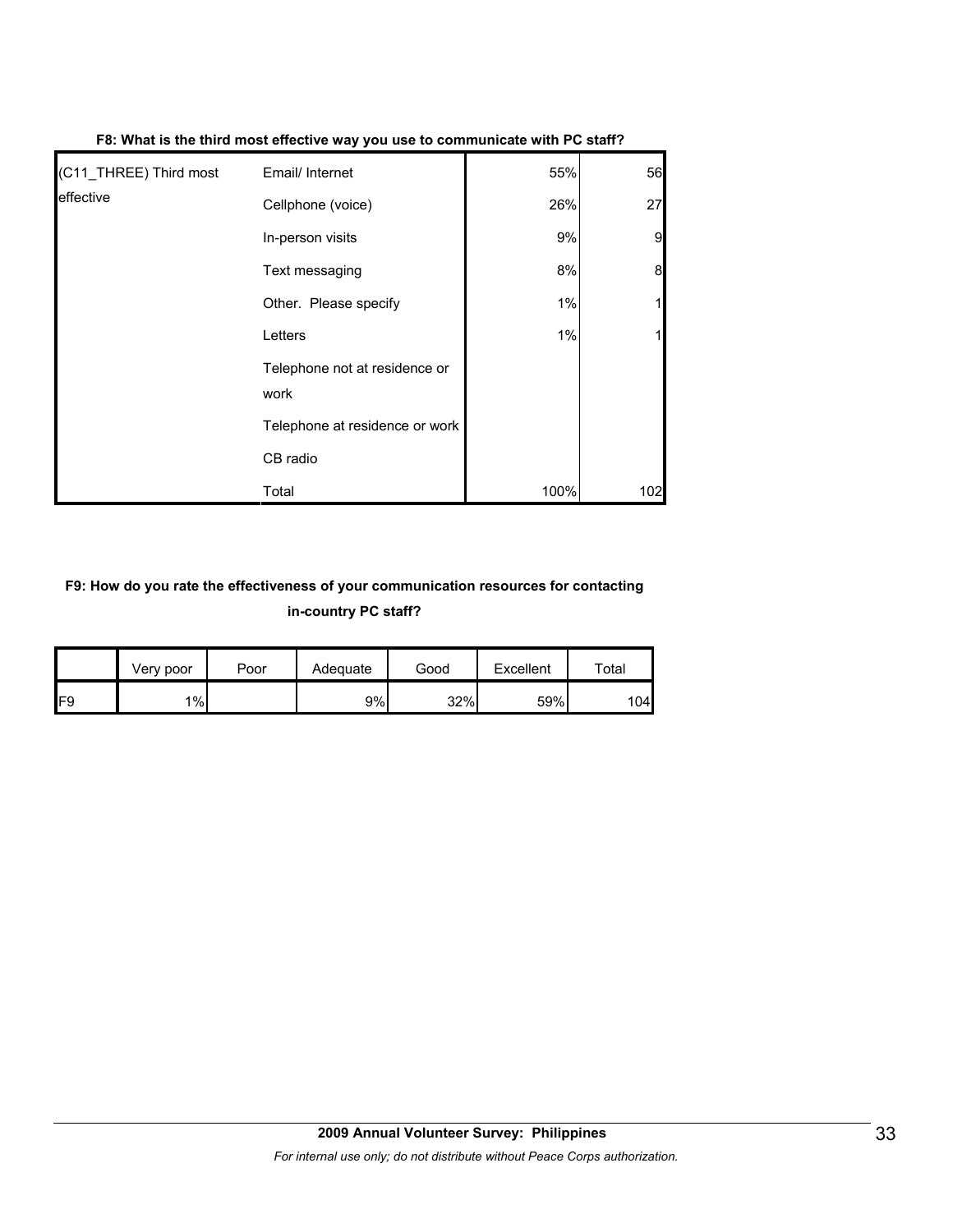## **G. Your Safety and Security**

*This section reports on how safe and informed about their safety Volunteers feel. Their experiences with reported and unreported crimes are summarized.* 

|                                                  | Not at All Safe | Often Safe | Adequately<br>Safe | Usually Safe | Very Safe | Total |
|--------------------------------------------------|-----------------|------------|--------------------|--------------|-----------|-------|
| Where you live                                   |                 | 3%         | 5%                 | 29%          | 63%       | 103   |
| Where you work                                   |                 |            | 4%                 | 20%          | 76%       | 102   |
| When you travel in-country                       |                 | 4%         | 14%                | 48%          | 34%       | 102   |
| City where main Peace Corps<br>office is located |                 | 16%        | 22%                | 34%          | 29%       | 101   |

#### **G1: How safe do you feel...?**

| G2: Please indicate the number of times you experienced the following types of discrimination/harassment. |  |  |
|-----------------------------------------------------------------------------------------------------------|--|--|

|                    | Never | Once | 2-5 times | 6-10 times | 11-25 times | $26+$ times | Total |
|--------------------|-------|------|-----------|------------|-------------|-------------|-------|
| Age                | 93.1% |      | 5.6%      | 1.4%       |             |             | 72    |
| Anti-American      | 75.0% | 7.9% | 11.8%     |            | 1.3%        | 3.9%        | 76    |
| <b>Disability</b>  | 97.3% |      | 2.7%      |            |             |             | 73    |
| Gender             | 84.1% |      | 5.8%      | 2.9%       | 1.4%        | 5.8%        | 69    |
| Racial/color       | 77.8% |      | 4.2%      | 2.8%       | 8.3%        | 6.9%        | 72    |
| Religious          | 88.7% | 1.4% | 1.4%      | 4.2%       | 2.8%        | 1.4%        | 71    |
| Sexual (verbal)    | 67.1% | 5.5% | 4.1%      | 2.7%       | 11.0%       | 9.6%        | 73    |
| Sexual (physical)  | 89.2% | 5.4% | 5.4%      |            |             |             | 74    |
| Sexual orientation | 93.1% |      | 4.2%      |            | 1.4%        | 1.4%        | 72    |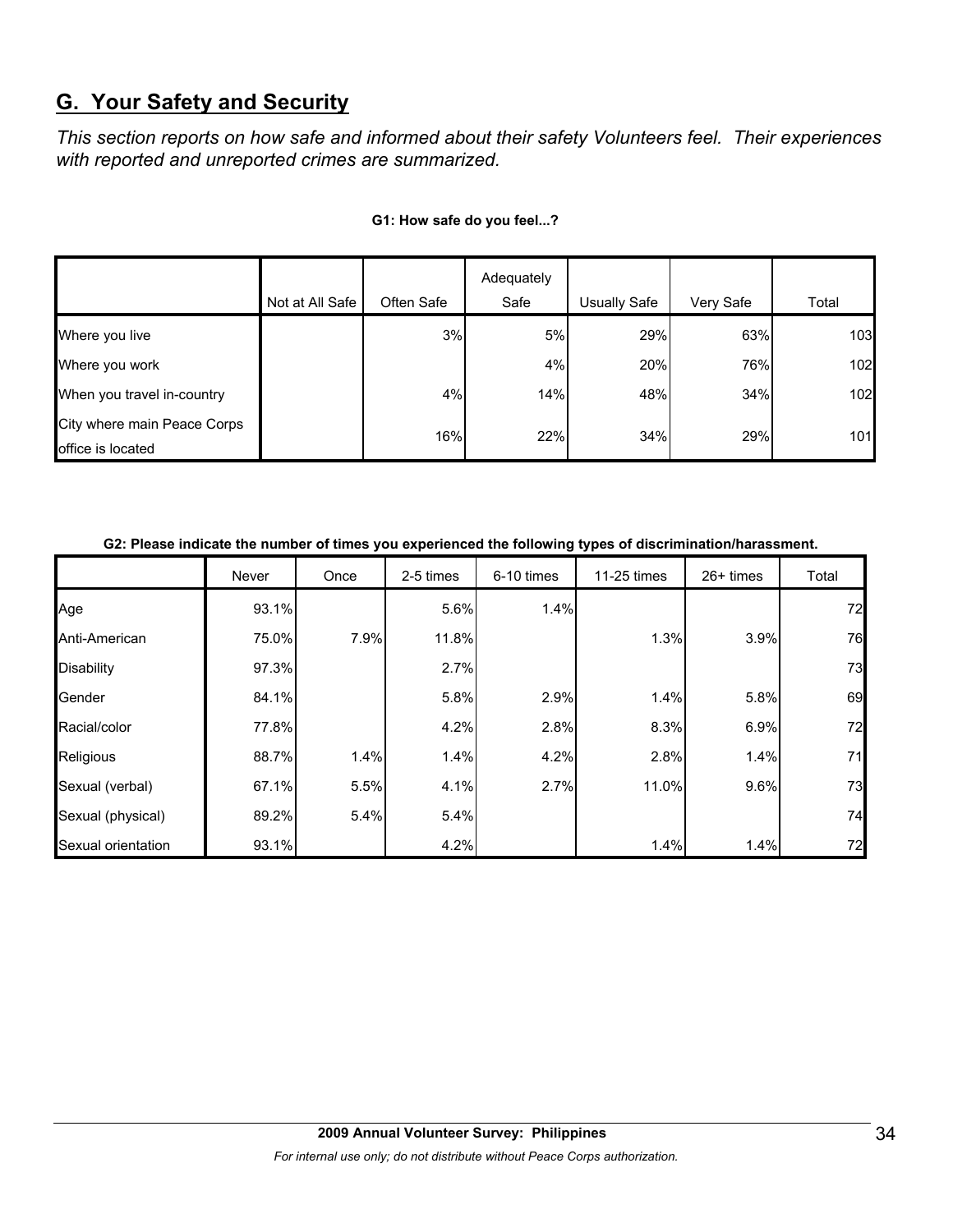|                    | Never  | Once  | 2-5 times | 6-10 times | 11-25 times | 26+ times | Total            |
|--------------------|--------|-------|-----------|------------|-------------|-----------|------------------|
| Age                | 50.0%  | 16.7% | 33.3%     |            |             |           | $6\phantom{.0}$  |
| Anti-American      | 94.1%  | 5.9%  |           |            |             |           | 17               |
| <b>Disability</b>  |        |       | 100.0%    |            |             |           | $\mathbf 1$      |
| Gender             | 100.0% |       |           |            |             |           | $\overline{9}$   |
| Racial/color       | 100.0% |       |           |            |             |           | 17               |
| Religious          | 100.0% |       |           |            |             |           | $\overline{7}$   |
| Sexual (verbal)    | 91.3%  | 4.3%  | 4.3%      |            |             |           | 23               |
| Sexual (physical)  | 62.5%  | 25.0% | 12.5%     |            |             |           | $\boldsymbol{8}$ |
| Sexual orientation | 100.0% |       |           |            |             |           | $\overline{4}$   |

## **G2: Please indicate the number of times you reported discrimination/harassment events to PC.**

**G3: Please indicate the number of times you experienced the following types of crimes.**

|                    | Never  | Once  | 2-5 times | 6-10 times | 11-25 times | $26+$ times | Total |
|--------------------|--------|-------|-----------|------------|-------------|-------------|-------|
| <b>Burglary</b>    | 83.1%  | 6.5%  | 10.4%     |            |             |             | 77    |
| Theft              | 48.3%  | 36.0% | 13.5%     | 1.1%       | 1.1%        |             | 89    |
| Robbery            | 93.3%  | 6.7%  |           |            |             |             | 75    |
| Physical assault   | 97.3%  | 2.7%  |           |            |             |             | 73    |
| Aggravated assault | 100.0% |       |           |            |             |             | 72    |
| Sexual assault     | 94.5%  | 4.1%  | 1.4%      |            |             |             | 73    |
| Rape               | 100.0% |       |           |            |             |             | 72    |

## **G3: Please indicate the number of times you reported the following crimes to Peace Corps.**

|                  | Never  | Once  | 2-5 times | 6-10 times | 11-25 times | 26+ times | Total          |
|------------------|--------|-------|-----------|------------|-------------|-----------|----------------|
| <b>Burglary</b>  | 33.3%  | 50.0% | 16.7%     |            |             |           | 12             |
| Theft            | 24.4%  | 62.2% | 13.3%     |            |             |           | 45             |
| Robbery          | 20.0%  | 80.0% |           |            |             |           | 5              |
| Physical assault | 100.0% |       |           |            |             |           | $\overline{2}$ |
| Sexual assault   | 50.0%  | 25.0% | 25.0%     |            |             |           | 4              |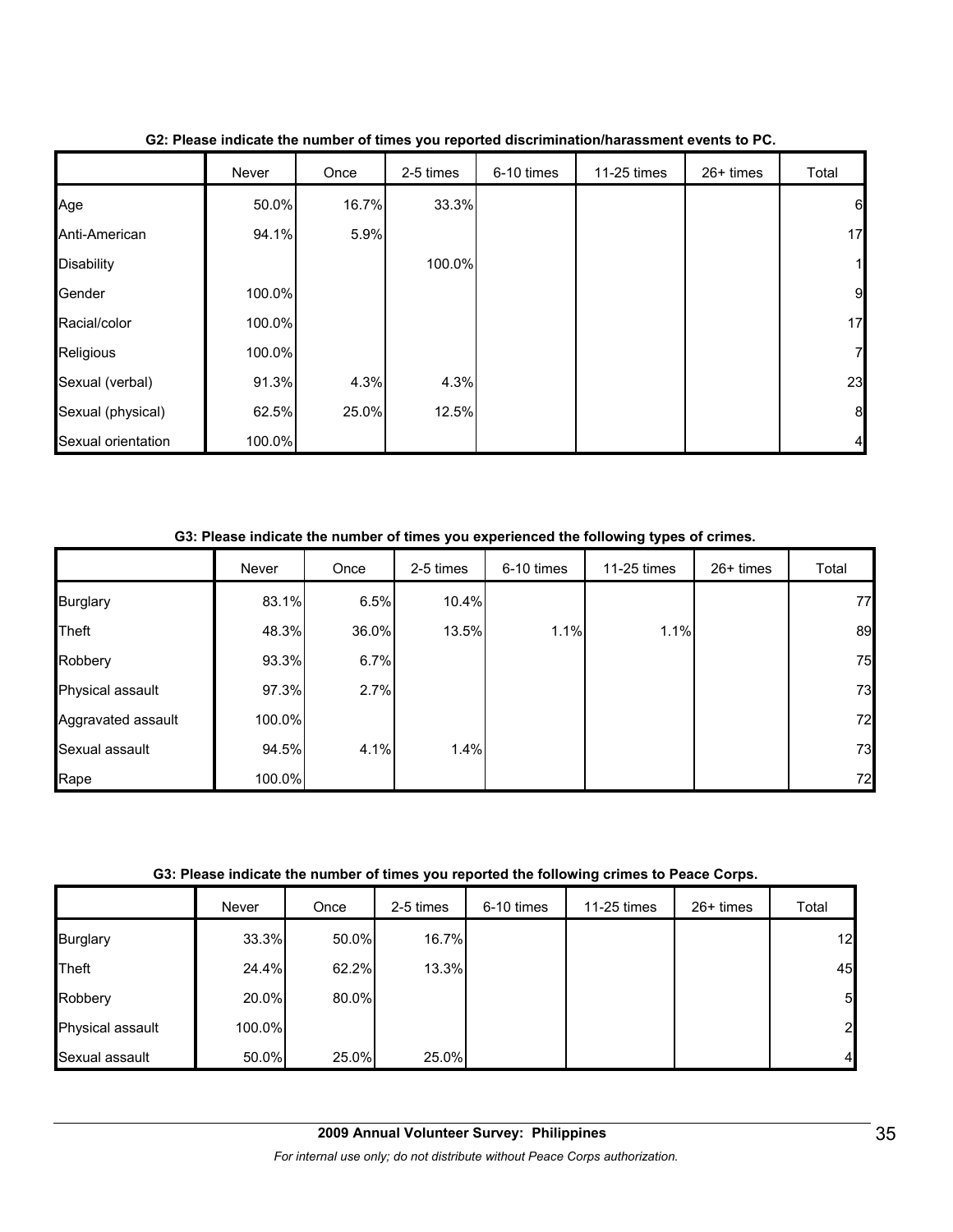|            |                                                             | PCV Responses | % Reason Not<br>Rptd | <b>Total PCVs</b><br>Responding |
|------------|-------------------------------------------------------------|---------------|----------------------|---------------------------------|
| \$NoRpBurg | I did not think the PC could help                           | 3             | 38%                  |                                 |
|            | I felt it was too minor or<br>common to report              | 3             | 38%                  |                                 |
|            | Other                                                       | 3             | 38%                  |                                 |
|            | It might hurt my relationship<br>with the community         | 2             | 25%                  |                                 |
|            | I believed it could result in<br>changing sites             |               |                      |                                 |
|            | Concerns of a possible breach<br>in confidentiality         |               |                      |                                 |
|            | Reporting might result in<br>disciplinary action against me |               |                      |                                 |
|            | Total                                                       |               |                      | 8                               |

## **G4a: If you did not report your experience with burglary, please your reason(s) for not reporting.**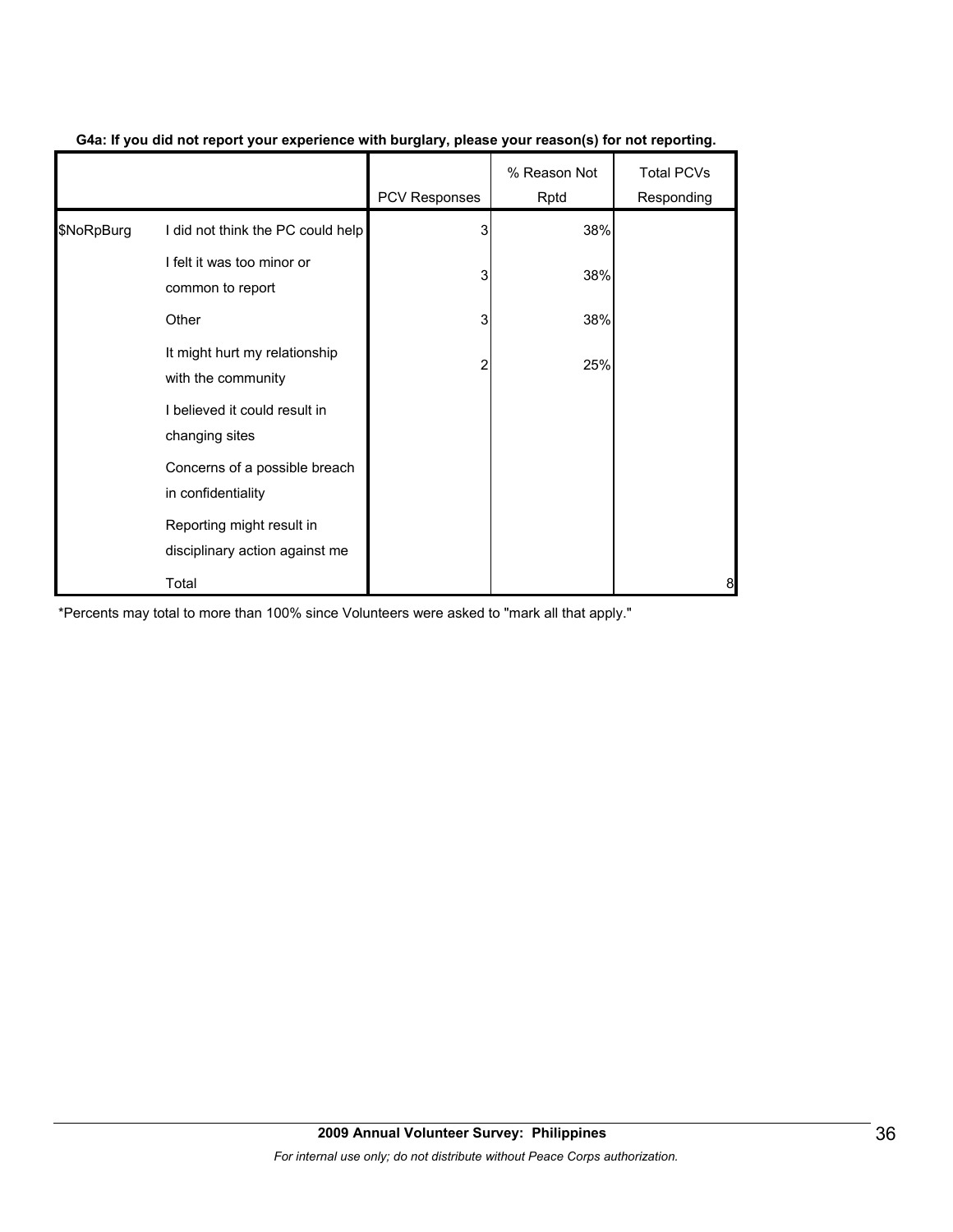|             |                                                             | $\cdot$ .     | $\cdot$           |                                 |
|-------------|-------------------------------------------------------------|---------------|-------------------|---------------------------------|
|             |                                                             | PCV Responses | % Reason Not Rptd | <b>Total PCVs</b><br>Responding |
| \$NoRpTheft | I felt it was too minor or common to<br>report              | 11            | 61%               |                                 |
|             | I did not think the PC could help                           | 8             | 44%               |                                 |
|             | It might hurt my relationship with the<br>community         | 2             | 11%               |                                 |
|             | Reporting might result in disciplinary<br>action against me |               | 6%                |                                 |
|             | Other                                                       |               | 6%                |                                 |
|             | I believed it could result in changing<br>sites             |               |                   |                                 |
|             | Concerns of a possible breach in<br>confidentiality         |               |                   |                                 |
|             | Total                                                       |               |                   | 18                              |

## **G4b: If you did not report your experience with theft, please your reason(s) for not reporting.**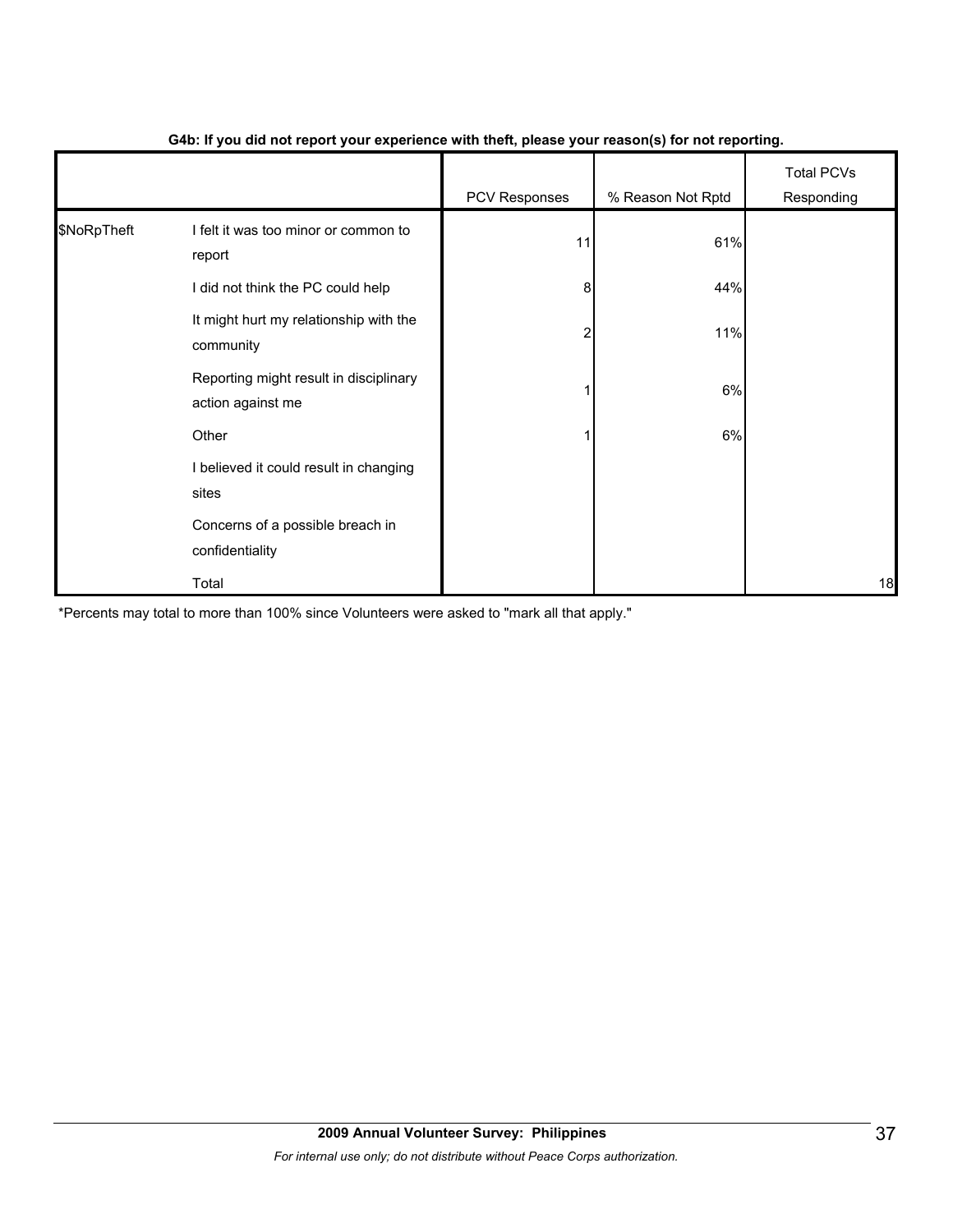|            |                                                             | <b>PCV Responses</b> | % Reason Not<br>Rptd | <b>Total PCVs</b><br>Responding |
|------------|-------------------------------------------------------------|----------------------|----------------------|---------------------------------|
| \$NoRpRobb | I did not think the PC could help                           | 2                    | 67%                  |                                 |
|            | I felt it was too minor or<br>common to report              |                      | 33%                  |                                 |
|            | Other                                                       |                      | 33%                  |                                 |
|            | I believed it could result in<br>changing sites             |                      |                      |                                 |
|            | Concerns of a possible breach<br>in confidentiality         |                      |                      |                                 |
|            | Reporting might result in<br>disciplinary action against me |                      |                      |                                 |
|            | It might hurt my relationship<br>with the community         |                      |                      |                                 |
|            | Total                                                       |                      |                      | 3                               |

### **G4c: If you did not report your experience with robbery, please your reason(s) for not reporting.**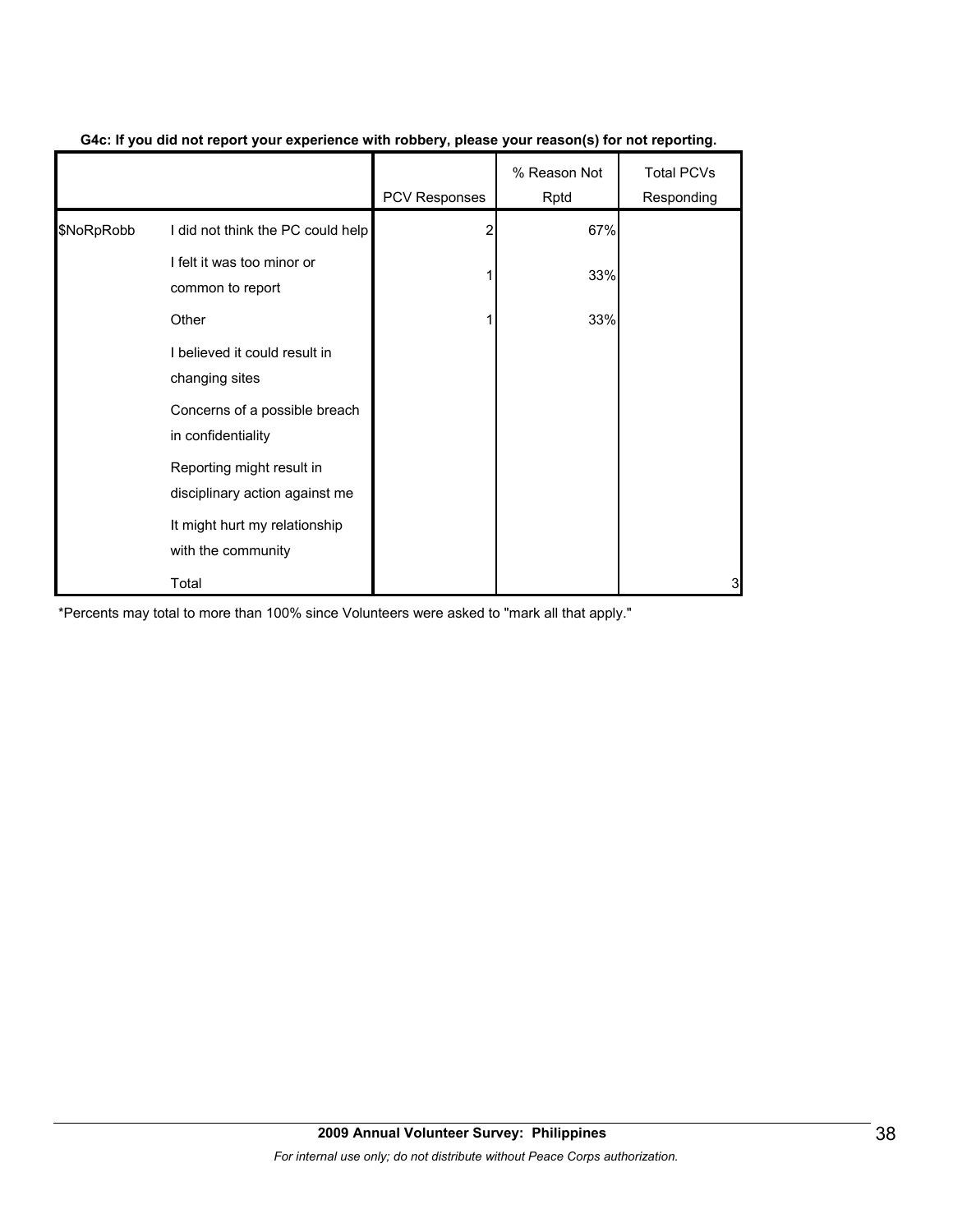|            |                                                             | reporting.    |                      |                                 |
|------------|-------------------------------------------------------------|---------------|----------------------|---------------------------------|
|            |                                                             | PCV Responses | % Reason Not<br>Rptd | <b>Total PCVs</b><br>Responding |
| \$NoRpPhAs | I believed it could result in<br>changing sites             |               | 33%                  |                                 |
|            | I felt it was too minor or<br>common to report              |               | 33%                  |                                 |
|            | Other                                                       |               | 33%                  |                                 |
|            | I did not think the PC could help                           |               |                      |                                 |
|            | Concerns of a possible breach<br>in confidentiality         |               |                      |                                 |
|            | Reporting might result in<br>disciplinary action against me |               |                      |                                 |
|            | It might hurt my relationship<br>with the community         |               |                      |                                 |
|            | Total                                                       |               |                      | 3                               |

#### **G4d: If you did not report your experience with physical assault, please your reason(s) for not reporting.**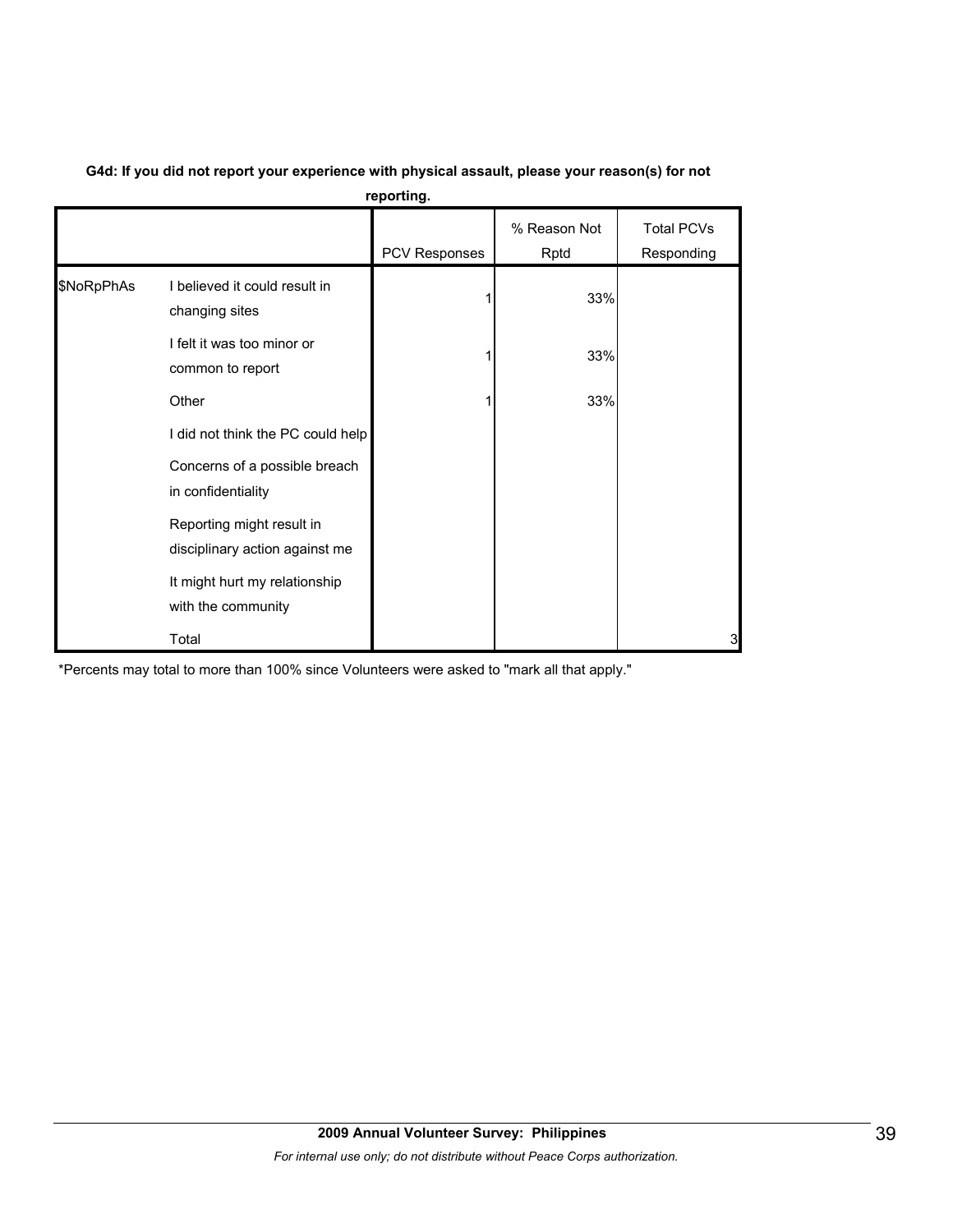| G4: If you did not report your experience with aggravated assault, please your reason(s) for not |
|--------------------------------------------------------------------------------------------------|
| reporting.                                                                                       |

|            |                                                             | PCV Responses | % Reason Not<br>Rptd | <b>Total PCVs</b><br>Responding |
|------------|-------------------------------------------------------------|---------------|----------------------|---------------------------------|
| \$NoRpAgAs | Other                                                       |               | 100%                 |                                 |
|            | I did not think the PC could help                           |               |                      |                                 |
|            | I believed it could result in<br>changing sites             |               |                      |                                 |
|            | I felt it was too minor or<br>common to report              |               |                      |                                 |
|            | Concerns of a possible breach<br>in confidentiality         |               |                      |                                 |
|            | Reporting might result in<br>disciplinary action against me |               |                      |                                 |
|            | It might hurt my relationship<br>with the community         |               |                      |                                 |
|            | Total                                                       |               |                      |                                 |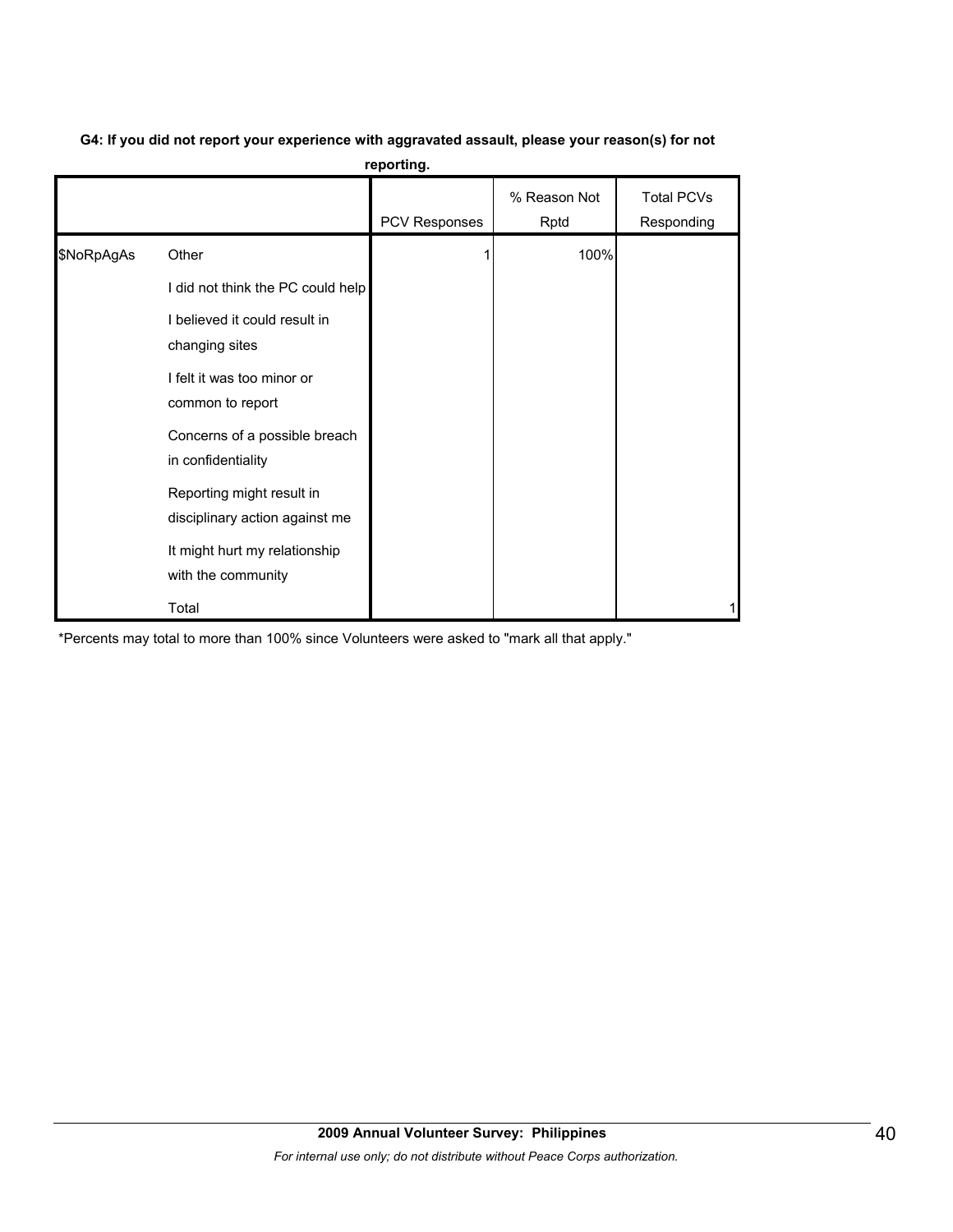|  | G4e: If you did not report your experience with sexual assault, please your reason(s) for not |  |
|--|-----------------------------------------------------------------------------------------------|--|
|--|-----------------------------------------------------------------------------------------------|--|

**reporting.**

|            |                                                             | PCV Responses | % Reason Not<br>Rptd | <b>Total PCVs</b><br>Responding |
|------------|-------------------------------------------------------------|---------------|----------------------|---------------------------------|
| \$NoRpSxAs | I felt it was too minor or<br>common to report              | 2             | 50%                  |                                 |
|            | Other                                                       | 2             | 50%                  |                                 |
|            | It might hurt my relationship<br>with the community         |               | 25%                  |                                 |
|            | I did not think the PC could help                           |               |                      |                                 |
|            | I believed it could result in<br>changing sites             |               |                      |                                 |
|            | Concerns of a possible breach<br>in confidentiality         |               |                      |                                 |
|            | Reporting might result in<br>disciplinary action against me |               |                      |                                 |
|            | Total                                                       |               |                      | 4                               |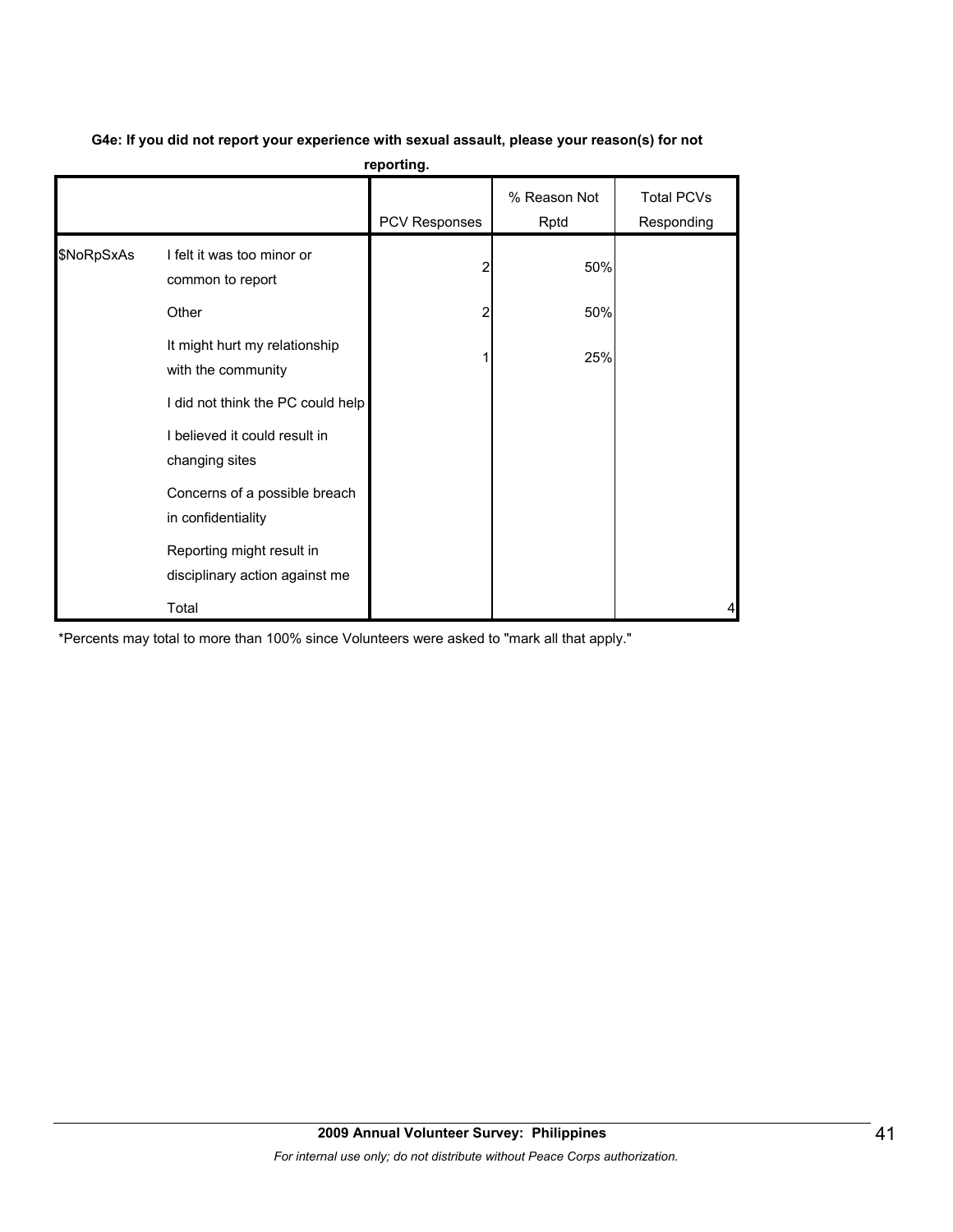|            |                                                             | <b>PCV Responses</b> | % Reason Not<br>Rptd | <b>Total PCVs</b><br>Responding |
|------------|-------------------------------------------------------------|----------------------|----------------------|---------------------------------|
| \$NoRpRape | Other                                                       |                      | 100%                 |                                 |
|            | I did not think the PC could help                           |                      |                      |                                 |
|            | I believed it could result in<br>changing sites             |                      |                      |                                 |
|            | I felt it was too minor or<br>common to report              |                      |                      |                                 |
|            | Concerns of a possible breach<br>in confidentiality         |                      |                      |                                 |
|            | Reporting might result in<br>disciplinary action against me |                      |                      |                                 |
|            | It might hurt my relationship<br>with the community         |                      |                      |                                 |
|            | Total                                                       |                      |                      |                                 |

## **G4f: If you did not report your experience with rape, please your reason(s) for not reporting.**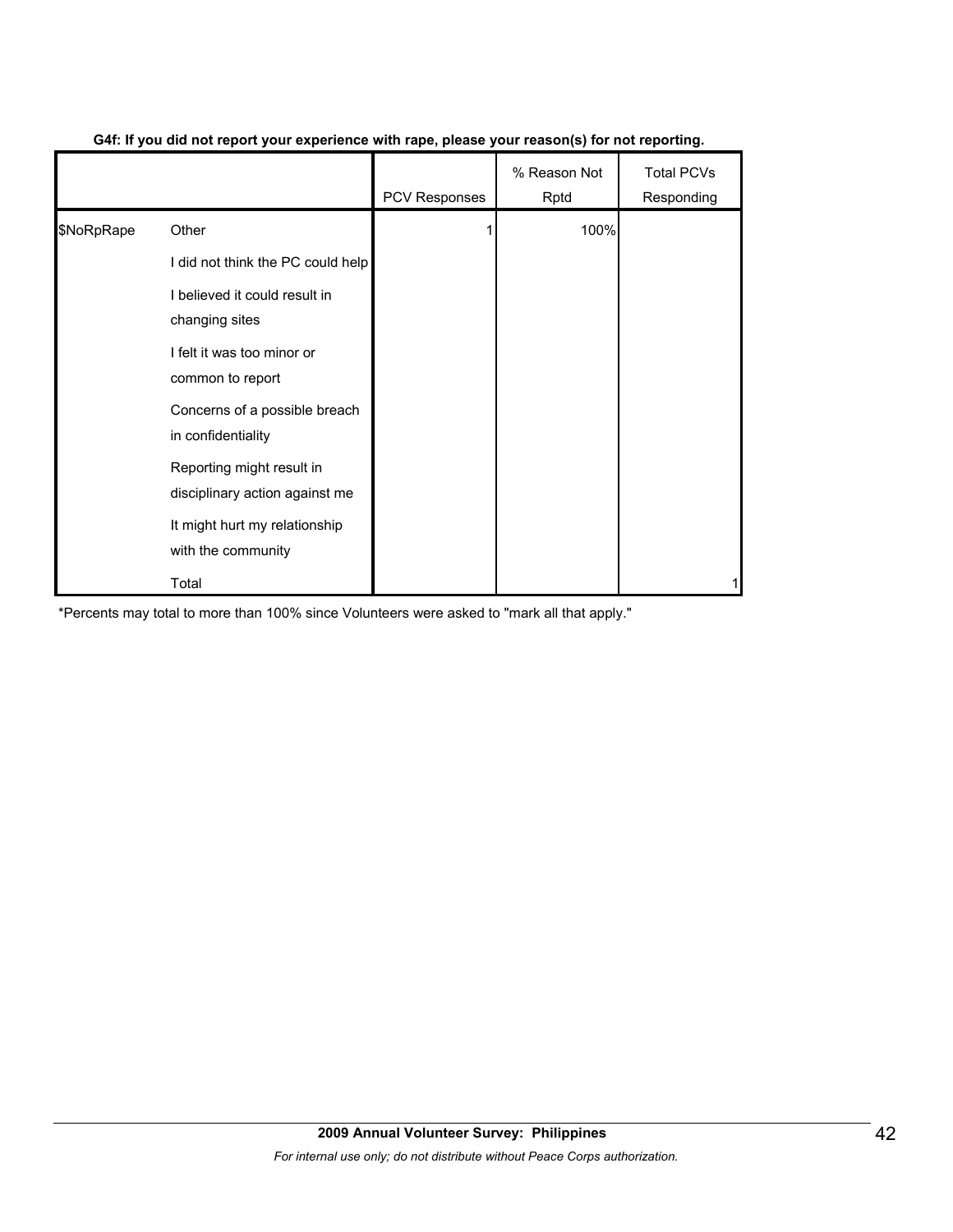## **H. Volunteers Working in HIV/AIDS**

*This section reports Volunteers' involvement in HIV/AIDS and their perceived effectiveness of their HIV/AIDS related activities.* 

## **H1: Which of the following best describes your involvement in HIV/AIDS activities?**

|                 |                                | HIV/AIDS work is        | Involved in<br>HIV/AIDS efforts, |                                 |       |
|-----------------|--------------------------------|-------------------------|----------------------------------|---------------------------------|-------|
|                 | HIV/AIDS work is<br>my primary | part of my<br>secondary | not<br>primary/secondary         | Not involved in<br>any HIV/AIDS |       |
|                 | assignment.                    | activities.             | work                             | related activities              | Total |
| IH <sub>1</sub> |                                | 33%                     | 29%                              | 39%                             | 101   |

#### **H2: How well has PC training prepared you to undertake your HIV/AIDS activities?**

|                | Not at all | Poorly | Adequately | Well | Verv well | <b>NA</b> | Total |
|----------------|------------|--------|------------|------|-----------|-----------|-------|
| H <sub>2</sub> | 3%         | 5%     | 25%        | 22%  | 35%       | 10%       | 63    |

## **H3: In working with HC individuals or groups, how would you rate the effectiveness of your specific HIV/AIDS activities? (Including the "Don't Know" responses)**

|                 | Seldom effective | Sometimes<br>effective | Often effective | Almost always<br>effective | Don't know | Total |
|-----------------|------------------|------------------------|-----------------|----------------------------|------------|-------|
| IH <sub>3</sub> | 2%               | 16%                    | 40%             | 31%                        | 11%        | 62    |

## **H3: In working with HC individuals or groups, how would you rate the effectiveness of your specific HIV/AIDS activities? (Excluding the "Don't Know" responses)**

|                | Seldom effective | Sometimes<br>effective | Often effective | Almost always<br>effective | Total |
|----------------|------------------|------------------------|-----------------|----------------------------|-------|
| H <sub>3</sub> | 2%               | 18%                    | 45%             | 35%                        | 55    |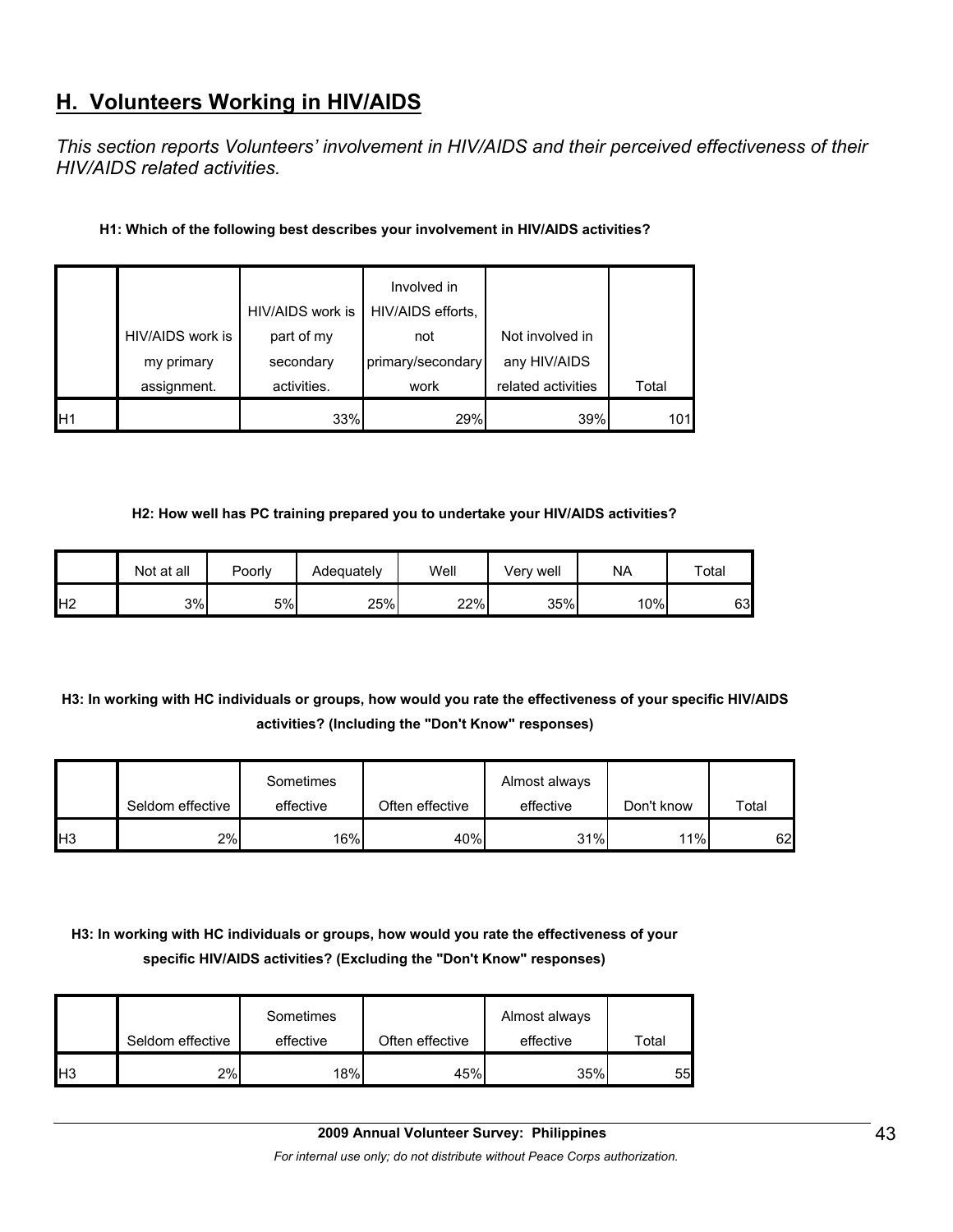## **I. Your Life in the Peace Corps**

*This section reports on Volunteers' descriptions of and adjustments to their living conditions, including stress factors and how Volunteers cope with stress.* 

## **I1: Have you lived with a host country individual or family?**

|    | Never lived with a   | Yes, I lived with a<br>host country | Yes, in my     | Yes, both during |       |
|----|----------------------|-------------------------------------|----------------|------------------|-------|
|    | host country         | individual or family                | community (not | PST and later in |       |
|    | individual or family | only                                | during PST).   | my community.    | Total |
| 11 |                      | 1%                                  | 1%             | 98%              | 100   |

## **I2: How often do you interact with HCNs in community/family social events?**

|     |       | Several times a |        | Several times a |         | Less than once a |       |
|-----|-------|-----------------|--------|-----------------|---------|------------------|-------|
|     | Dailv | week            | Weeklv | month           | Monthly | month            | Total |
| ll2 | 36%   | 23%             | 15%    | 15%             | 8%      | 3%               | 100   |

# **I3: How well can you communicate in the language used by most people in your**

**community?** 

|                 | Not at all | Poorly | Adequately | Well | Verv well | $\tau$ otal |
|-----------------|------------|--------|------------|------|-----------|-------------|
| l <sub>13</sub> | $1\%$      | 25%    | 42%        | 23%  | 9%        | 100         |

## **I4: Do you have the following at your worksite?**

|               | Never | Sometimes or<br>more often | Total |
|---------------|-------|----------------------------|-------|
| Electricity   |       | 100%                       | 98    |
| Running water | 2%    | 98%                        | 98    |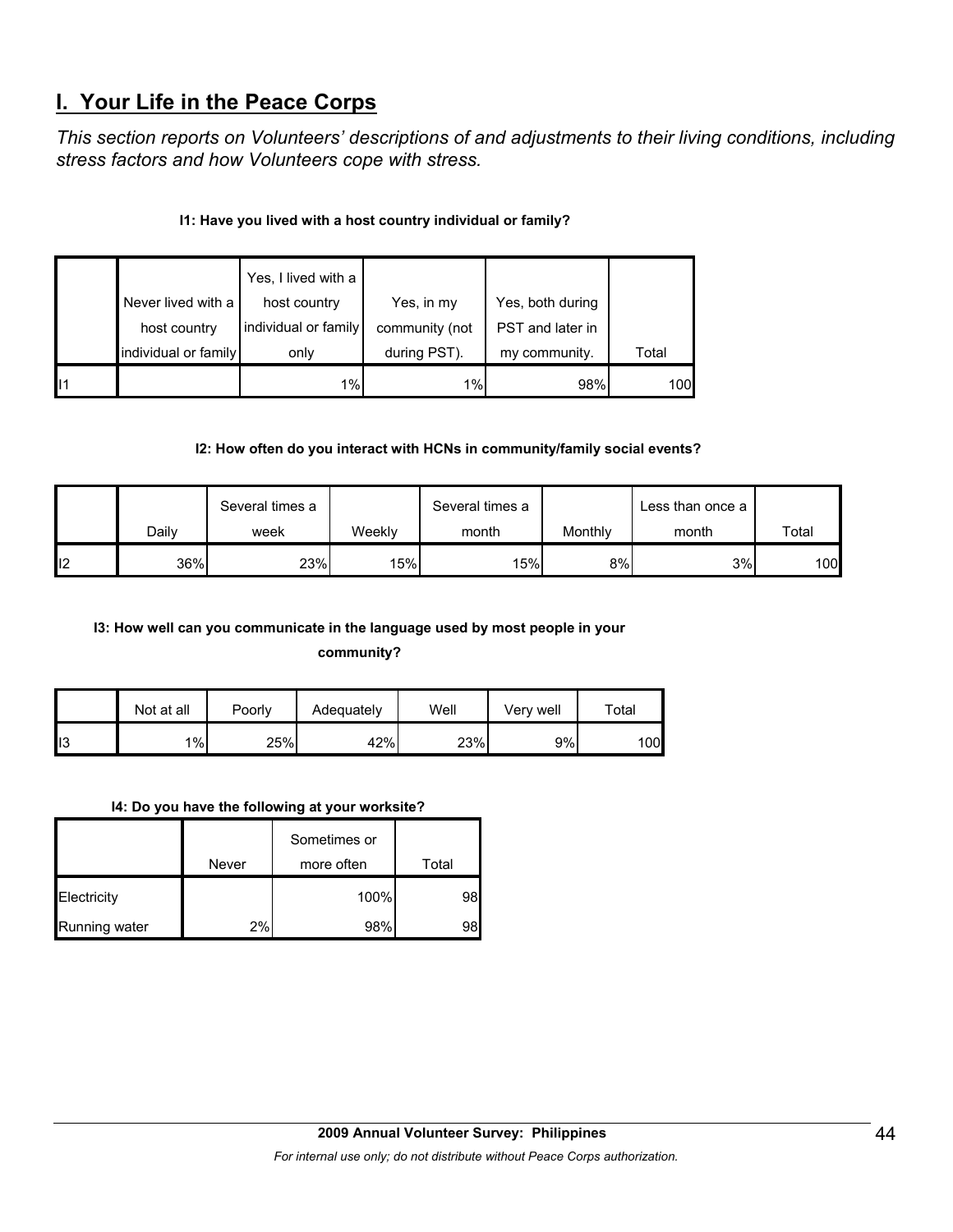### **I4: Do you have the following at your residence?**

|               | Never | Sometimes or<br>more often | Total |
|---------------|-------|----------------------------|-------|
| Electricity   |       | 100%                       | 97    |
| Running water | 3%    | 97%                        |       |

## **I5: How well do your PC experiences match the expectations you had before you became a Volunteer?**

|                 | Not at all | Minimally | Moderately | Considerably | Exceptionally | $\mathsf{^{r}otal}$ |
|-----------------|------------|-----------|------------|--------------|---------------|---------------------|
| II <sub>5</sub> | 8%         | 22%       | 42%        | 21%          | י וס⁄         | .00l                |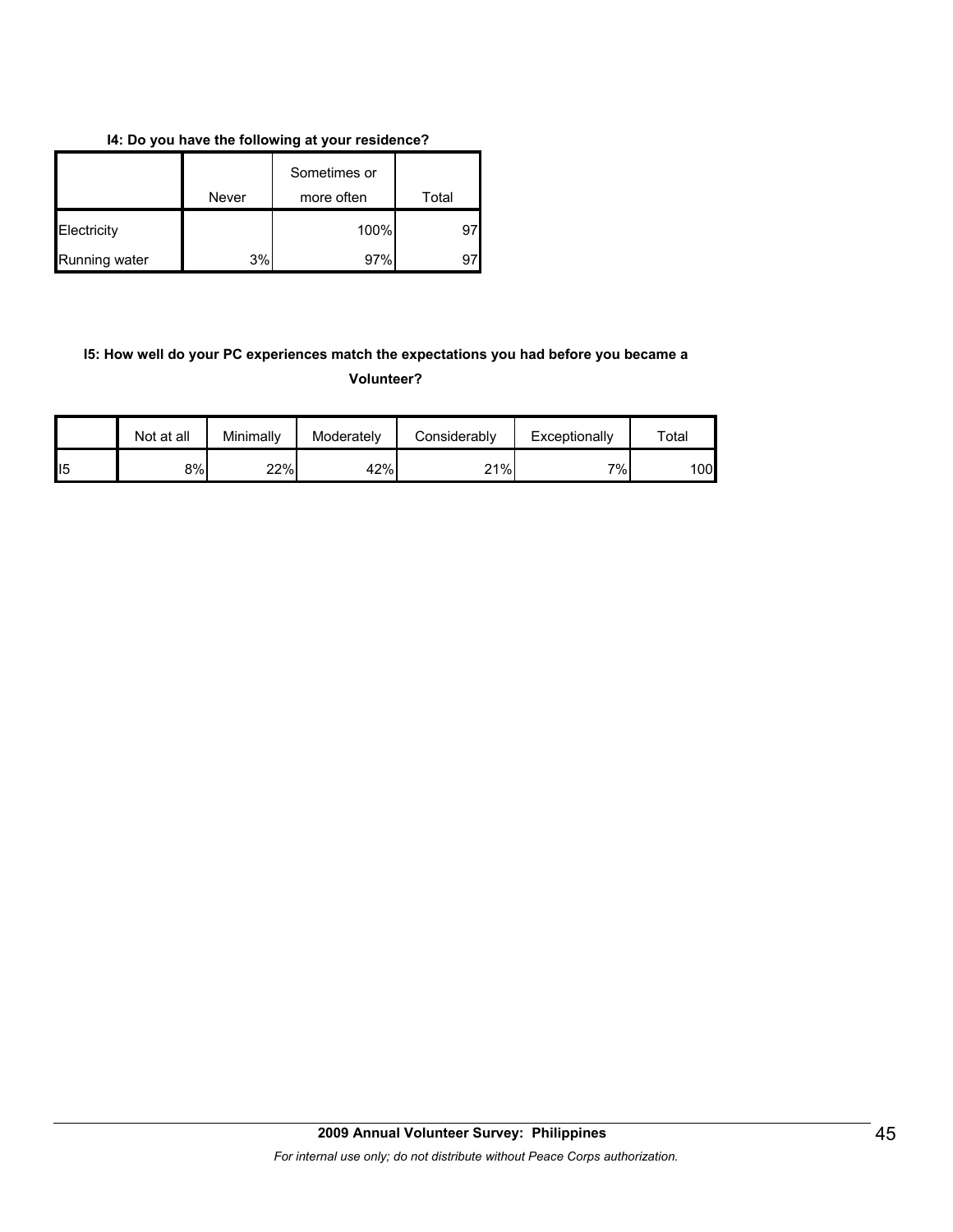### **I7: To what extent do the following create stress and/or emotional health issues for you?**

|                                                                                                        | Not at all<br>stressful 1 | 2   | 3     | 4   | Exceptionally<br>stressful 5 | <b>NA</b> | Total |
|--------------------------------------------------------------------------------------------------------|---------------------------|-----|-------|-----|------------------------------|-----------|-------|
| <b>Cultural issues</b>                                                                                 | 10%                       | 19% | 35%   | 30% | 6%                           |           | 100   |
| Dealing with violence in<br>country (e.g., civil unrest,<br>domestic violence, corporal<br>punishment) | 46%                       | 27% | 9%    | 7%  | 1%                           | 9%        | 99    |
| Health/medical problems                                                                                | 26%                       | 40% | 22%   | 10% | $1\%$                        | 1%        | 100   |
| Issues including family,<br>friends, loved ones in U.S.                                                | 22%                       | 27% | 22%   | 20% | 7%                           | 2%        | 100   |
| Isolation/loneliness                                                                                   | 15%                       | 32% | 24%   | 16% | 12%                          | 1%        | 100   |
| Local language                                                                                         | 15%                       | 27% | 31%   | 22% | 4%                           |           | 99    |
| Primary assignment                                                                                     | 10%                       | 23% | 27%   | 29% | 11%                          |           | 100   |
| Romantic relationships in-<br>country                                                                  | 29%                       | 25% | 16%   | 7%  | 7%                           | 16%       | 100   |
| Interactions with other<br><b>Volunteers</b>                                                           | 38%                       | 28% | 30%   | 4%  |                              |           | 100   |
| Interactions with PC Staff                                                                             | 50%                       | 33% | 11%   | 5%  | 1%                           |           | 100   |
| Safety and security                                                                                    | 53%                       | 34% | $8\%$ | 3%  |                              | 2%        | 100   |
| Other: Please specify below                                                                            | 6%                        |     |       | 11% | 11%                          | 72%       | 18    |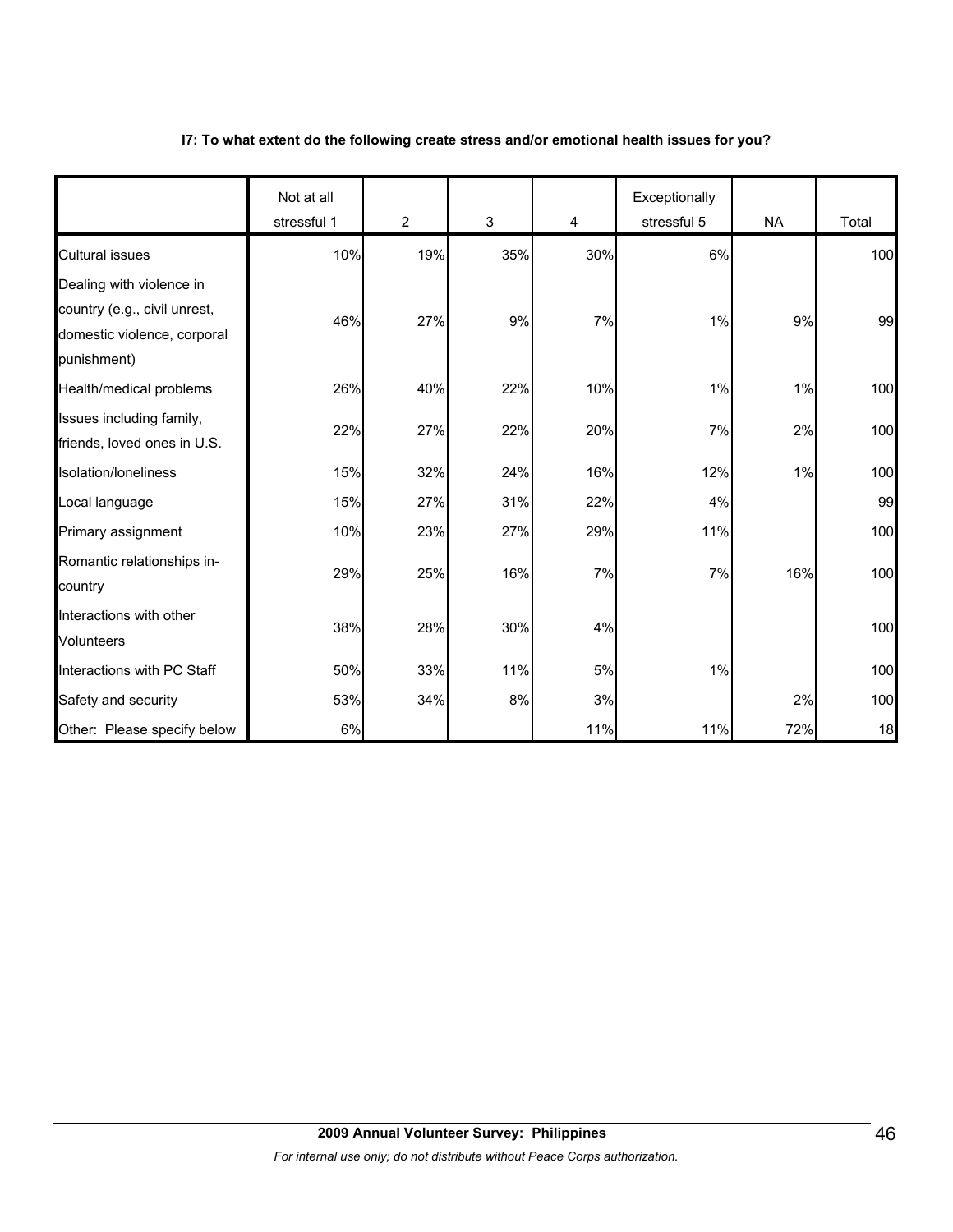|                |                                               | <b>PCV Responses</b> | % Using This<br><b>Stress Reducer</b> | <b>Total PCVs</b><br>Responding |
|----------------|-----------------------------------------------|----------------------|---------------------------------------|---------------------------------|
| \$18LessStress | Talk with PCVs outside my<br>community        | 85                   | 86%                                   |                                 |
|                | Pursue personal hobbies                       | 84                   | 85%                                   |                                 |
|                | Talk with friends and family in<br>US         | 75                   | 76%                                   |                                 |
|                | Leave the community for a time                | 72                   | 73%                                   |                                 |
|                | Do sports                                     | 68                   | 69%                                   |                                 |
|                | Talk with co-workers or friends<br>(not PCVs) | 59                   | 60%                                   |                                 |
|                | Get involved in other projects                | 58                   | 59%                                   |                                 |
|                | Talk with PCVs in my<br>community             | 48                   | 48%                                   |                                 |
|                | Talk with PC in-country staff                 | 33                   | 33%                                   |                                 |
|                | Talk with my host family                      | 32                   | 32%                                   |                                 |
|                | Meditate                                      | 24                   | 24%                                   |                                 |
|                | Pray                                          | 23                   | 23%                                   |                                 |
|                | Do other activity (specify)                   | 11                   | 11%                                   |                                 |
|                | Talk with Office of Special<br>Services staff |                      | 1%                                    |                                 |
|                | Total                                         |                      |                                       | 99                              |

## **I8: Please mark all of the typical ways in which you cope with stress.**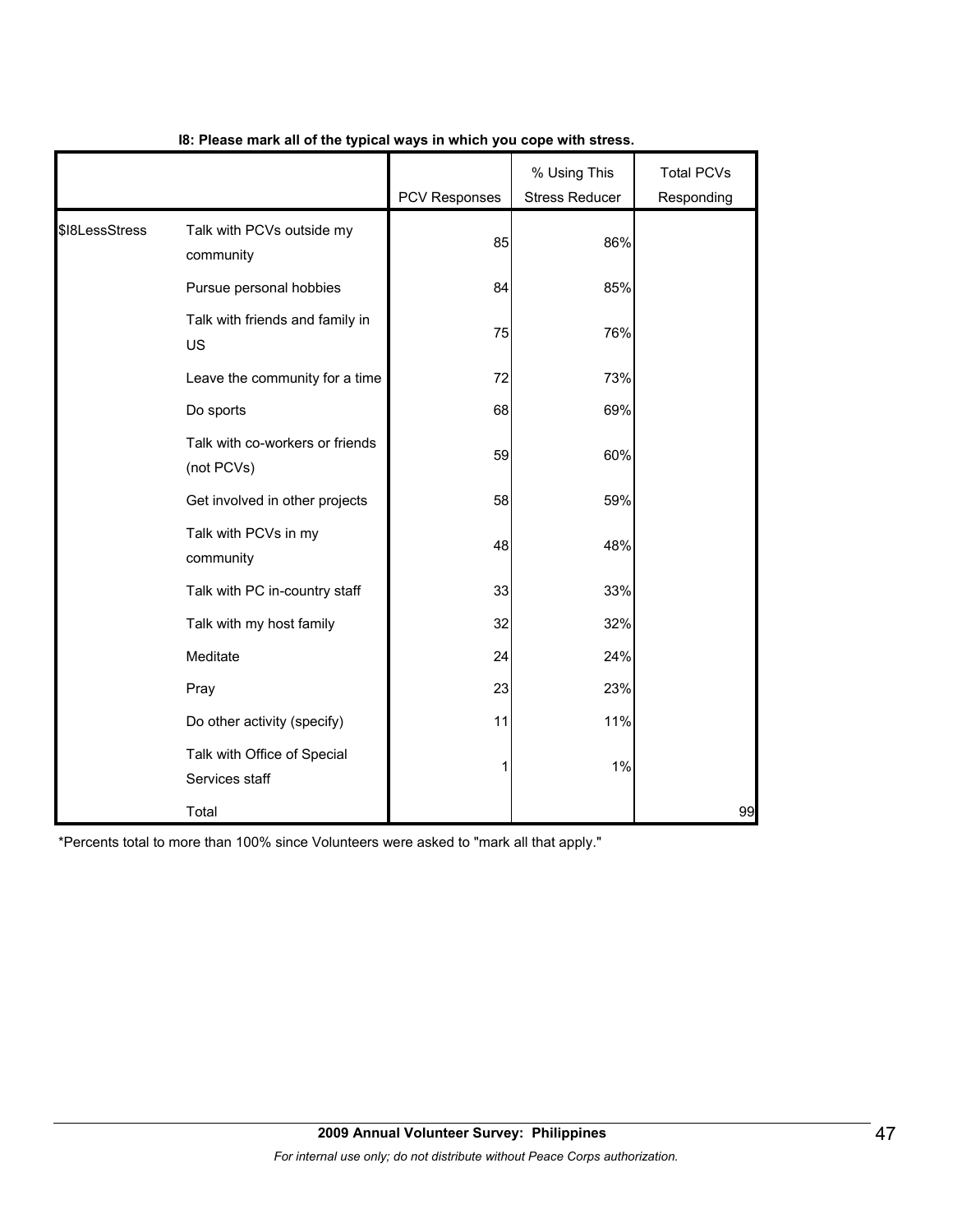|                      |                                                | Percent | Number |
|----------------------|------------------------------------------------|---------|--------|
| <b>I8.OTHRS.TEXT</b> | Open-ended results. Not responsive to request. |         |        |
|                      | Total                                          | 100%    | 104    |

#### **I8: Others I talk with to reduce stress**

#### **I8: Other activities to reduce stress**

|                         | Open-ended results. Not responsive to request. |      |     |
|-------------------------|------------------------------------------------|------|-----|
| <b>I8.OTHRACT.TEXT2</b> |                                                |      |     |
|                         |                                                |      |     |
|                         |                                                |      |     |
|                         |                                                |      |     |
|                         |                                                |      |     |
|                         |                                                |      |     |
|                         |                                                |      |     |
|                         |                                                |      |     |
|                         |                                                |      |     |
|                         |                                                |      |     |
|                         |                                                |      |     |
|                         | Total                                          | 100% | 104 |

#### **I8: When asked about ways of coping with stress, Volunteers who answered "No stress"**

|                    | No  | Yes, r<br>I have no stress | Total            |
|--------------------|-----|----------------------------|------------------|
| <b>IB.NOSTRESS</b> | 99% | $1\%$                      | 104 <sub>h</sub> |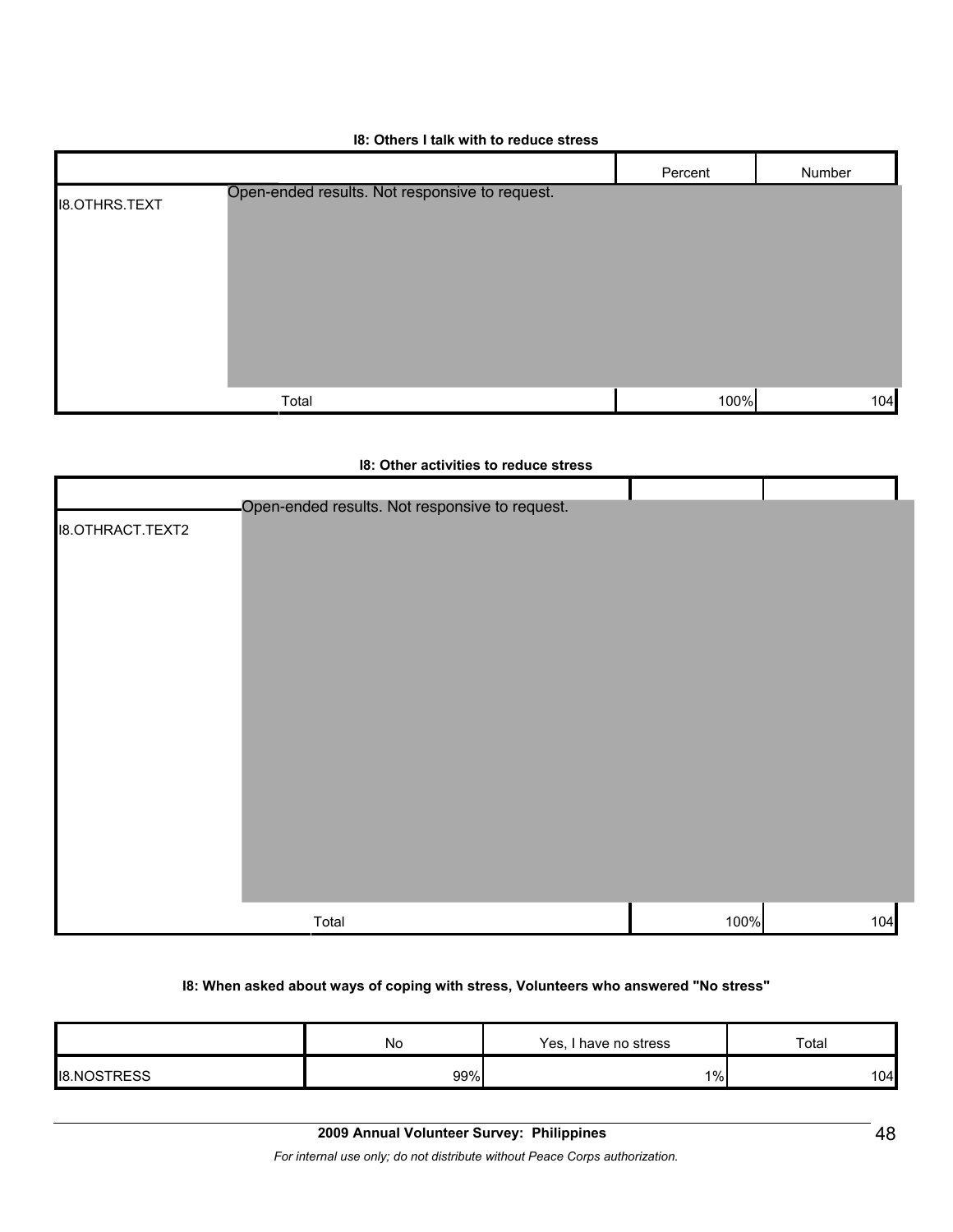# **J. Overall Assessment of Peace Corps Service**

*This section reports Volunteers' level of satisfaction with their Peace Corps service and their expectations about completing their service.* 

|                  | Not at all | Minimally | Moderately | Considerably | Exceptionally | $\tau$ otal  |
|------------------|------------|-----------|------------|--------------|---------------|--------------|
| U <sub>1</sub> A | $1\%$      | 8%        | 20%        | 40%          | 31%           | 100 <b>I</b> |

**J1a: How personally rewarding do you find your overall Peace Corps service?**



service?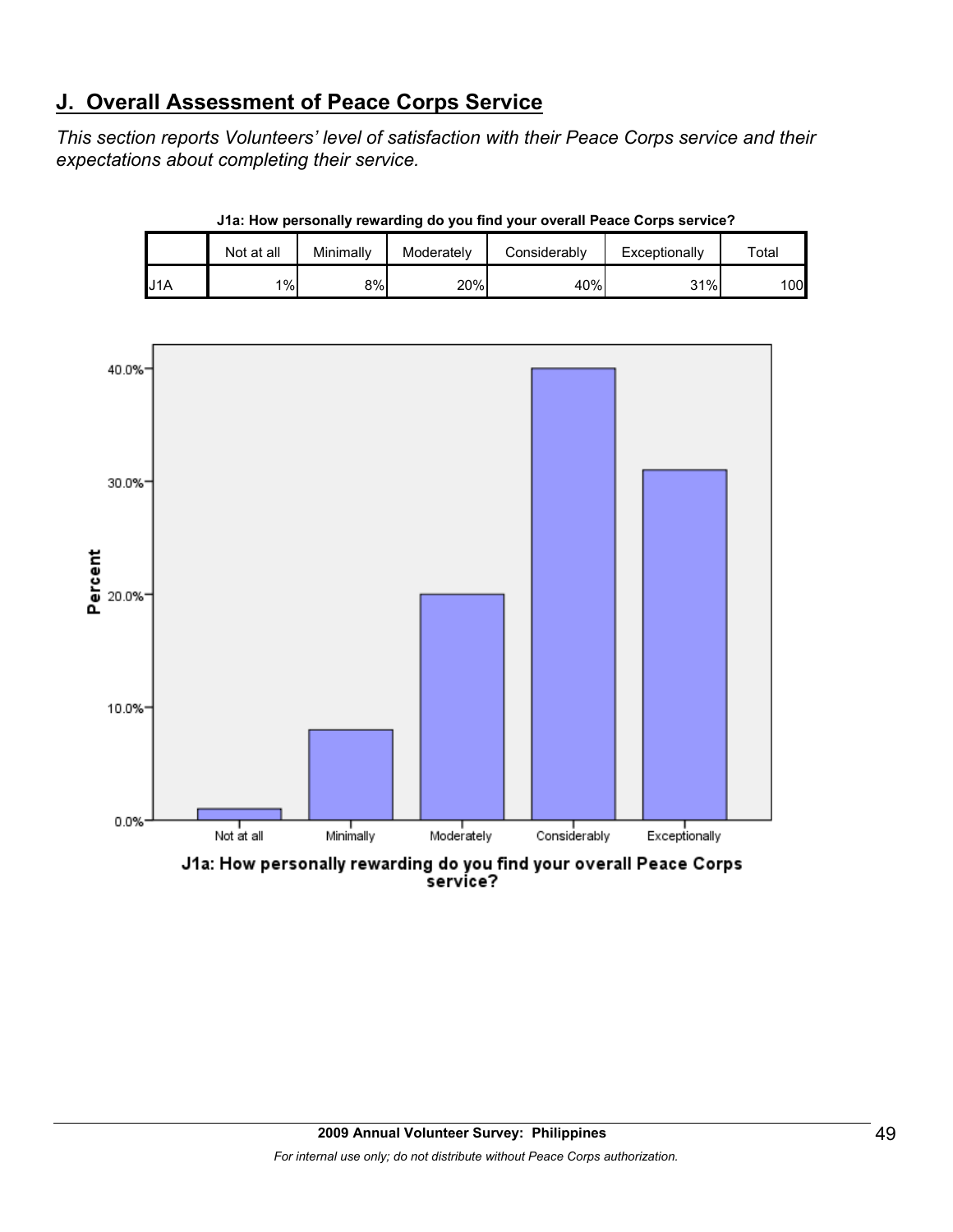|     | Not at all | Minimally | Moderately | Considerablv | Exceptionally | $\tau$ otal |
|-----|------------|-----------|------------|--------------|---------------|-------------|
| J1B | 1%         | 9%        | 28%        | 43%          | 19%           | 100l        |

**J1b: How personally rewarding do you find your community involvement?**



J1b: How personally rewarding do you find your community involvement?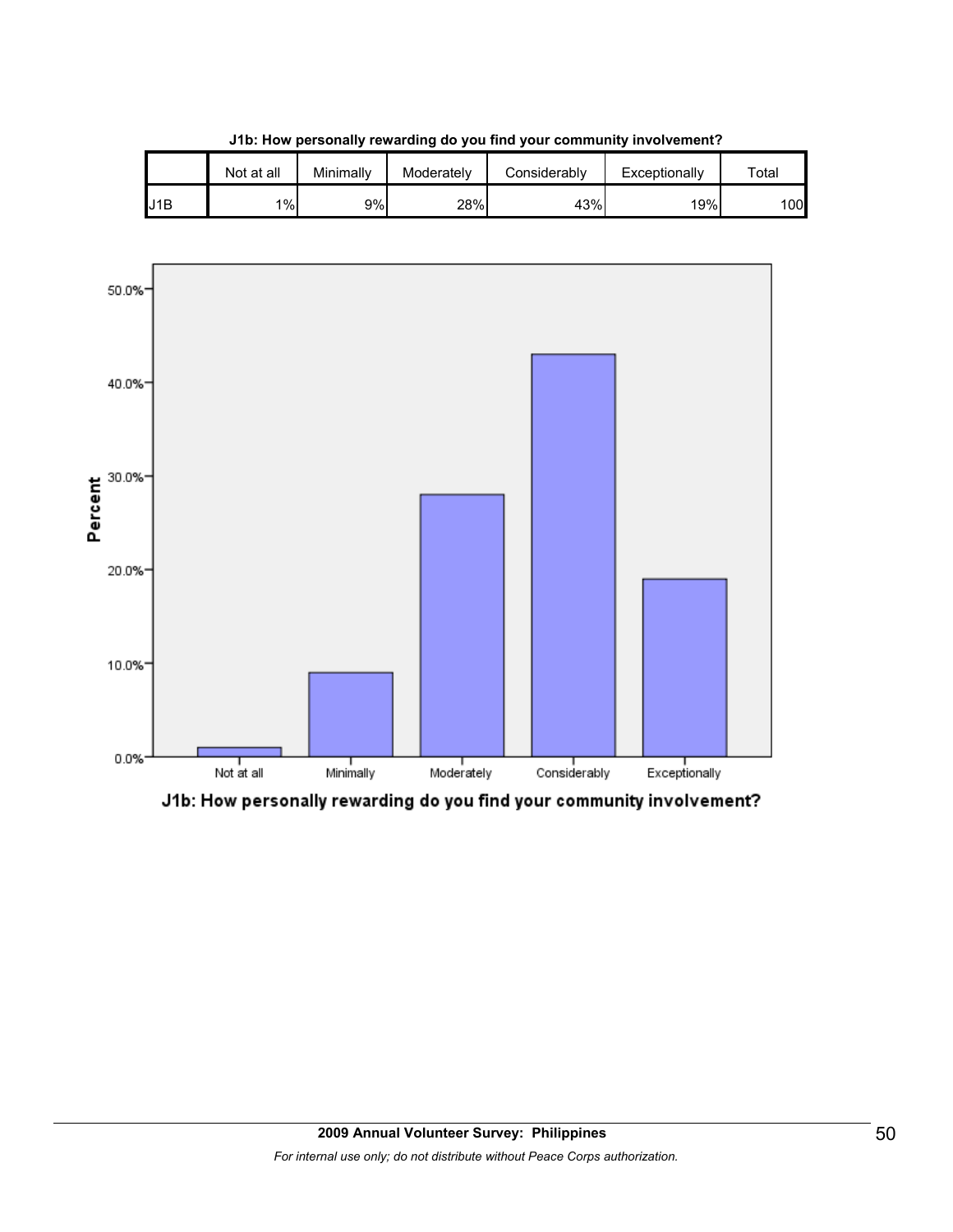|     | Not at all | Minimally | Moderately | Considerablv | Exceptionally | $\tau$ otal |
|-----|------------|-----------|------------|--------------|---------------|-------------|
| J1C |            | 13%       | 7%.        | 36%          | 34%           | 100         |

**J1c: How personally rewarding do you find your experience with other Volunteers?**



J1c: How personally rewarding do you find your experience with other<br>Volunteers?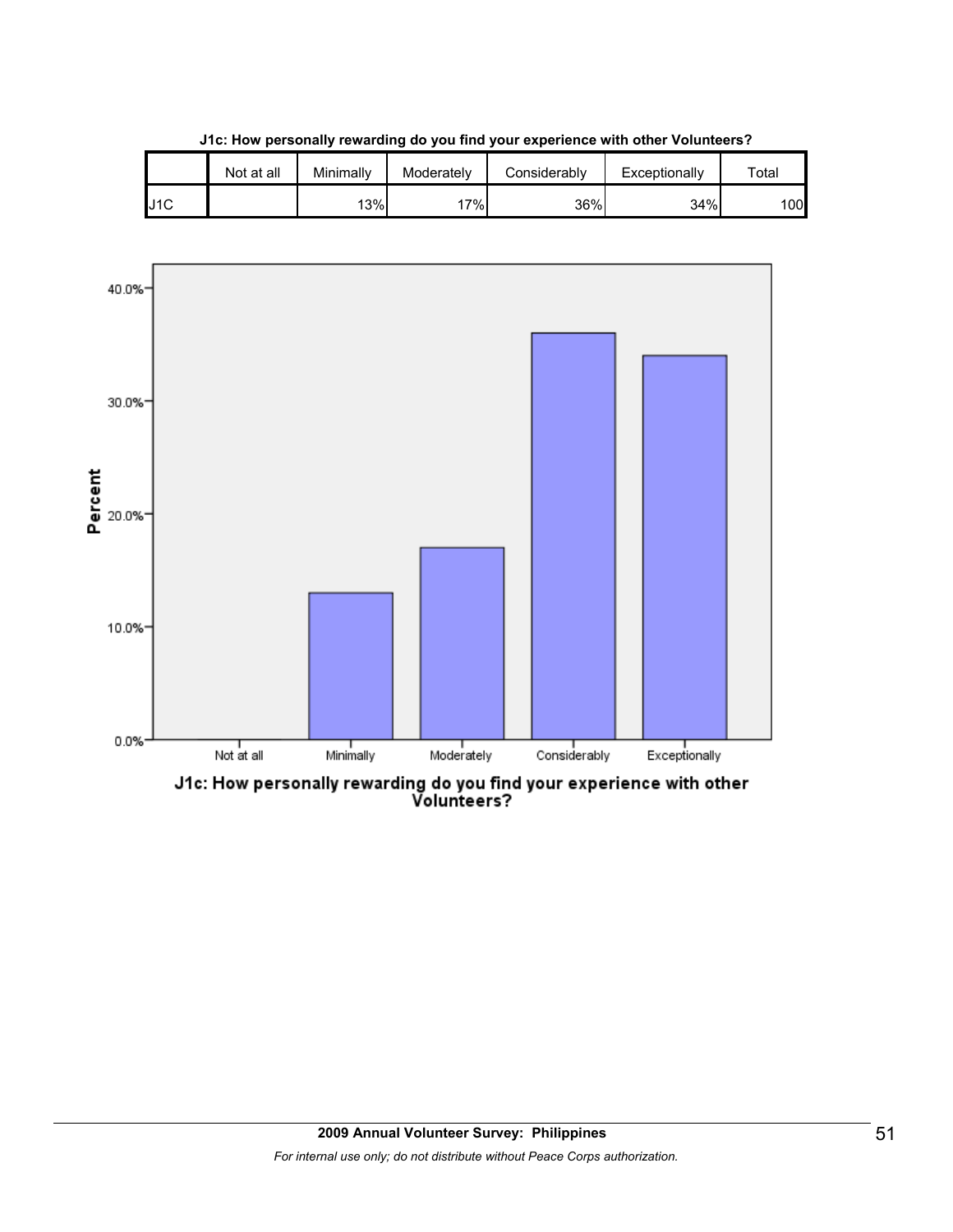

**J1d: How personally rewarding do you find your work with counterparts/community partners?**

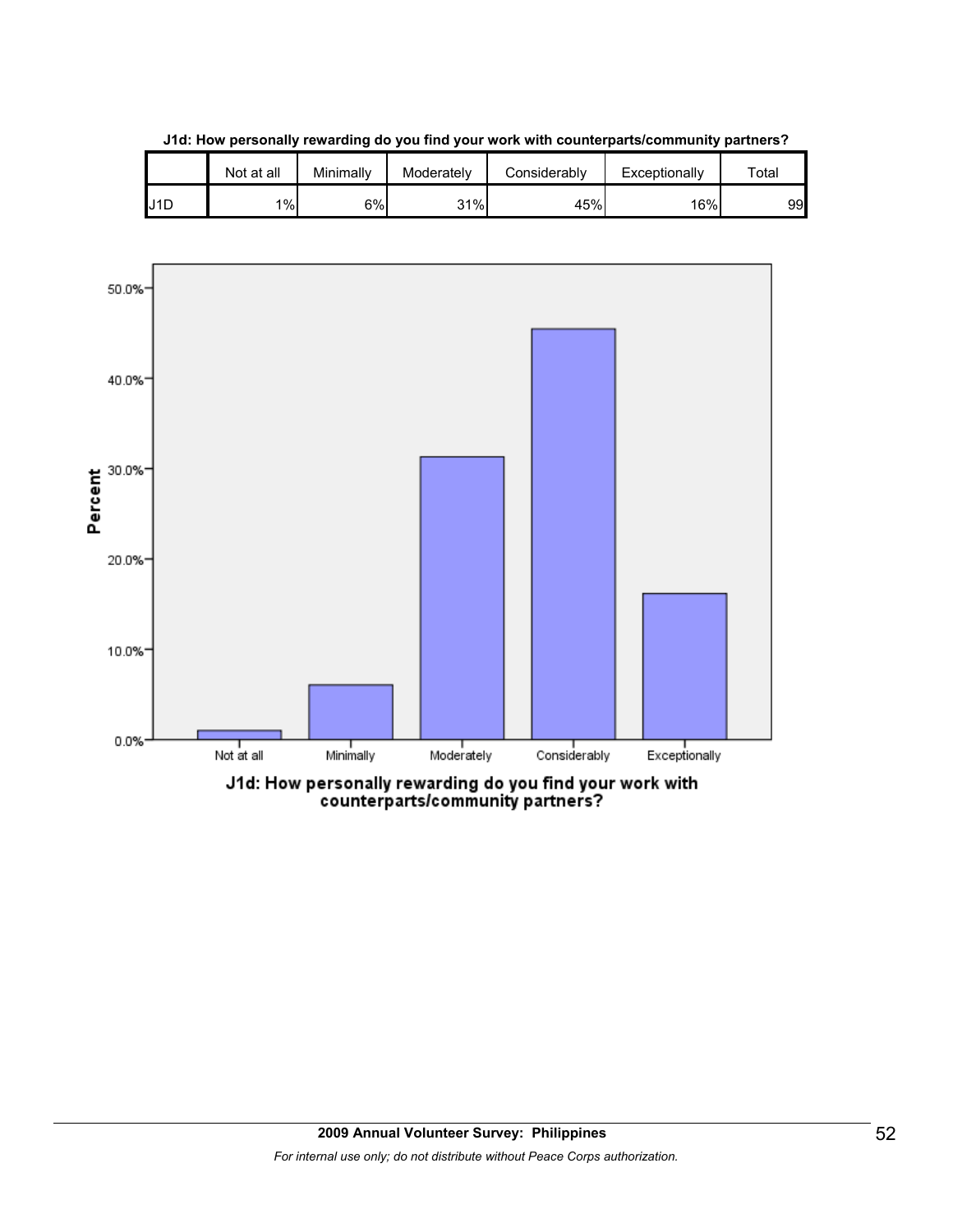

**J1e: How personally rewarding do you find your experience with other HCNs?**

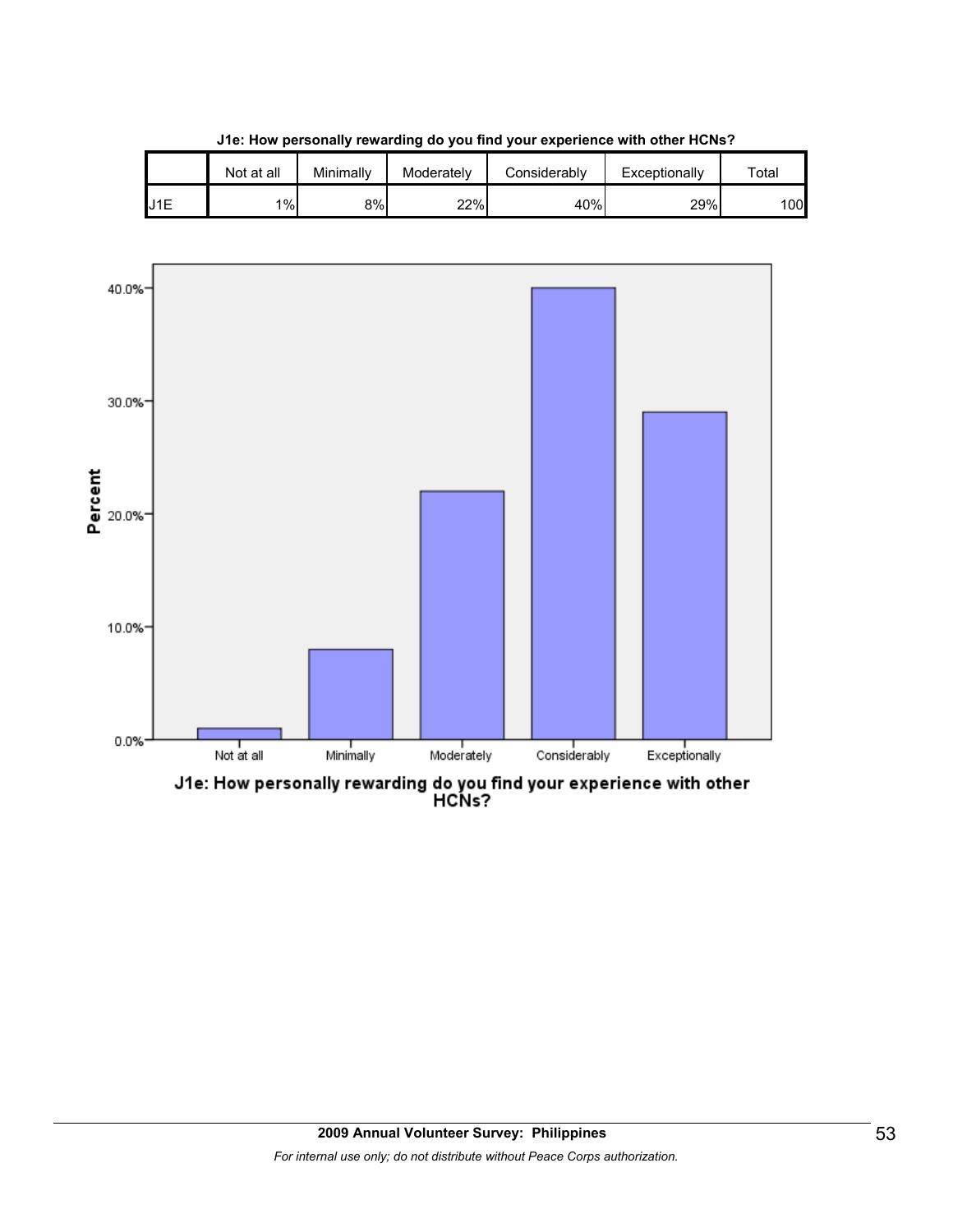|     | Not at all | Minimallv | Moderately | Considerably | Exceptionally | $\tau$ otal |
|-----|------------|-----------|------------|--------------|---------------|-------------|
| J2A | 3%         | 18%       | 39%        | 31%          | 8%            | 99          |

**J2a (PCVs at post 9 months+ months): Please rate how well you think you achieved Goal 1.**

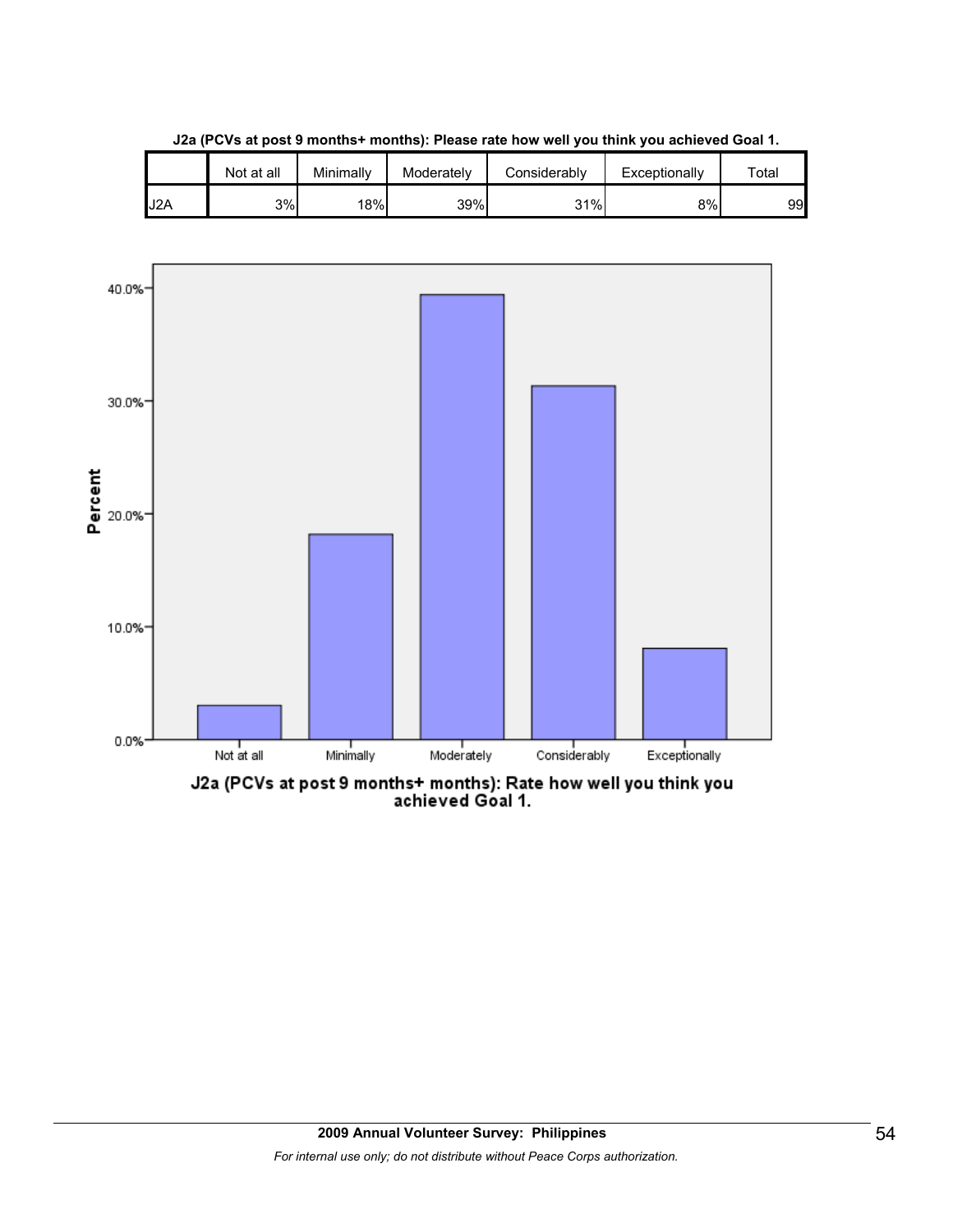|     | Not at all | Minimally | Moderately | Considerably | Exceptionally | $\tau$ otal |
|-----|------------|-----------|------------|--------------|---------------|-------------|
| J2B |            | 4%        | 22%        | 44%          | 30%           | 98          |

**J2b: (PCVs at post 9 months+ months): Please rate how well you think you achieved Goal 2.**

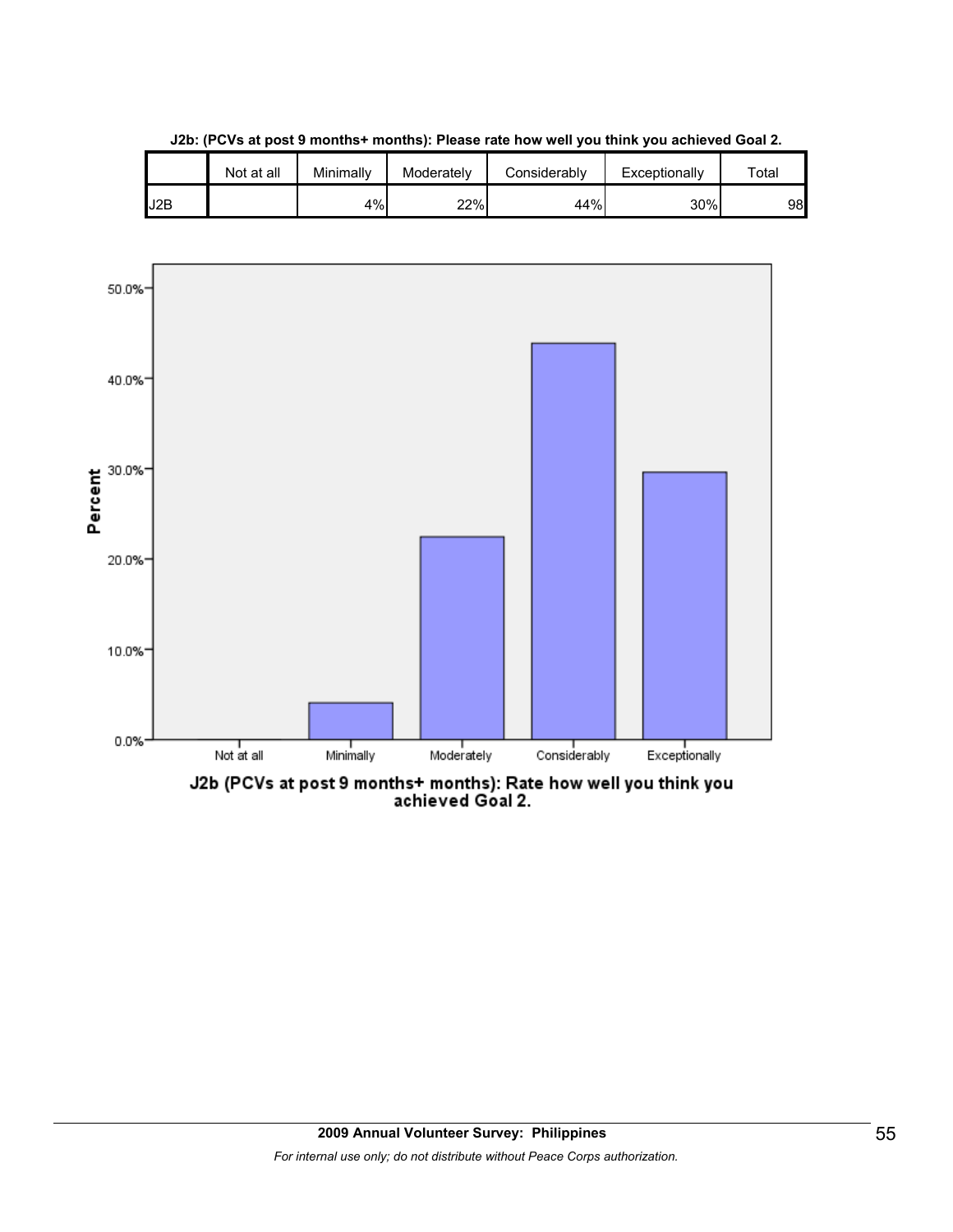

**J2c (PCVs at post 9 months+ months): Please rate how well you think you achieved Goal 3.**



J2c (PCVs at post 9 months+ months): Please rate how well you think you<br>achieved Goal 3.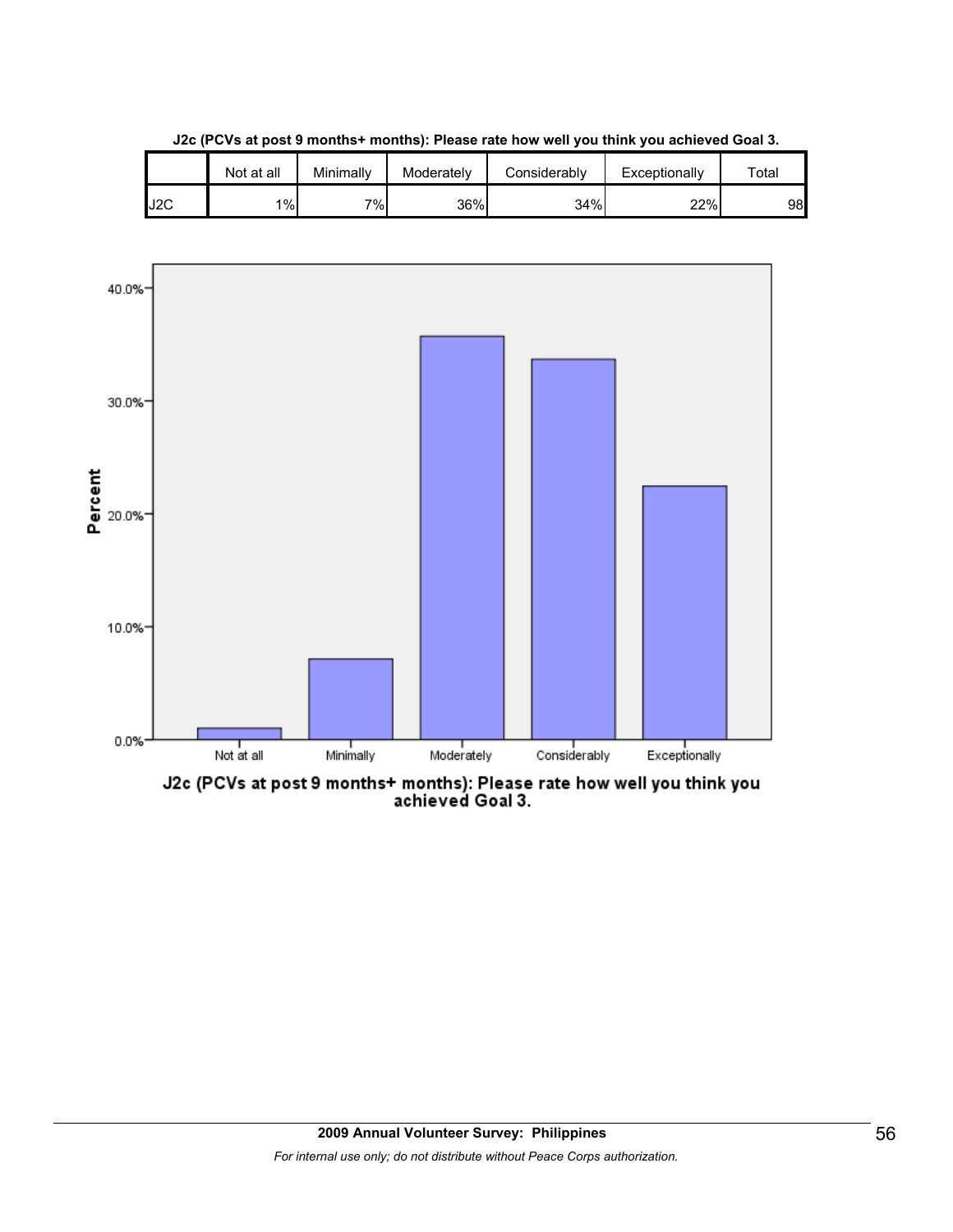**J3: Today, would you make the same decision to join the Peace Corps?**

|    | No | Not likely | Possibly | Probably | Definitely | $\tau$ otal |
|----|----|------------|----------|----------|------------|-------------|
| J3 | 2% | 2%         | 7%       | 21%      | 68%        | 100         |

**J4: Would you recommend Peace Corps service to others you think are qualified?**

|    | No | Not likely | Possibly | Probably | Definitely | $\tau$ otal |
|----|----|------------|----------|----------|------------|-------------|
| J4 | 2% | 2%         | 13%      | 15%      | 68%        | 100l        |

**J5: Do you intend to complete your Peace Corps service?**

|    | No | Not sure | Yes | Might extend | Total |
|----|----|----------|-----|--------------|-------|
| J5 | 1% | 3%       | 66% | 30%          | 00    |

**J6: Would your host country benefit most if the Peace Corps program was---?**

|     |              |         | Refocused/redesig |                  |          |       |
|-----|--------------|---------|-------------------|------------------|----------|-------|
|     | Discontinued | Reduced | ned               | Maintained as is | Expanded | Total |
| IJ6 | 2%           | 3%      | 61%               | 18%              | 16%      | 100   |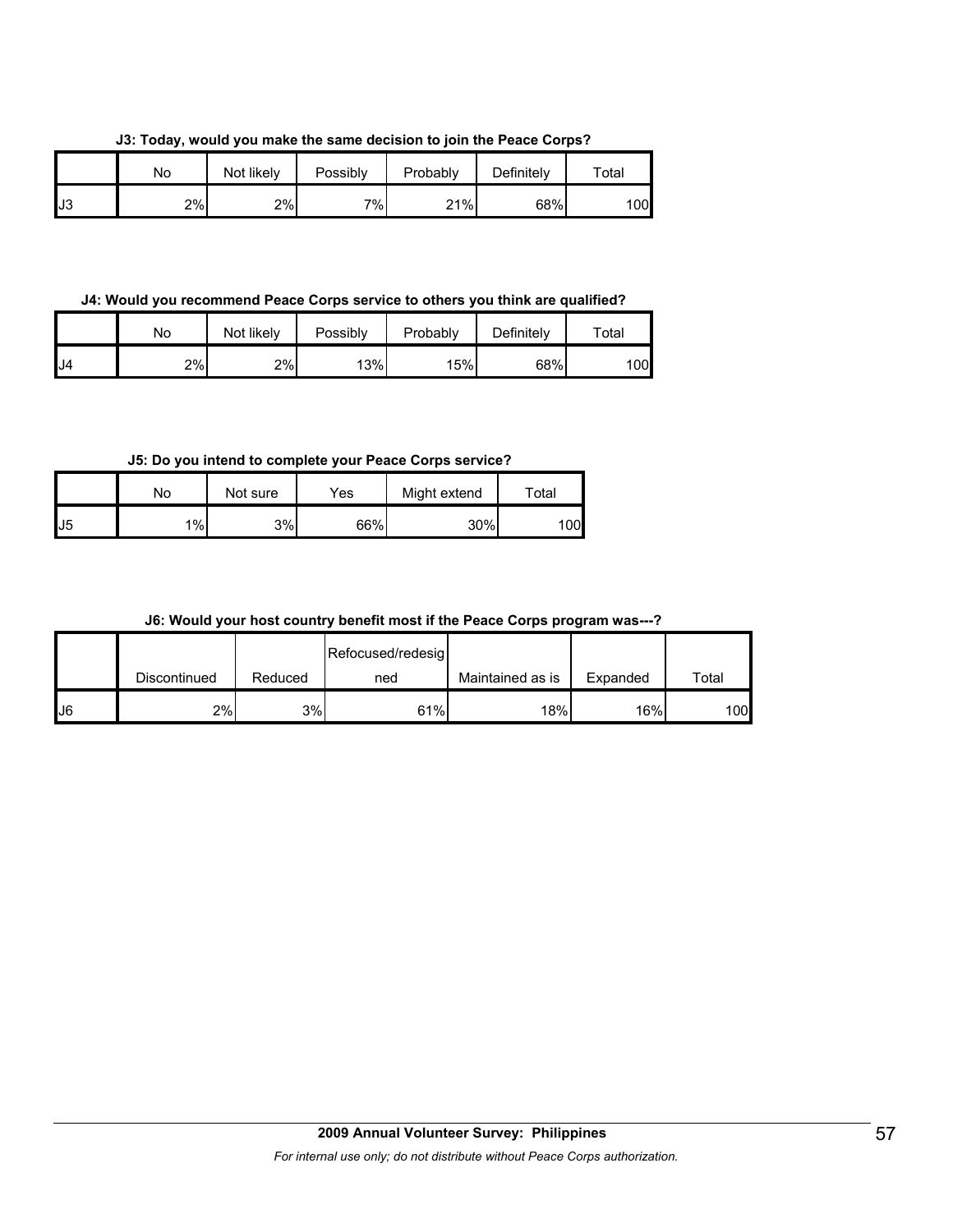## **K. Activities After Peace Corps Service**

*This section reports on Volunteers' plans for after they have completed their Peace Corps Service.* 

## **K1a: What are your plans after your Peace Corps service? Work in**

**government.**

| Government   |         |                                 |  |  |  |  |  |  |
|--------------|---------|---------------------------------|--|--|--|--|--|--|
| In your host |         |                                 |  |  |  |  |  |  |
|              |         |                                 |  |  |  |  |  |  |
| 94%          | country | In another country<br>17%<br>0% |  |  |  |  |  |  |

\* Percent of cases was used. Percentages will be greater than 100 since

Volunteers were asked to select all that applied.

## **K1b: What are your plans after your Peace Corps service? Work in the**

| <b>Private Sector</b> |                         |                    |  |  |  |  |  |  |
|-----------------------|-------------------------|--------------------|--|--|--|--|--|--|
| In the $U.S.$         | In your host<br>country | In another country |  |  |  |  |  |  |
| 82%                   | 6%                      | 29%                |  |  |  |  |  |  |

**private sector.**

\* Percent of cases was used. Percentages will be greater than 100 since

Volunteers were asked to select all that applied.

## **K1c: What are your plans after your Peace Corps service? Work for an NGO.**

| <b>NGO</b>  |              |                    |    |  |  |  |  |  |
|-------------|--------------|--------------------|----|--|--|--|--|--|
|             | In your host |                    |    |  |  |  |  |  |
| In the U.S. | country      | In another country |    |  |  |  |  |  |
| 89%         | 6%           | 22%                | 18 |  |  |  |  |  |

\* Percent of cases was used. Percentages will be greater than 100 since

Volunteers were asked to select all that applied.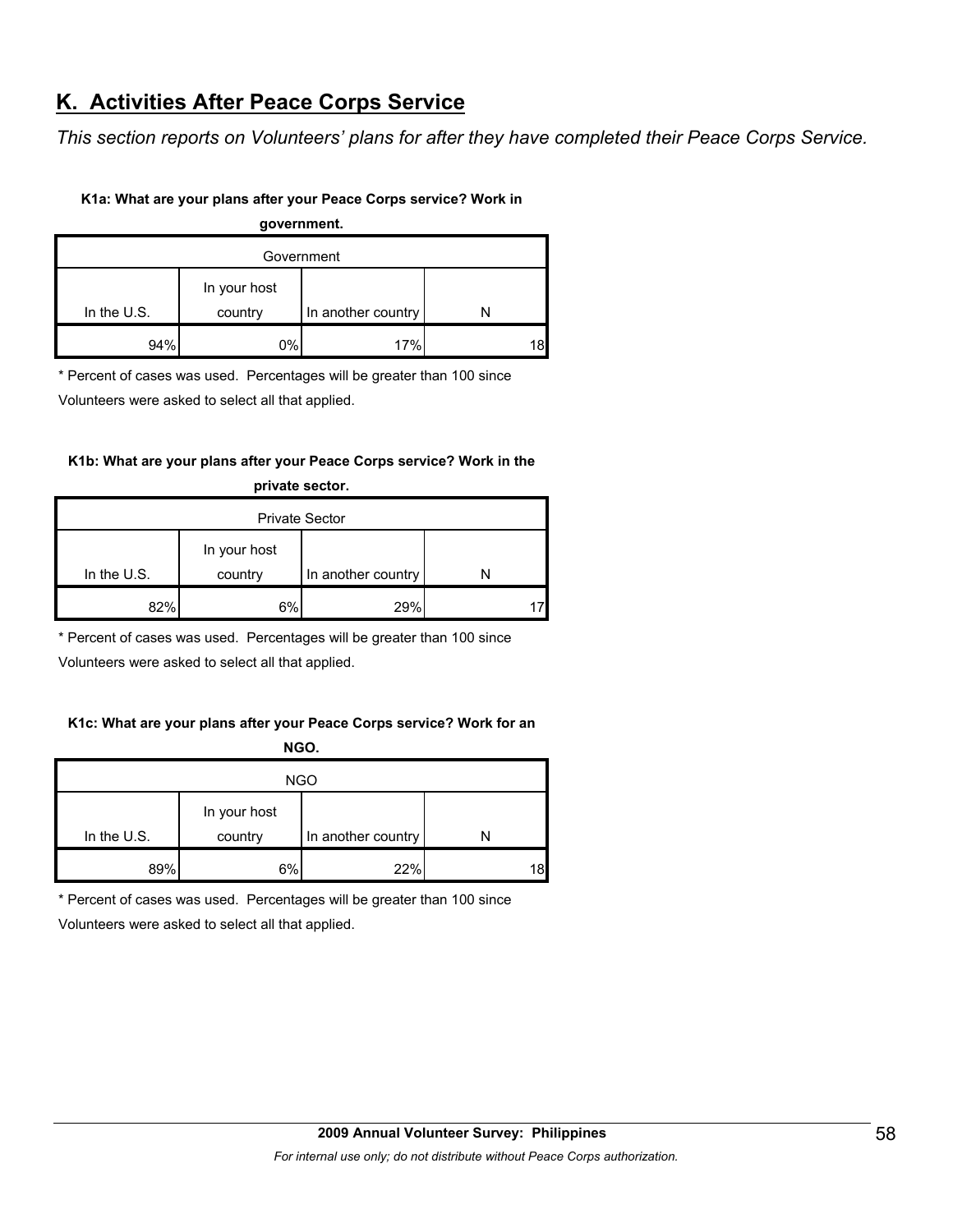#### **K1d: What are your plans after your Peace Corps service? Work for PC**

| Response.            |              |                    |  |  |  |
|----------------------|--------------|--------------------|--|--|--|
| Peace Corps Response |              |                    |  |  |  |
|                      | In your host |                    |  |  |  |
| In the $U.S.$        | country      | In another country |  |  |  |
| 43%                  | 43%          | 71%                |  |  |  |

\* Percent of cases was used. Percentages will be greater than 100 since

Volunteers were asked to select all that applied.

## **K1e: What are your plans after your Peace Corps service? Continue to**

| <b>Volunteer Activities</b> |                         |                    |    |  |
|-----------------------------|-------------------------|--------------------|----|--|
| In the $U.S.$               | In your host<br>country | In another country |    |  |
|                             |                         |                    |    |  |
| 100%                        | 12%                     | 16%                | 25 |  |

## **participate in volunteer activities.**

\* Percent of cases was used. Percentages will be greater than 100 since

Volunteers were asked to select all that applied.

## **K1f: What are your plans after your Peace Corps service? Graduate school/academic credentialing.**

| Graduate School |                         |                    |  |  |
|-----------------|-------------------------|--------------------|--|--|
| In the $U.S.$   | In your host<br>country | In another country |  |  |
| 100%            | 0%                      | 5%                 |  |  |

\* Percent of cases was used. Percentages will be greater than 100 since

Volunteers were asked to select all that applied.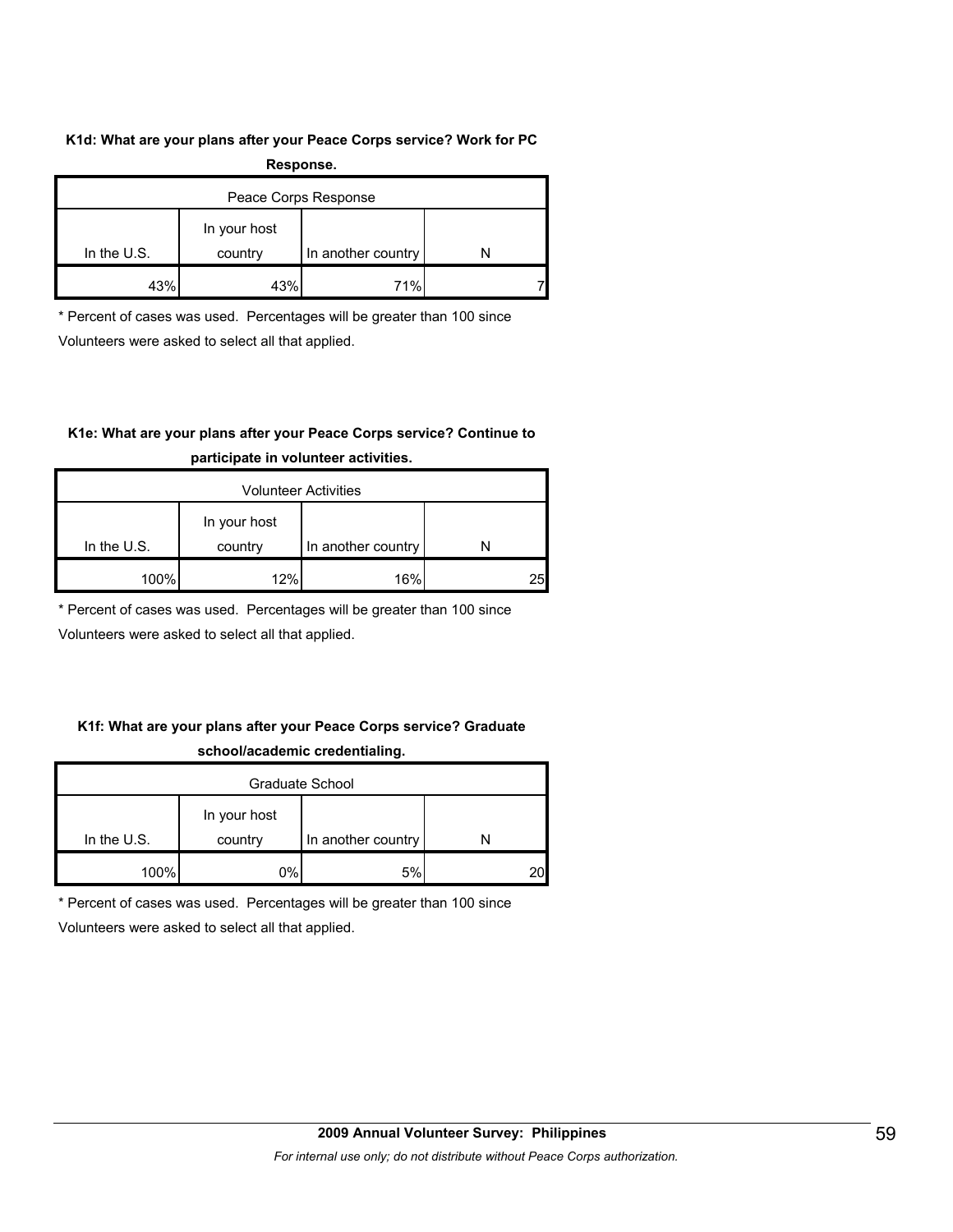## **K1g: What are your plans after your Peace Corps service? Travel.**

| Travel        |                         |                    |    |  |
|---------------|-------------------------|--------------------|----|--|
| In the $U.S.$ | In your host<br>country | In another country |    |  |
| 39%           | 36%                     | 73%                | 33 |  |

\* Percent of cases was used. Percentages will be greater than 100 since Volunteers were asked to select all that applied.

## **K1h: What are your plans after your Peace Corps service? Other.**

| Other       |                         |                    |  |  |  |
|-------------|-------------------------|--------------------|--|--|--|
| In the U.S. | In your host<br>country | In another country |  |  |  |
| 86%         | 14%                     | 57%                |  |  |  |

\* Percent of cases was used. Percentages will be greater than 100 since

Volunteers were asked to select all that applied.

## **K2:How prepared do you feel to share your Peace Corps experience and knowledge of your host**

## **country with others in the United States when you return?**

|                                  | Not at all | Minimally | Moderately | Considerably | Total |
|----------------------------------|------------|-----------|------------|--------------|-------|
| How prepared do you feel to      | 2%         | 2%        | 32%        | 64%          |       |
| share your Peace Corps           |            |           |            |              |       |
| experience and knowledge of      |            |           |            |              |       |
| your host country with others in |            |           |            |              | 47    |
| the United States when you       |            |           |            |              |       |
| return?                          |            |           |            |              |       |

#### **K3: How well do you feel Peace Corps has prepared you for life in the U. S. after you return?**

|                                 | Not at all | Minimally | Moderately | Considerably | Exceptionally | Total |
|---------------------------------|------------|-----------|------------|--------------|---------------|-------|
| How well do you feel Peace      | 2%         | 17%       | 39%        | 35%          | 7%            |       |
| Corps has prepared you for life |            |           |            |              |               |       |
| in the U.S. after your return?  |            |           |            |              |               | 46    |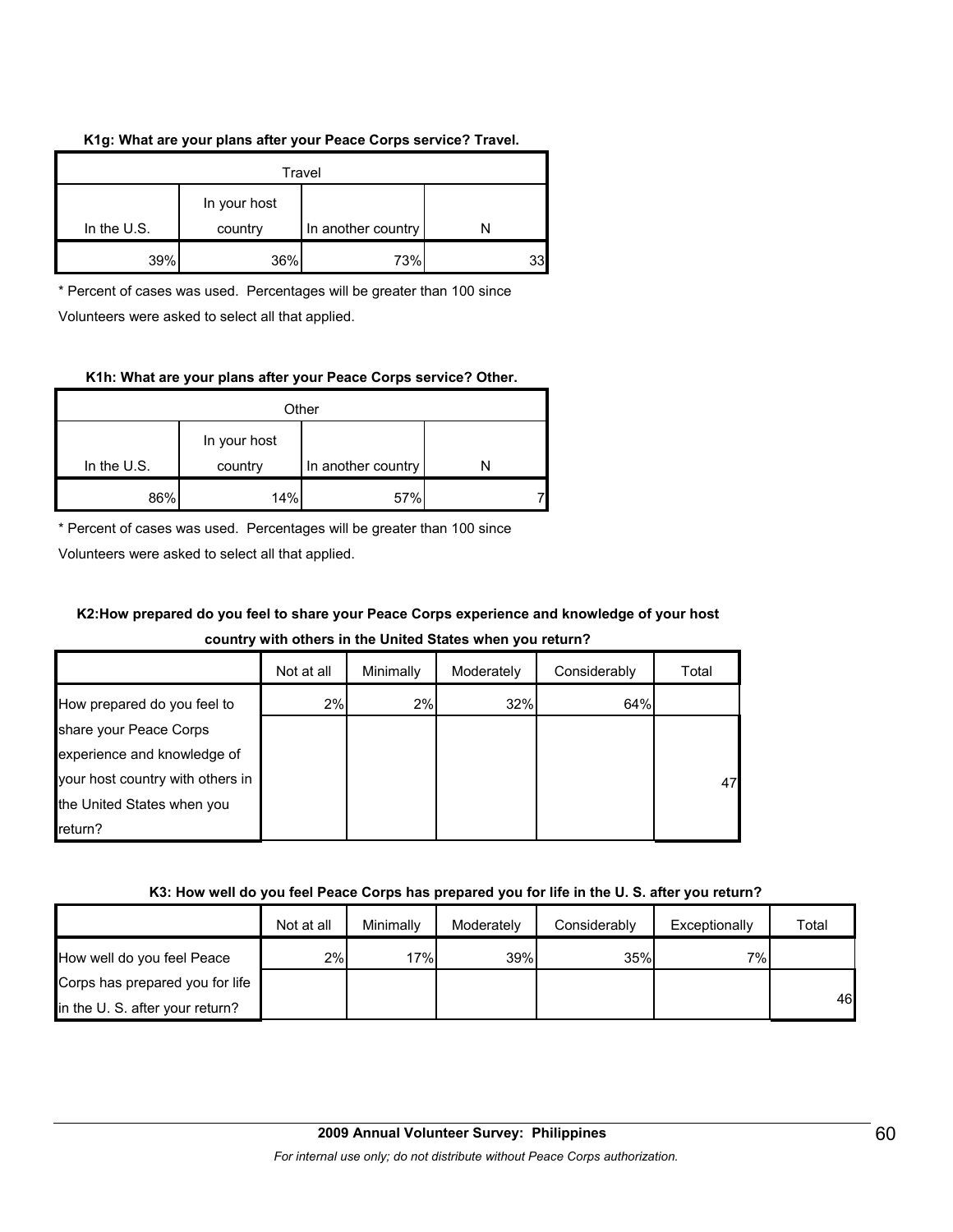## **K6: Have your life/career goals changed because of your Peace**

| <b>Corps service?</b>       |     |     |       |  |  |
|-----------------------------|-----|-----|-------|--|--|
|                             | No  | Yes | Total |  |  |
| Have your life/career goals | 50% | 50% |       |  |  |
| changed because of your     |     |     |       |  |  |
| Peace Corps service?        |     |     |       |  |  |

## **K7: How well informed are you about the following opportunities for returned Volunteers:**

|                                                  | Not informed | Somewhat<br>informed | Well informed | N  |
|--------------------------------------------------|--------------|----------------------|---------------|----|
| Peace Corps Response                             | 17%          | 51%                  | 32%           | 47 |
| Peace Corps' Fellows/USA<br>program              | 9%           | 50%                  | 41%           | 46 |
| Noncompetitive eligibility                       | 2%           | 28%                  | 70%           | 47 |
| <b>RPCV Career Center in</b><br>Washington, D.C. | 26%          | 64%                  | 11%           | 47 |
| <b>Returned Volunteer Services</b>               | 26%          | 64%                  | 11%           | 47 |

## **K8: How did you first learn about the Fellows/USA program?**

| Learn about Fellows/USA program | PC Website                                 | 57%   |    |
|---------------------------------|--------------------------------------------|-------|----|
|                                 | Word of mouth                              | 41%   |    |
|                                 | From a recruiter                           | 32%   |    |
|                                 | From staff in the host country's PC office | 23%   |    |
|                                 | At COS Conference                          | 20%   |    |
|                                 | University website                         | 16%   |    |
|                                 | At post's information resource center      | 16%   |    |
|                                 | Hotline                                    | 14%   |    |
|                                 | Mid-service mailing from PC                | 11%   |    |
|                                 | At PST                                     | 9%    |    |
|                                 | At IST                                     | $9\%$ |    |
|                                 | Other                                      | 7%    |    |
|                                 | N                                          |       | 44 |

\* Percent of cases was used. Percentages will be greater than 100 since Volunteers were asked to select all that applied.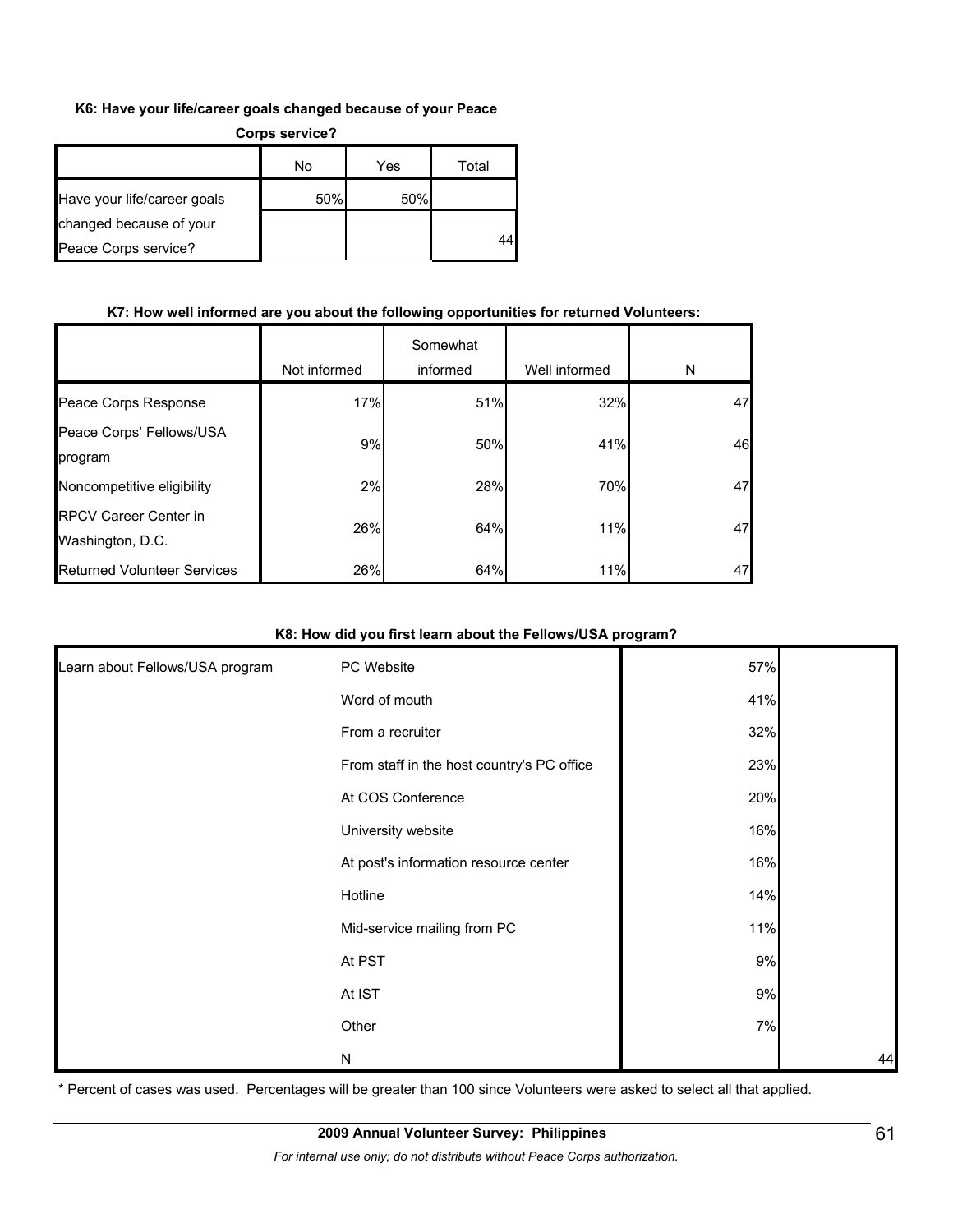## **K9: Which of the following resources do you think will be helpful as you exit**

**Peace Corps service?** Career Resource Manual **Career Resource Manual** 68% Access to free job bulletins  $68\%$ Electronic newsletter with job postings and career advice 64% RPCV job search webinars **compared to the SOM** RPCV Handbook **National Manufacture 197%** List of RPCVs willing to talk to me about their careers 57% Applying to federal government with RPCV noncompetitive eligibility 55% RPCV career conferences  $\overline{55\%}$ Connection with RPCVs through a mentoring program 43% Guide to speaking about my PC service to others (third goal) 40% Self-assessment software (SIGI 3) 23% Other **11%** and 11% NOT SURE 6% K9 Resources N 47

\* Percent of cases was used. Percentages will be greater than 100 since Volunteers were asked to select all that applied.